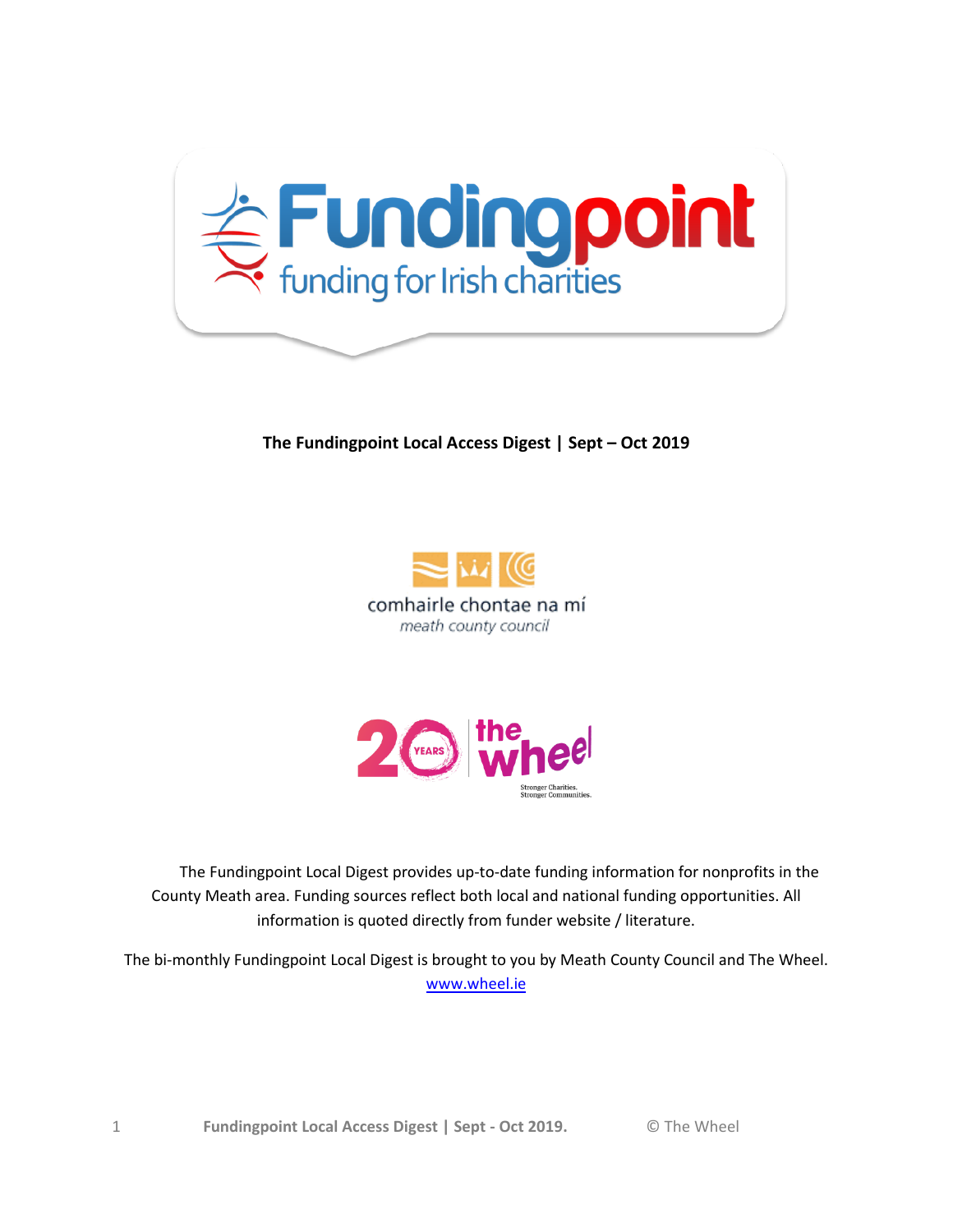## **Table of Contents**

| The Arts Council - Strategic Funding                   | 3  |
|--------------------------------------------------------|----|
| <b>Energy for Generations Fund</b>                     | 5  |
| The Hospital Saturday Fund Charity                     | 6  |
| <b>EMI Music Sound Foundation Awards &amp; Bursary</b> | 7  |
| The Ireland Funds Small Grants                         | 9  |
| The Arts Council - Partnership Funding                 | 11 |
| Innovation Impact Grant Programme                      | 12 |
| Dept. of Foreign Affairs & Trade - Reconciliation Fund | 13 |
| The Arts Council - Arts Centre Funding                 | 15 |
| SFI - Zero-Emissions Challenge                         | 17 |
| <b>Community Environment Action Fund</b>               | 19 |
| Go for Life - National Grant Scheme for Older People   | 20 |
| Creative Europe Programme                              | 21 |
| <b>EPA - Event Support Grants</b>                      | 23 |
| Erasmus+ Programme: 2014 - 2020                        | 24 |
| <b>EYF Grants - Annual Work Plan Grant</b>             | 28 |
| <b>EYF Grants - Structural Grants</b>                  | 31 |
| <b>EYF Grants - International Activity Grant</b>       | 32 |
| Causeway Youth Exchanges                               | 34 |
| DM Thomas Foundation for Young People Grants           | 37 |
| <b>Culture Ireland Grants</b>                          | 39 |
| Mohamed bin Zayed - Species Conservation Fund          | 41 |
| Church of Ireland Priorities Fund                      | 43 |

2 **Fundingpoint Local Access Digest | Sept - Oct 2019.** © The Wheel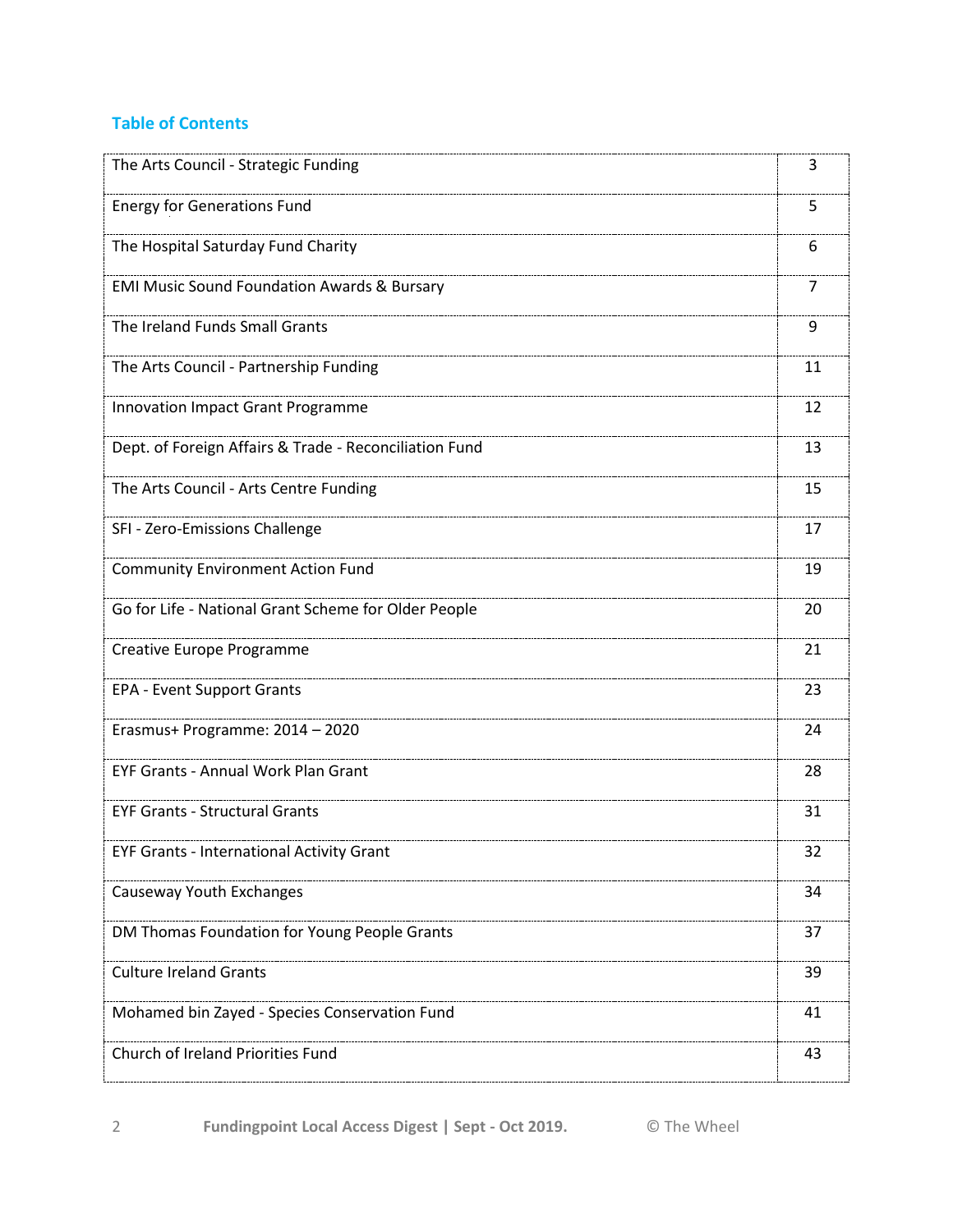# **The Arts Council - Strategic Funding**

The Arts Council is the national agency for funding, developing and promoting the arts in Ireland. The Council recognises that the arts have a central and distinctive contribution to make to society.

The purpose of Strategic Funding is to invest in and support the essential infrastructure required to sustain and develop the arts in Ireland.

Recipients of Strategic Funding must play a critical part in delivering the policy priorities of Making Great Art Work, the Arts Council's ten-year strategy.

In offering Strategic Funding, the Arts Council wishes to ensure:

- The delivery of excellent art and/or excellent arts activities, events and services
- A supportive environment for the development of the arts
- Excellent professional development opportunities for practising artists and/or arts professionals
- That more people will enjoy high-quality arts experiences, including more diverse audiences
- Increased engagement by the public with the arts, in particular by new communities, people for whom access to the arts is difficult, and by young people and children
- Standards of excellence in governance and management in the arts.

## Eligibility

Strategic Funding is open to organisations only. Organisations can make only one application each year for Strategic Funding. To be eligible for application, your organisation must:

- Be formally constituted as either a Company Limited by Guarantee (CLG) or a Designated Activity Company (DAC), or be a statutory body.
- Apply in its own name, and not in the name of another company or individual
- Applications that do not meet the eligibility criteria will not proceed to the assessment stage.

#### **What types of activities will be supported through Strategic Funding?**

Strategic Funding is intended to support both the operating (core) costs of organisations and the activities that your organisation undertakes to deliver your mission. NOTE: organisations applying for Strategic Funding for 2019 may also apply for activities that were previously supported through separate funding schemes – for example:

Touring and dissemination of work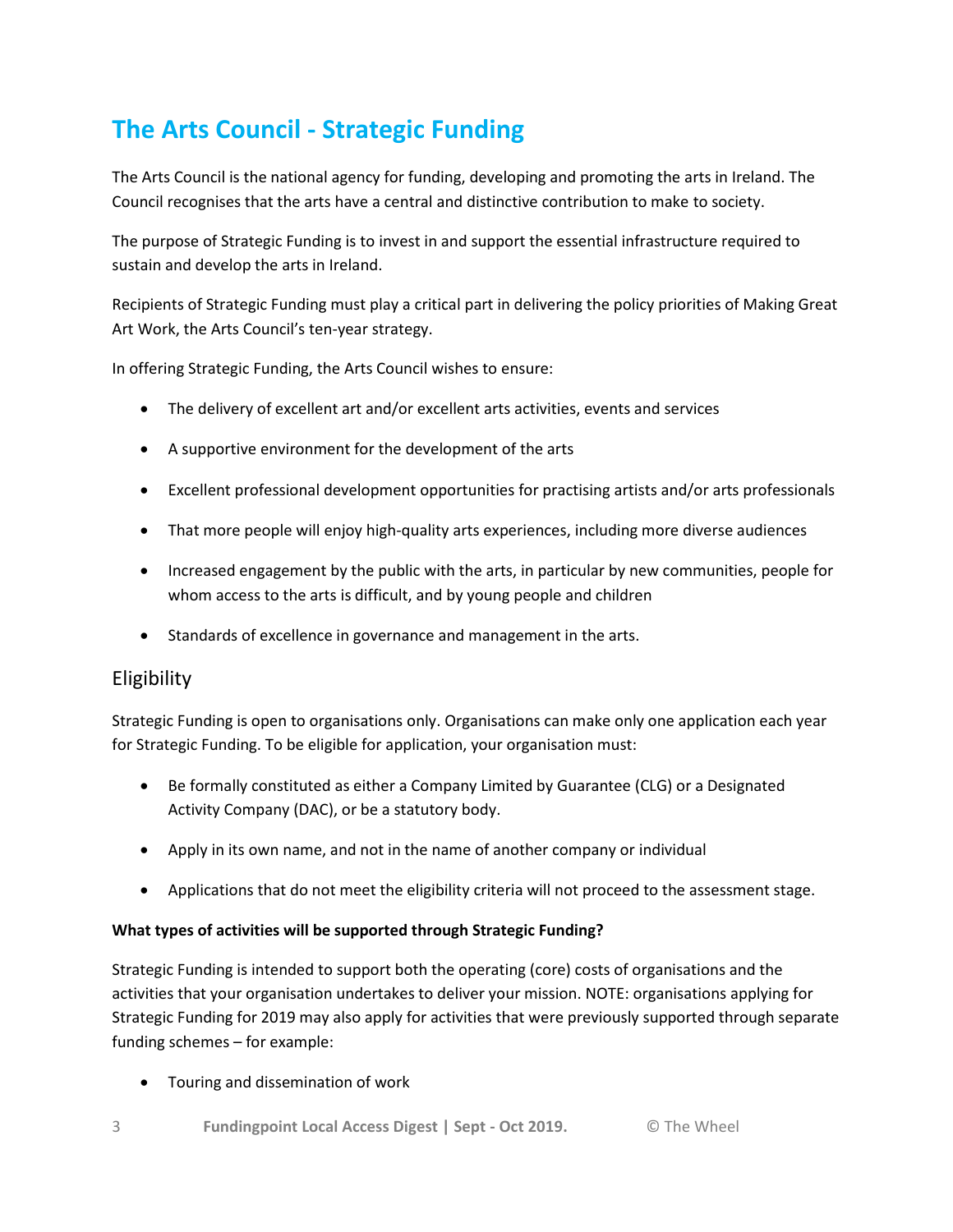- Residencies
- Artist development initiatives
- Resource-sharing
- Young ensembles
- Travel and Training

However, it is important to note that, should your application for Strategic Funding be successful, you will not be able to apply to these schemes separately for 2019.

#### **Funding**

You can apply for funding for the three-year period 2020–22 to support your artistic planning and strategic development. We expect your organisation to request a similar amount of funding in each year.

Available funding is unlimited.

### How to Apply

Visit The Arts Council website for full guidelines and to view the guidance videos.

<http://www.artscouncil.ie/Funds/Strategic-Funding/>

**Deadline:** 5 September 2019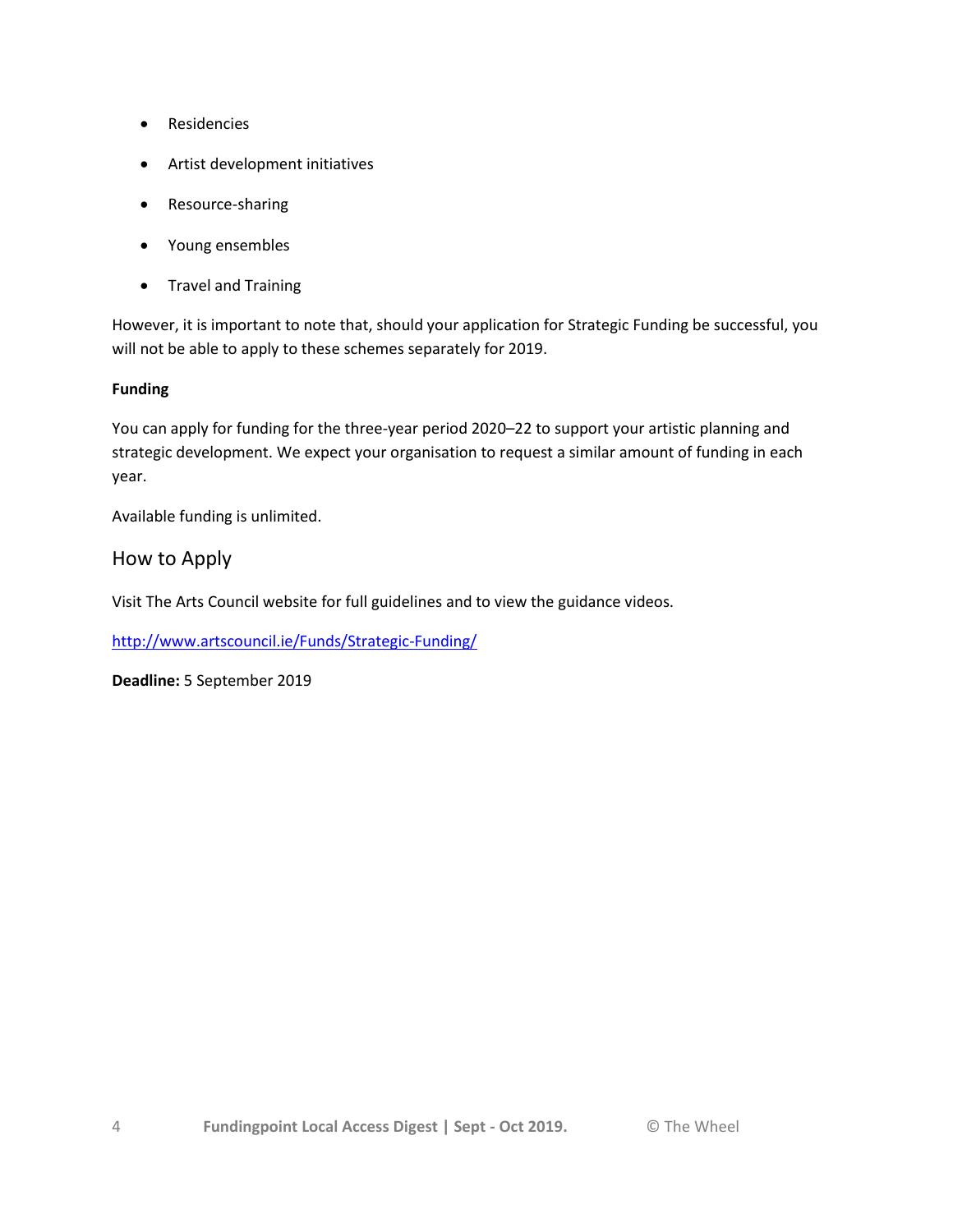# **Energy for Generations Fund**

Our aim with the Energy for Generations Fund is to maximise the impact of our investment by taking a more strategic approach to effect change. Funding is only part of the jigsaw – we also want to leverage the skills and knowledge we have within the company to bring about more sustainable and positive outcomes.

## Criteria

ESB's Energy for Generations Fund sees over €2m per year disbursed across a range of community and issues-based initiatives.

Each year the Fund awards €1m in direct funding through a quarterly fund to charities working in the areas of suicide prevention, homelessness and education access and support.

ESB has been supporting initiatives in the areas of suicide prevention and homelessness since 2005. The Energy for Generations Fund introduced a new focus on education in 2014, which recognises the need for educational supports at all levels to ensure that Ireland has the skills it needs to compete effectively in the future.

The remainder is allocated across a range of initiatives including support for ElectricAid, wind farm community funds, fuel poverty programmes and support for staff volunteering.

## Eligibility

Charities working in the areas of suicide prevention, homelessness and education access and support can apply to the Fund for project specific funding.

Every quarter ESB allocates an amount from the Fund for disbursement. The amount may vary because of the volume of applications received or seasonal considerations - wintertime and Christmas may require more funding than summer.

## How to Apply

The guideline application amount is c.  $\epsilon$ 10,000. This is neither a minimum nor a maximum, rather an indication of the scale of the resources available. Average funding awards in recent years have been c. €6-7,000

Visit the ESB website for full application details: [https://www.esb.ie/acting-responsibly/community](https://www.esb.ie/acting-responsibly/community-stem-and-the-arts/esb-corporate-responsibility)[stem-and-the-arts/esb-corporate-responsibility](https://www.esb.ie/acting-responsibly/community-stem-and-the-arts/esb-corporate-responsibility)

### **Deadline:** 6 September 2019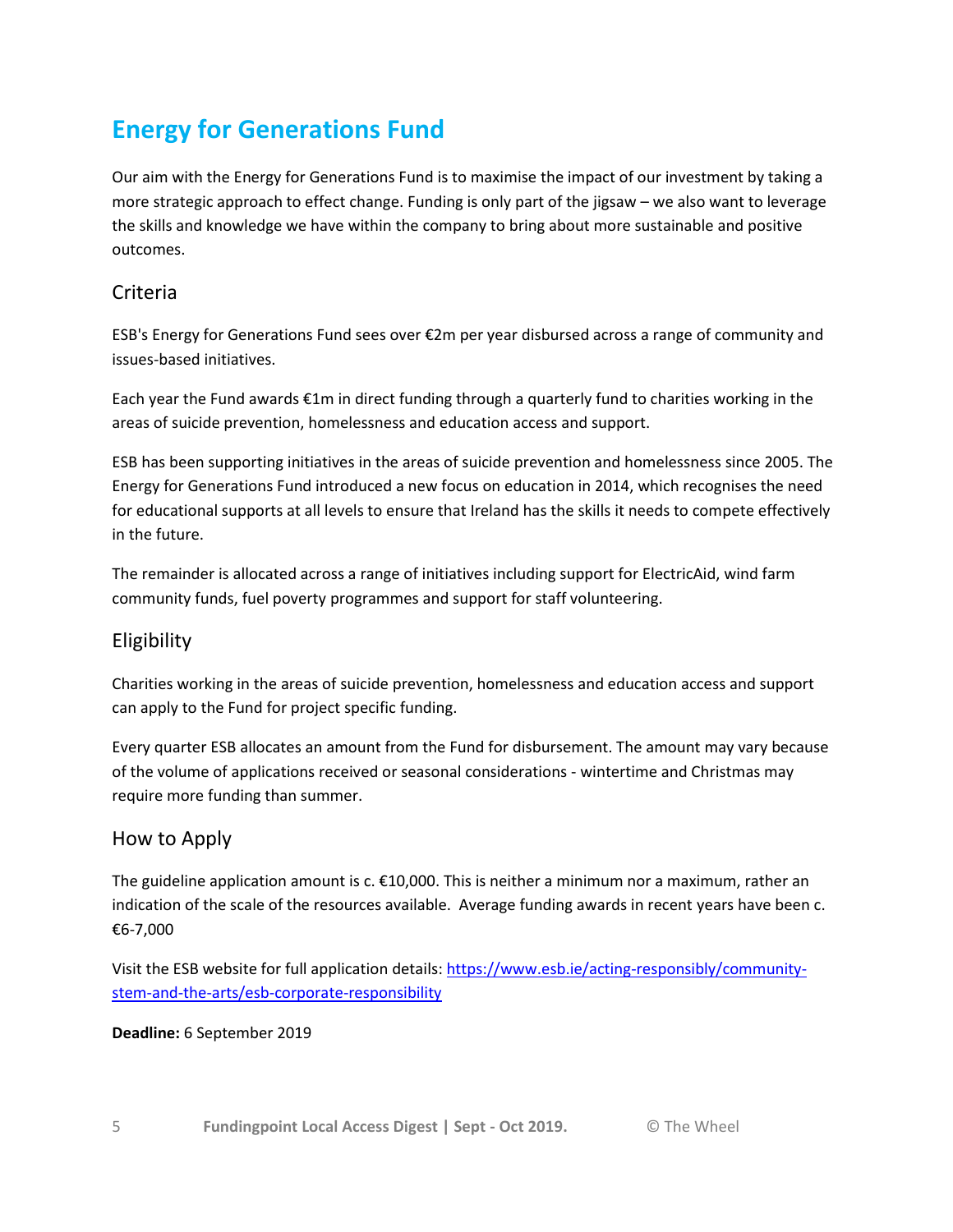# **The Hospital Saturday Fund Charity**

The Hospital Saturday Fund was founded in 1873, at a time when poverty, overcrowding and ill-health were prevalent and little help was available for those needing costly hospital care.

## Eligibility

Which organisations may apply?

#### **Charities (registered medically related charities)**

The Hospital Saturday Fund will consider giving grants towards medical projects, capital projects, medical care or research, hospice/respite care and in support of medical training. The Hospital Saturday Fund will also consider grants for running costs. For UK NHS hospitals only, applications will normally be accepted for projects only, the application to detail the scope of the project with supporting documentation, the amount requested and a copy of the hospital's Annual Report (or the hospital's related charity raising funds for the project).

The Hospital Saturday Fund has two grant categories: - Standard grants of up to £2,000 or €3,000 OR - Large grants to up to £10,000 or €13,500 (please note this is the maximum sum that HSF will grant). Large grant applications should be towards specific projects, research or equipment rather than running costs. Organisations may make one application for a meeting and can apply for a standard or a large grant. The Grant Making Committee (GMC) meets quarterly.

## How to Apply

Applications for grants should be made online at www.hospitalsaturdayfund.org

### **Deadline:** 9 September 2019 (large grants)

7 October 2019 (standard grants)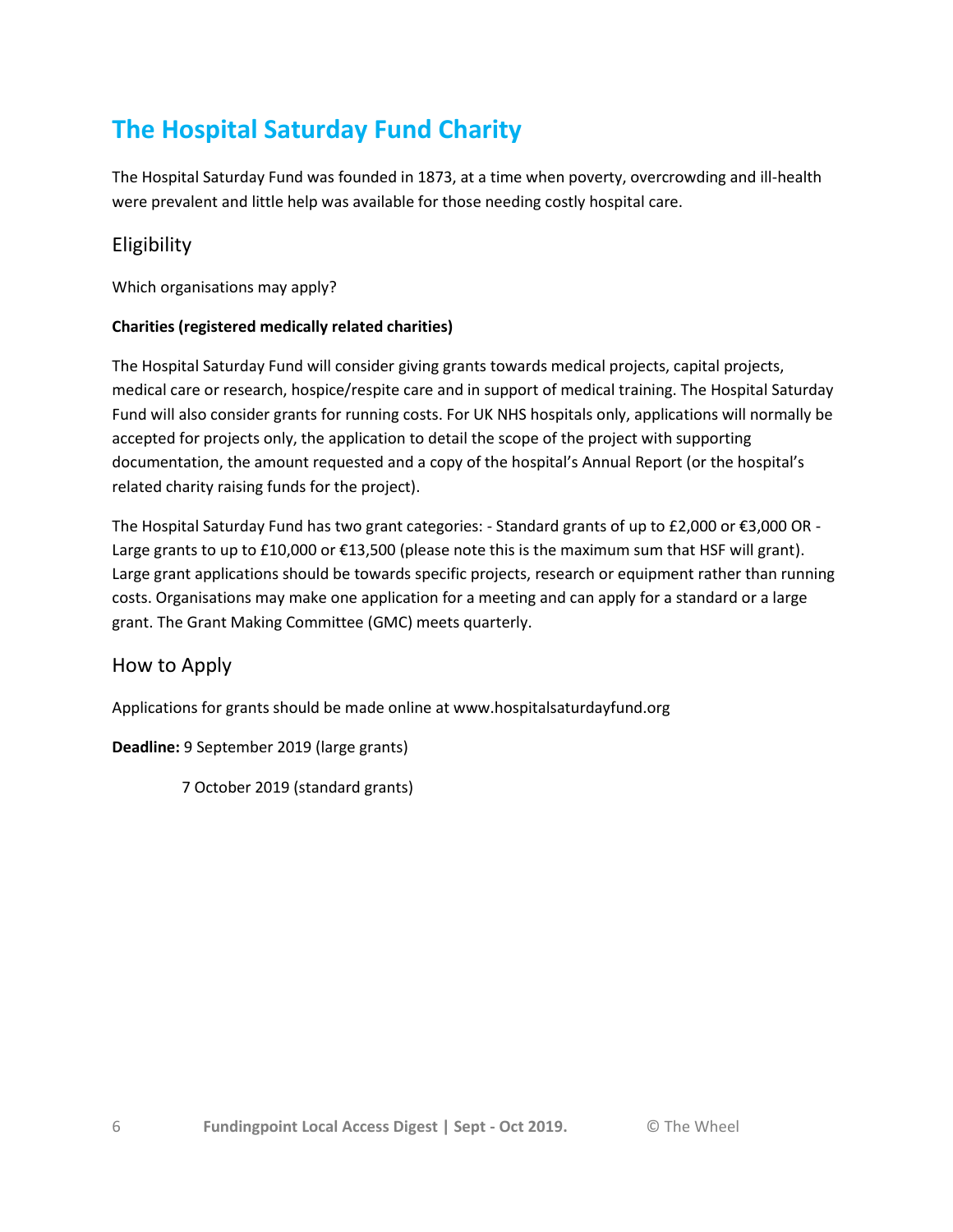## **EMI Music Sound Foundation Awards & Bursary**

Universal Music UK Sound Foundation provides the following two types of awards:

**Instrument & Equipment Awards:** Schools, teachers and individuals in full time education can apply for financial assistance towards the purchase of musical instruments and/or equipment.

**Bursary Awards:** The Foundation has bursaries at the colleges/organisations detailed below. Students attending these establishments can apply for financial assistance towards fees and/or living expenses. Please note, applications for this award are are handled by the colleges and the Foundation does not accept applications directly from individuals, you must contact the college if you are interested in applying.

## Instrument & Equipment Awards

The Foundation has helped over 7,000 students, schools and teachers improve their access to music through the purchase or upgrade of musical instruments and/or equipment.

The Foundation provides grants up to a total of £1,500 towards the purchase of musical instruments and/or equipment for individuals who are in full time education and Schools who require the equipment to improve their music department. We also fund courses and training opportunities for music teachers who work within schools.

If you would like to apply for funding, please complete the relevant application form in full (if you are a teacher looking for help towards the cost of training opportunities please complete the 'individuals' application form). Full instructions are included on the form along with the deadline for your application to be received. Please ensure you send in all relevant documentation by the deadline as incomplete/late applications will be automatically returned to you.

If you have applied before and been successful you are required to wait for two Trustee meetings (approx 12 months) to pass before you are able to re-apply. If you are in any doubt about these dates please contact the office.

## Bursary Awards

The Foundation has created vital bursaries at eleven music colleges and conservatoires to assist music students in need of financial support. The organisations represent a high standard of traditional, classic and modern music study across the UK.

The Trustees of Universal Music UK Sound Foundation have awarded £5000 per college annually as bursaries for music students. We hope to maintain a relationship with every bursary student and follow their continued musical progress beyond study.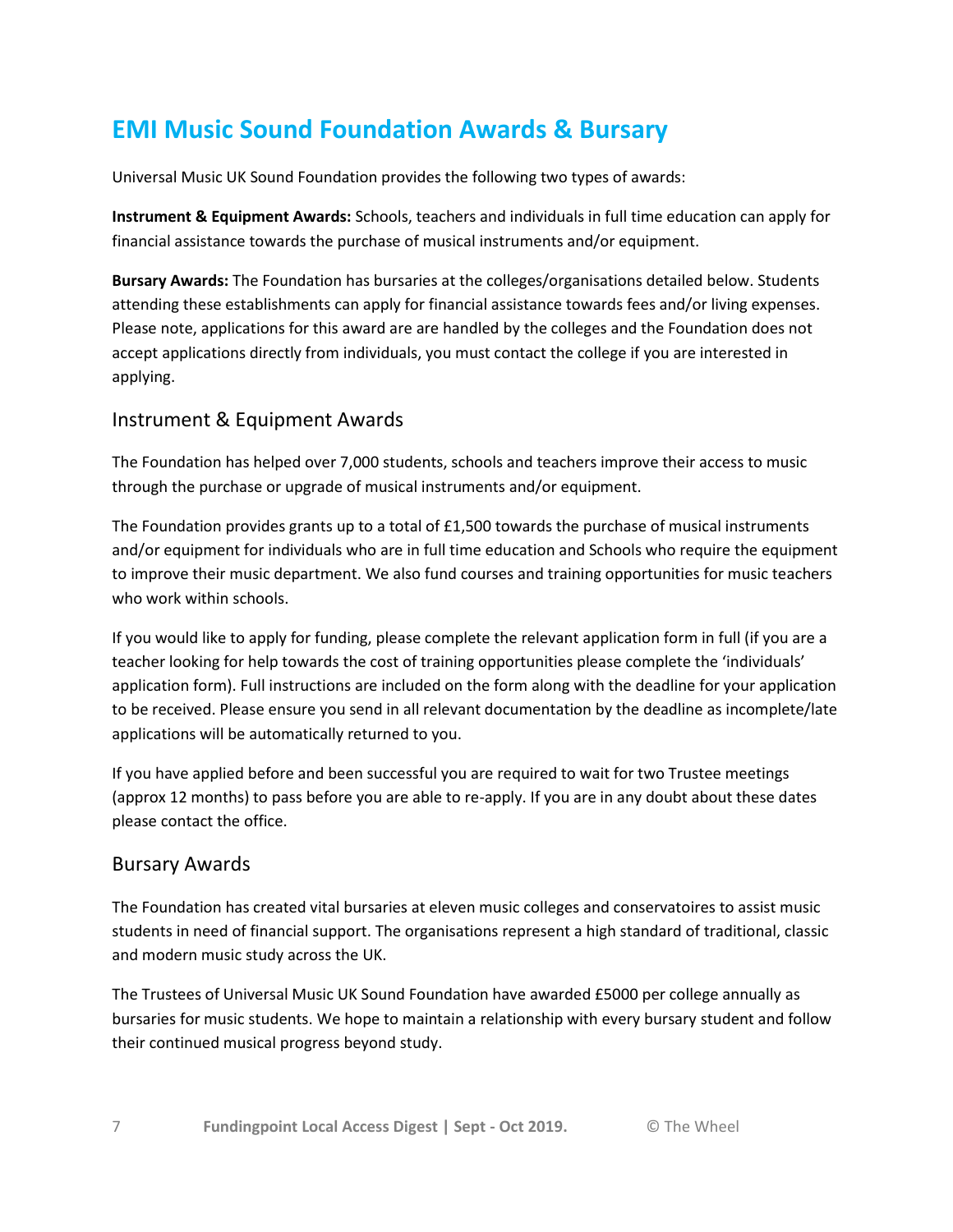The bursaries are distributed at each college's discretion based on criteria provided by the Foundation so please contact the colleges direct if you wish to enquire about our bursary. Please note this is for fees only, if you wish to purchase an instrument and/or equipment please apply directly to the Foundation using the application form.

## How to Apply

Visit the Awards website to access full guidelines / download application form.

<https://www.umuksoundfoundation.com/awards/>

**Deadline:** 11 September 2019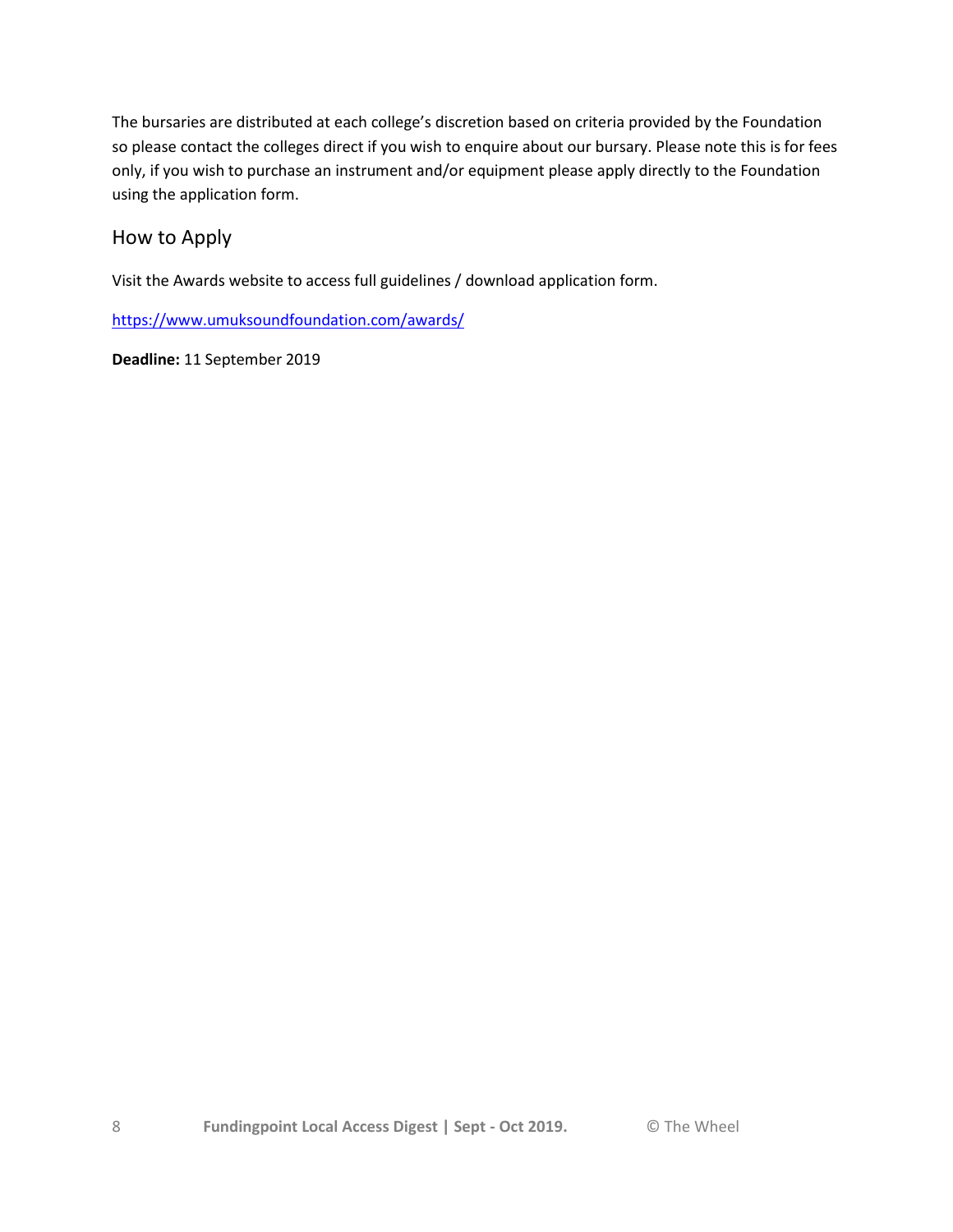# **The Ireland Funds Small Grants**

The mission of The Ireland Funds is to be the largest worldwide network of people of Irish ancestry and friends of Ireland dedicated to raising funds to support programs of peace and reconciliation, arts and culture, education and community development throughout the island of Ireland.

The Ireland Funds Small Grants Round supports a wide range of not-for-profit and community organisations in the Republic of Ireland and Northern Ireland.

The Small Grants Round offers awards up to €10,000 for small community organisations and for organisations that have not previously been supported by The Ireland Funds. Projects seeking larger grant amounts will not be considered for the Small Grants Round.

A total of €500,000 is available for the Small Grants Round 2019 comprised of:

30 x €2,500 awards

55 x €5,000 awards

15 x €10,000 awards.

#### **Categories**

#### **Community Development**

- Supporting gender equality and the empowerment of women
- Promoting LGBTQI+ rights
- Supporting migrant rights, family reunification and community integration programmes
- Helping the homeless through pathways for independence
- Providing opportunities and access to people with physical disabilities
- Responding to environmental challenges and creating sustainable communities
- Supporting an aging population
- Providing youth mental health programmes.

#### **Education**

- Delivering early intervention education programmes
- Providing access to education for marginalised and underrepresented groups
- 9 **Fundingpoint Local Access Digest | Sept - Oct 2019.** © The Wheel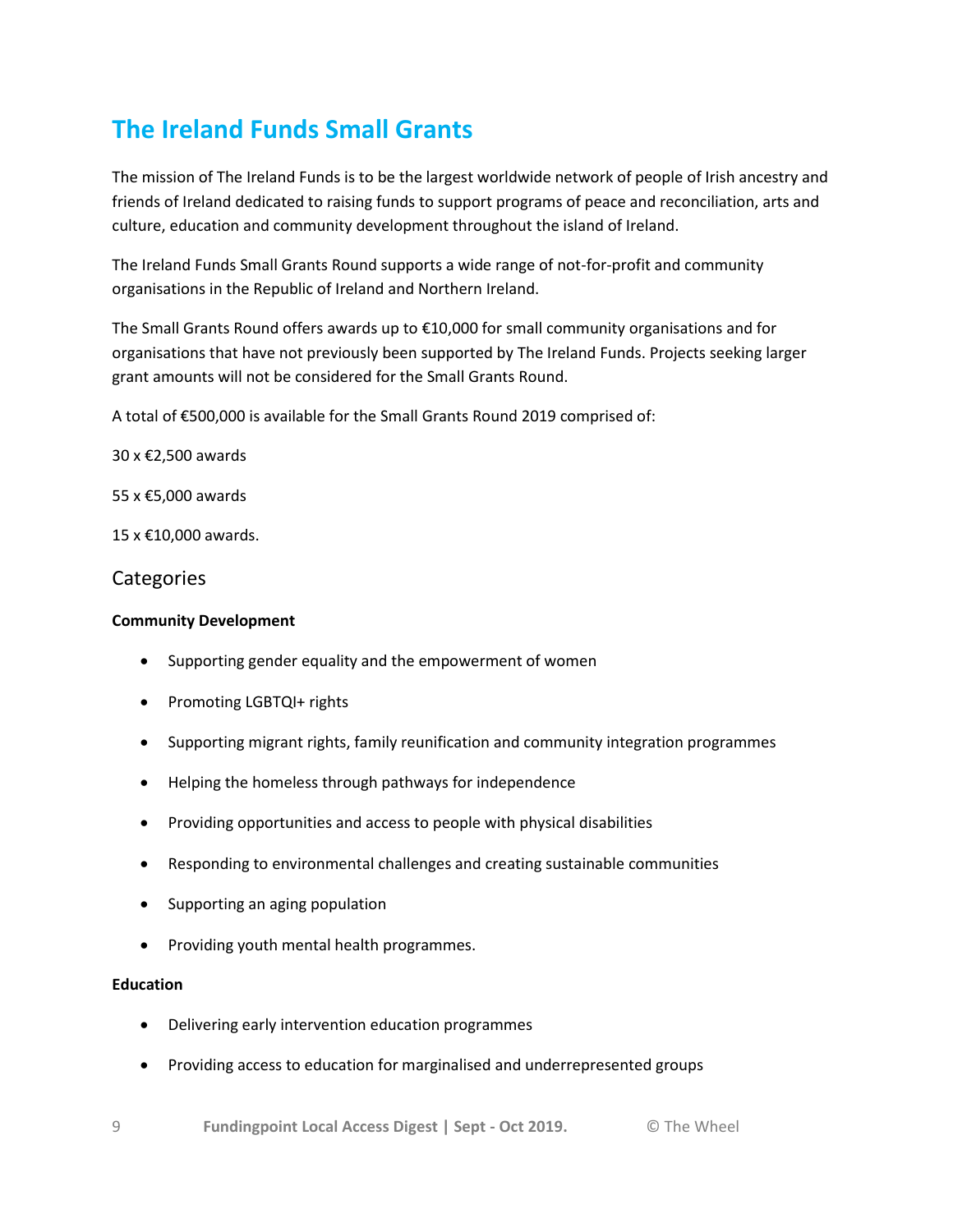- Providing access to education and opportunity for people with intellectual disabilities
- Educating stakeholders on current societal issues eg. cyber safety, mental health, climate change.

#### **Arts & Culture**

- Promoting innovative arts and cultural projects with a positive effect on society
- Providing arts initiatives for people with intellectual disabilities
- Combining arts and cultural initiatives with proven positive health benefits (mental health and physical health).

#### **Peace and Reconciliation**

- Fostering positive relationships through cross community groups
- Delivering restorative justice programmes
- Educating and preparing stakeholders for the potential implications of Brexit.

#### How to Apply

Applications for the Small Grants Round will be accepted online from 12pm on 21st August – 12pm on 11th September 2019.

Download the full guidelines here.<https://irelandfunds.org/grants/>

**Deadline:** 11 September 2019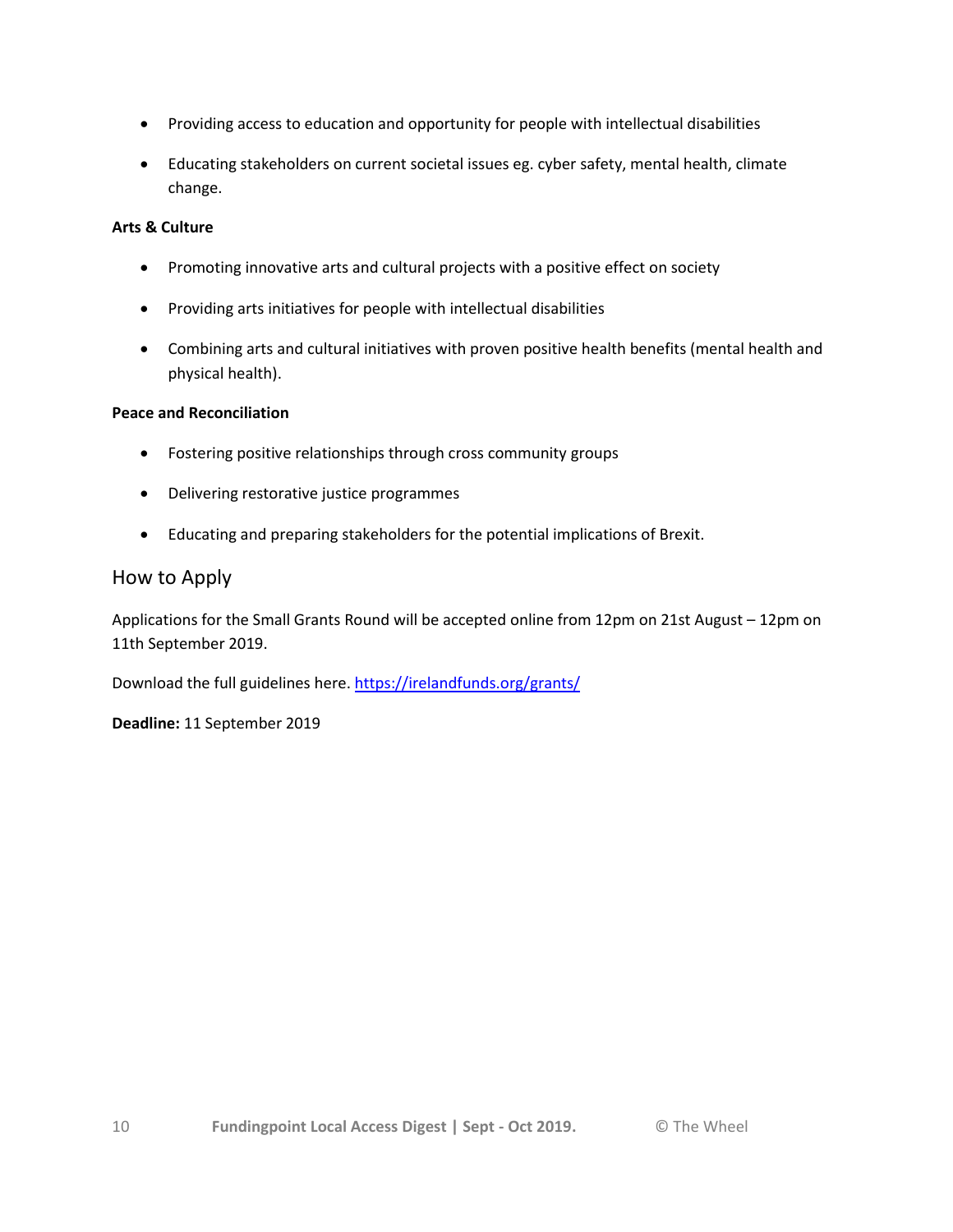# **The Arts Council - Partnership Funding**

The Arts Council is the national agency for funding, developing and promoting the arts in Ireland. The Council recognises that the arts have a central and distinctive contribution to make to society.

The purpose of Partnership Funding is to invest in and support the essential infrastructure required to sustain and develop the arts in Ireland.

Recipients of Partnership Funding must play a critical part in delivering the policy priorities of Making Great Art Work, the Arts Council's ten-year strategy.

In offering Partnership Funding, the Arts Council wishes to ensure:

- The delivery of excellent art and/or excellent arts activities, events and services
- A supportive environment for the development of the arts
- Excellent professional-development opportunities for practising artists and/or arts professionals
- That more people will enjoy high-quality arts experiences, including more diverse audiences
- Increased engagement by the public with the arts, in particular by new communities, people for whom access to the arts is difficult, and by young people and children
- Standards of excellence in governance and management in the arts.

## Eligibility

Partnership Funding is open to local authority and statutory organisations only. Organisations can make only one application each year for Partnership Funding.

To be eligible for application, your organisation must be a local authority or statutory organisation.

Partnership Funding is intended to support a number of strategic actions and/or strategic arts-activity costs of local authority and statutory organisations only

### How to Apply

All applications for funding must be submitted via the Arts Council online services website.

Please visit the Arts Council website for full application details.

<http://www.artscouncil.ie/Funds/Partnership-Funding/>

**Deadline:** 12 September 2019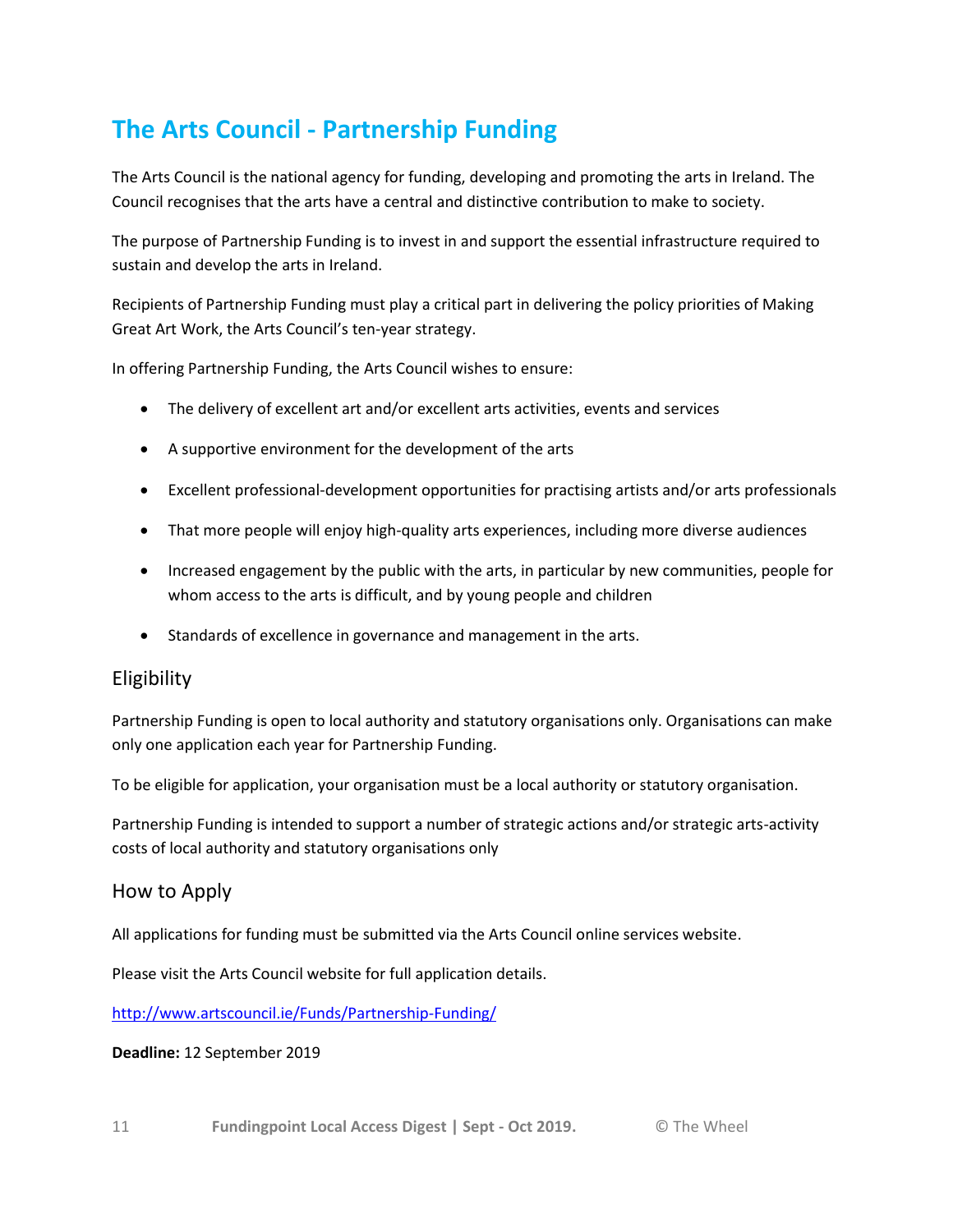## **Innovation Impact Grant Programme**

Innovation can come from anywhere, to everyone.

Though they come from all places, they share the same traits, they are change makers who inspire our everyday.

Call to action is now open. It is your chance to receive a grant that reaches up to USD 100,000 and become part of the Expo Live Global Innovators Community.

#### Eligibility criteria:

- Startups, entrepreneurs, SMEs, NGOs, government entities
- Innovations must be at the prototype level or beyond
- Benefits society, environment, or is for a humanitarian cause
- Any sector, any country
- Legally registered entities.

Funding of up to USD 100,000 per innovative solution!

The Expo Live Innovation Impact Grant Programme aims to fund novel and innovative solutions that encapsulate the spirit of Expo 2020 Dubai's overall theme: 'Connecting Minds, Creating the Future'. Expo's three subthemes, Opportunity, Mobility and Sustainability, are focus areas for funding.

How to Apply

Apply online [here.](https://www.expo2020dubai.com/en/programmes/expo-live/iigp?utm_source=SSE+newsletter&utm_campaign=2037667630-EMAIL_CAMPAIGN_2019_08_07_01_19&utm_medium=email&utm_term=0_37ebc0341a-2037667630-325498801)

**Deadline:** 15 September 2019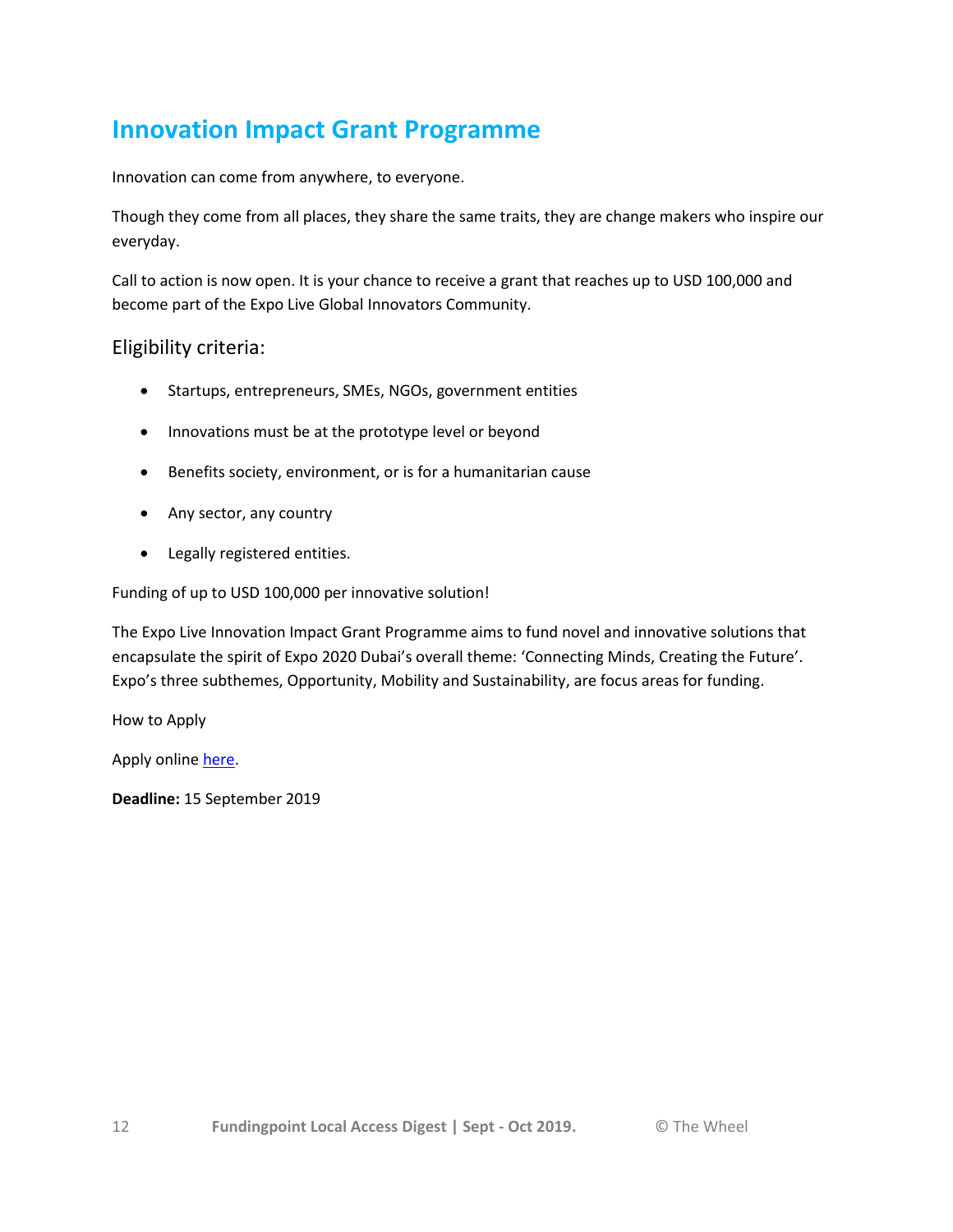# **Dept. of Foreign Affairs & Trade - Reconciliation Fund**

The Reconciliation Fund awards grants to organisations working to build better relations within and between traditions in Northern Ireland, between North and South, and between Ireland and Britain.

The Reconciliation Fund Strategy 2014-2017 was launched on 9th June 2014. The strategy outlines the priorities for the Reconciliation Fund, ensuring that the Fund supports our vision of a reconciled Ireland and remains relevant, effective, and efficient in the coming years. The Department is now working on an updated strategy, for launch during 2019.

## Eligibility

Consideration for funding from the Reconciliation Fund will be based on the extent to which the proposed programme has the potential to contribute to:

- Reconciliation through education, dialogue, culture and commemoration;
- Promotion of tolerance and respect;
- Challenging stereotypes of one's own and other communities/identities;
- Development and strengthening of meaningful and lasting cross-border links;
- Academic research where the primary purpose relates to promoting reconciliation.

These areas of work will remain deliberately broad to remain accessible to a wide range of organisations and projects.

The Fund will focus its support through two thematic pillars, outlined as follows:

- Repairing of those issues which lead to division, conflict, and barriers to a deeply reconciled and peaceful society;
- Building a strong civil society that encompasses all communities, through the continued implementation of the Agreements and promoting a rights-based society, political stability and respect for all.

## How to Apply

We provide grants on a once-off basis, but organisations may apply for funding in successive years or funding rounds.

Funding is generally awarded for project activities, but a contribution towards core running costs (salaries and overheads) and capital costs will also be considered, where they are directly attributable to the project or programme for which funding is sought. Where such costs are not directly related to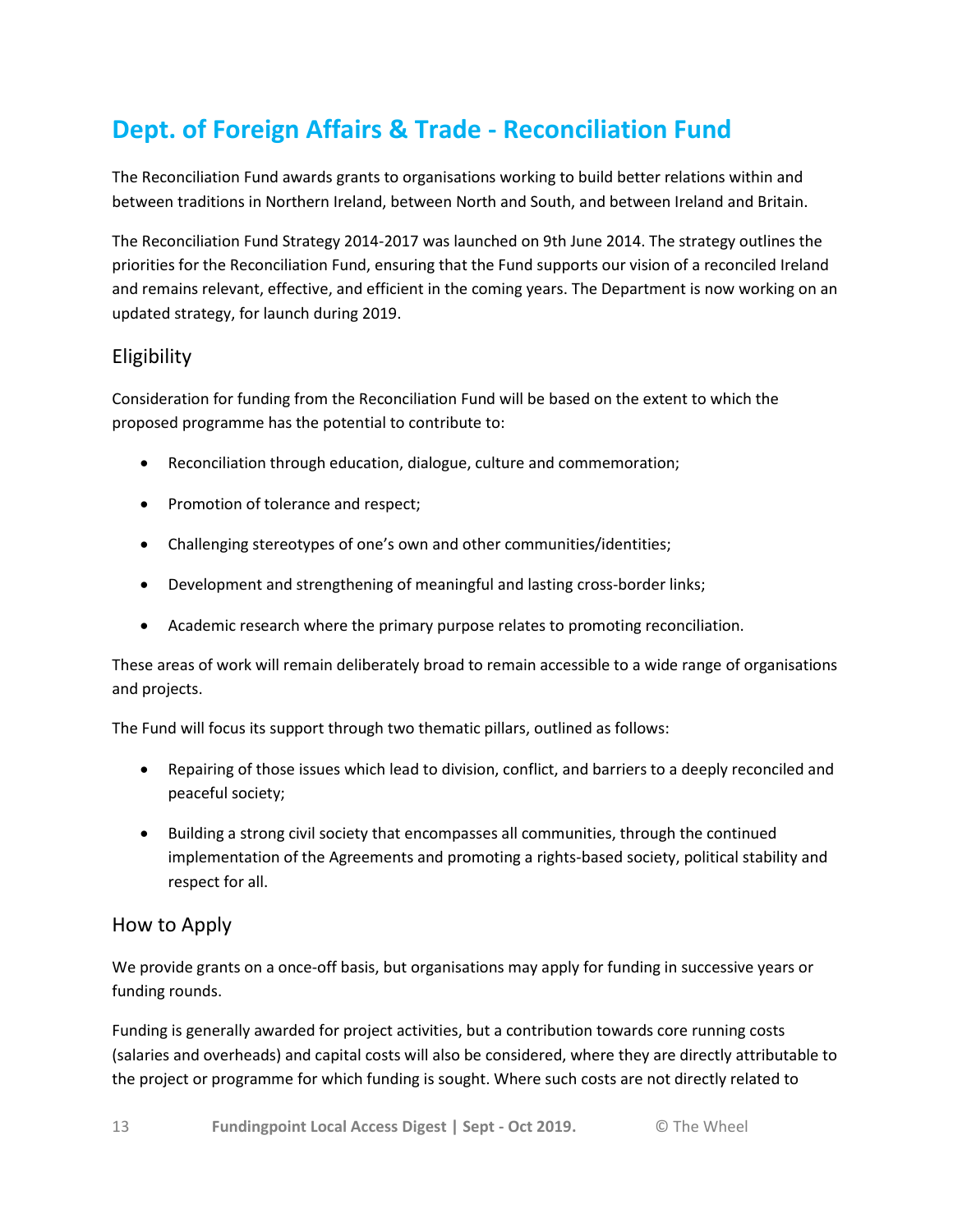particular projects, a contribution may still be considered if it is clearly demonstrated in the application form that the primary focus of the organisations's work is in the area of peacebuilding and reconciliation, in line with the objectives of the Reconciliation Fund.

We do not generally give grants for events/activities that have already taken place, or travel off the island.

Full details are available here[: https://www.dfa.ie/about-us/funding/reconciliation-fund/](https://www.dfa.ie/about-us/funding/reconciliation-fund/)

**Deadline:** 18 September 2019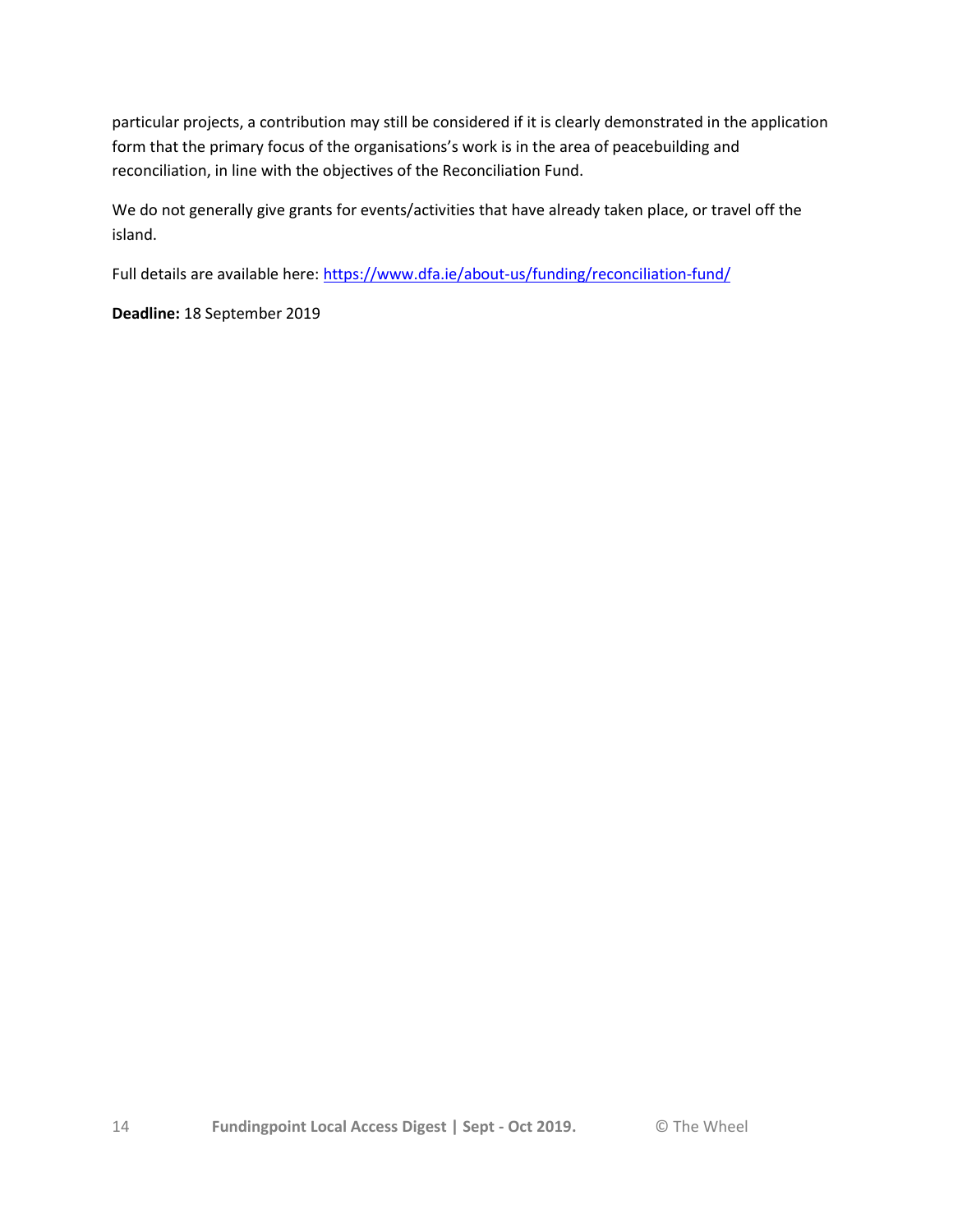# **The Arts Council - Arts Centre Funding**

The Arts Council announces an Open Call to the artists and arts organisations of Ireland to create collaborative ground breaking projects of ambition, impact and scale that encourage discourse, provocation or response to place and identity as part of contemporary Ireland.

The purpose of Arts Centre Funding is to invest in and support the infrastructure of arts centres required to sustain and develop the arts in Ireland.

Arts centres are defined as full-time, public-facing, professionally managed, building-based arts organisations. They support the creation, presentation and mediation of the arts across a range of artforms and arts practices. They support professional, collaborative, voluntary and amateur arts practice.

Recipients of Arts Centre Funding must play a critical part in delivering the policy priorities ofMaking Great Art Work, the Arts Council's ten-year strategy.

In offering Arts Centre Funding, the Arts Council wishes to ensure:

- The year-round production and dissemination of arts activities, events and services of the highest quality throughout the country
- That greater numbers of people enjoy high-quality arts experiences
- That audiences, artists and participants reflect the diversity of contemporary Ireland
- Increased depth of engagement by and with the public
- High standards in governance and management.

In accordance with its recently adopted Policy and Strategy for Arts Centres, the Arts Council wishes to encourage arts centres to engage with and further develop supports for artists. Examples of this might be by:

Providing professional-development opportunities for practising artists through:

- The management of physical spaces for artists to develop work
- Residencies that are meaningful in length, appropriately remunerated, and relevant to the requirements of artists in different artforms and practices
- In-house productions/co-productions
- Other models of support as appropriate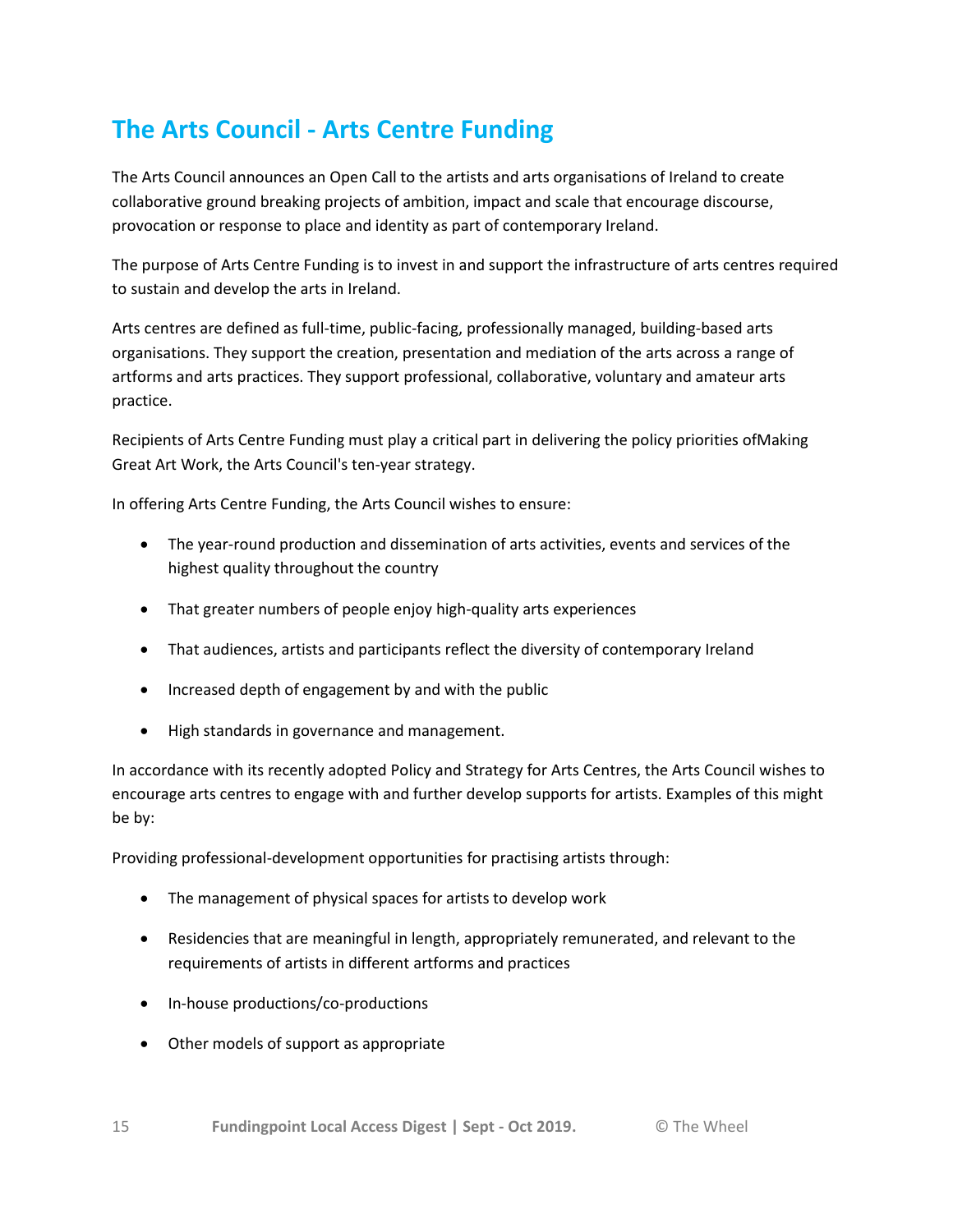- Working with cultural and other organisations (e.g. other arts centres and venues, localauthority arts offices, festivals, libraries, schools, care centres, etc.) to engage with people as artists, audience members, collaborators and participants
- Planning for the development of digitally intelligent buildings, supporting innovation both in creation and dissemination.

Such additional supports to artists should be outlined in the application form as activities in 2020.

## Eligibility

The Arts Centre Funding Programme is open only to building-based, professionally managed, multidisciplinary arts organisations that are open to the public all year round.

Funding level: unlimited.

### How to Apply

Full details available here: <http://www.artscouncil.ie/Funds/Arts-Centre-Funding/>

Deadline: 19 September 2019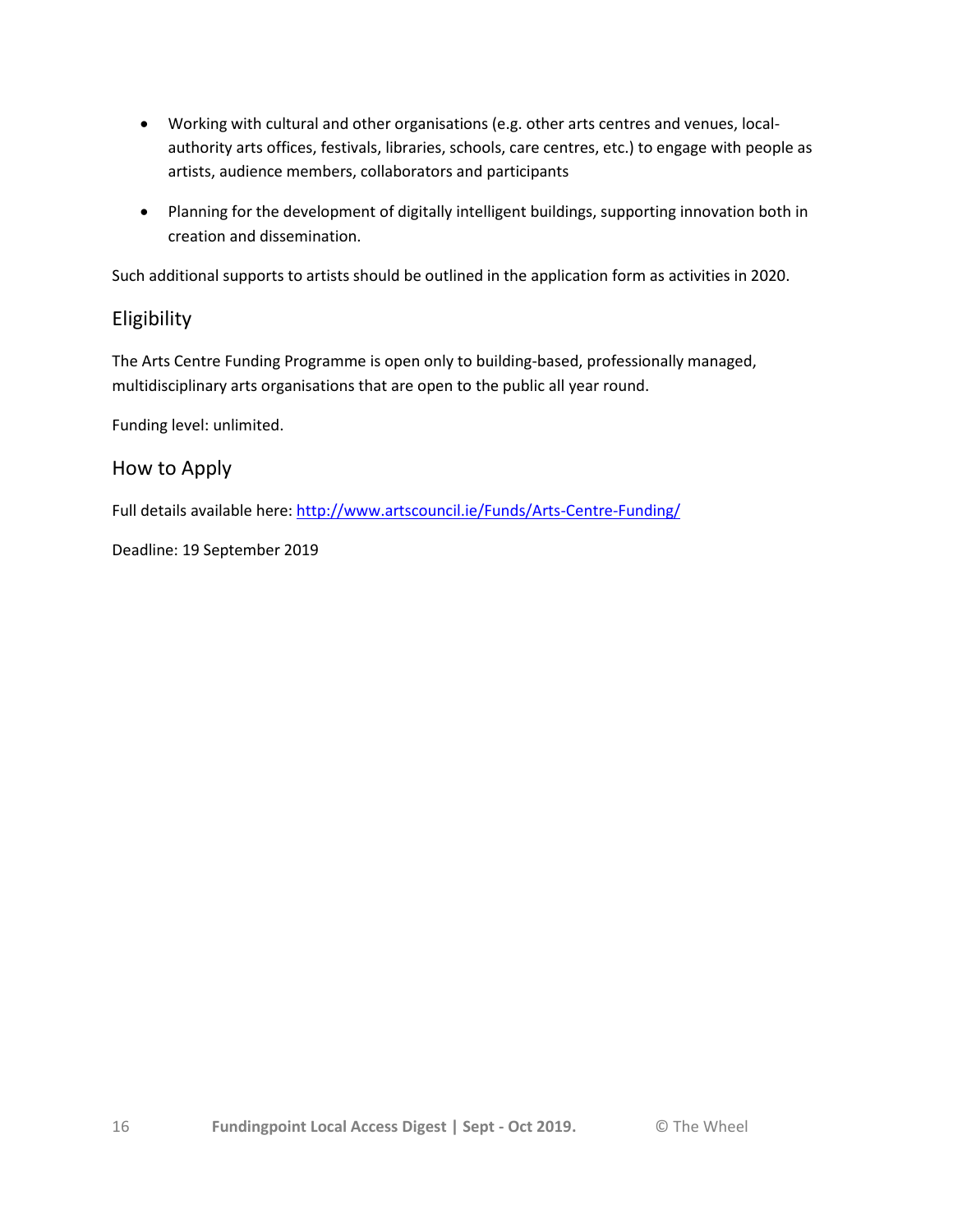# **SFI - Zero-Emissions Challenge**

#### DRIVING STEM-LED INNOVATION TO ADDRESS SOCIETY'S GREATEST CHALLENGES

In the recently published All-of-Government Climate Action Plan to Tackle Climate Breakdown, SFI has been given responsibility to develop challenge-based approaches to address complex and long-term challenges in climate action. In immediate response to this, this call of the SFI Future Innovator Prize Call will have the challenge theme Zero Emissions.

Applications will be accepted from teams seeking to address significant challenges in achieving net-zero economy-wide greenhouse gas emissions by 2050. Applications should propose the development of disruptive STEM-led solutions (and that fall within SFI's legal remit) that will accelerate progress towards achieving this ambitious goal. Please see the call document below for additional information on the thematic area.

Applications should consider the need for teams to have complementary technical skills to ensure successful challenge definition and solution development/deployment. Furthermore, consideration should also be given to the broader challenge/solution context which may require input from experts in disciplines outside of STEM such as the arts, humanities and social sciences (AHSS).

Following application review, successful applicant teams will be awarded funding of €20k to undertake team building, scoping and concept validation activities. They will then undergo a rigorous interview and shortlisted teams will be provided with €200k to further validate and prototype their proposed solutions. Finalists will ultimately compete for one overall prize award of €2M to further develop and deploy their solution. In addition, a Bonus Prize Award of €1M may also be made for solutions with transformative potential in the area of Negative Emissions Technologies.

In parallel to this Future Innovator Prize Call, SFI is exploring top-down challenge calls which will focus on developing and deploying transformative solutions to specific challenges related to climate change. We will be engaging with a wide stakeholder group during this process, but welcome ideas already at this stage, which you may send by e-mail to challenges@sfi.ie. Please provide only a brief description and justification.

Please note that, under a partnership between the Department of Foreign Affairs and Trade and SFI, additional teams may be funded that are focused on delivering impact in countries where Ireland's official development assistance is directed. For more informtion on this partnership see SFI-DFAT Partnership: Future Innovator Prize 2019.

## Eligibility

The SFI Future Innovator Prize is intended to support highly motivated interdisciplinary challenge teams committed to addressing key national challenges of transformative impact potential.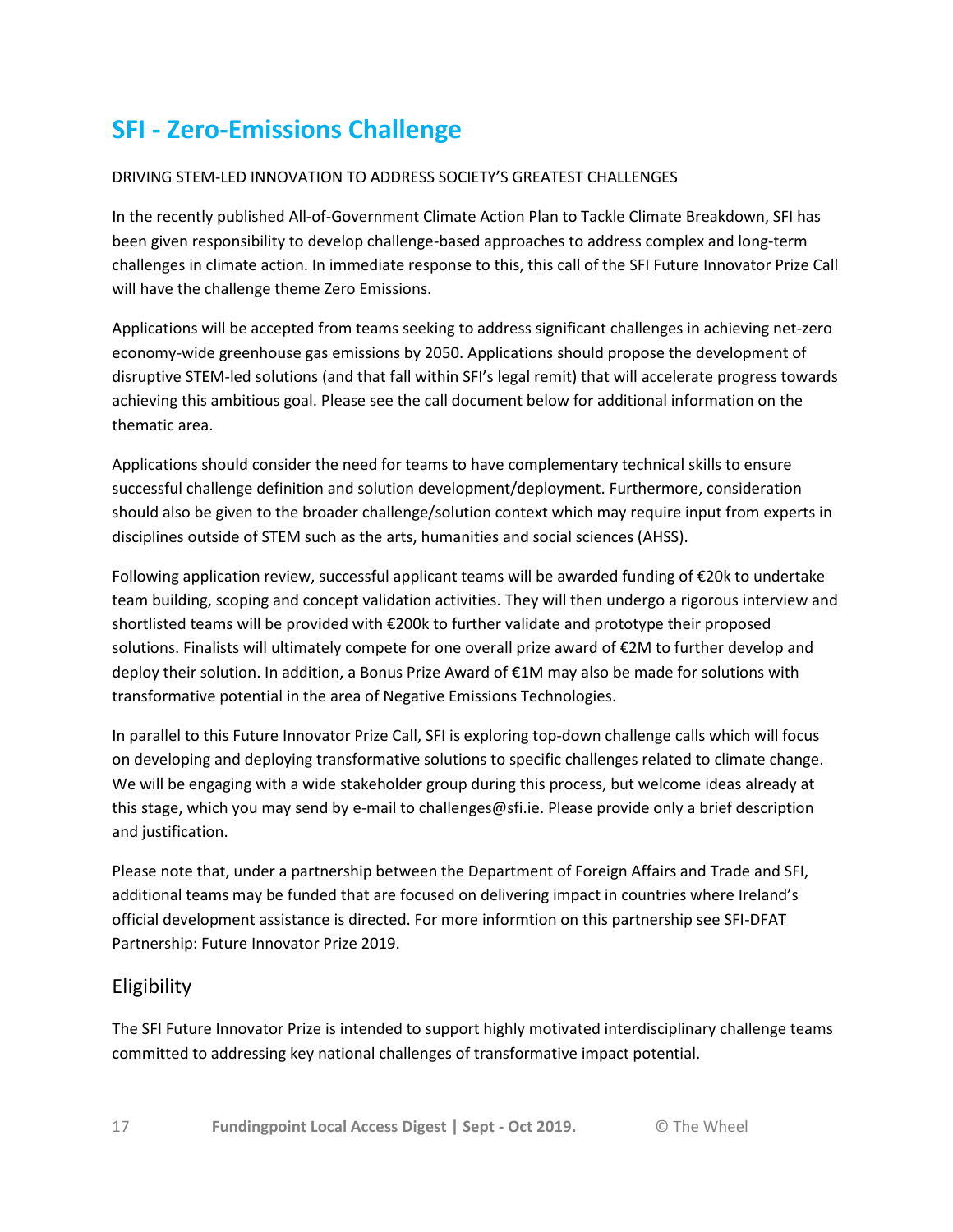Applications will be accepted from a core leadership team comprising academic researchers (established, postdoctoral) and postgraduate students (MSc/MEng, PhD) from eligible research bodies.

Given the complex and multi-stakeholder nature of challenges and the strong emphasis that the prize places on delivering solutions, teams must encompass a range of technical (both scientific and engineering) and non-technical skills to address various barriers associated with challenge definition and solution deployment.

If you believe you have a clear, profound or perhaps unconventional understanding of a complicated societal challenge or issue, and you believe that a STEM-led solution has transformative impact potential, then you should form a team and submit an application.

Applications will be accepted where the Lead Applicant and Co-Applicant (where applicable) satisfy the following eligibility criteria:

Be a member of the academic staff of an eligible Research Body (permanent or with a contract that covers the period of the award)

or

Be a contract researcher with a contract that covers the period of the award (contract may be subject to receipt of the award)

and

Hold a PhD or equivalent. Please consult the SFI Policy on PhD Equivalence for further information.

SFI also recognises that a number of charities already engage with academic researchers on different initiatives and so is keen to highlight this opportunity to them and encourage participation where feasible/appropriate as Societal Impact Champions.

## How to Apply

Full criteria and applications details available here[: http://www.sfi.ie/funding/funding-calls/future](http://www.sfi.ie/funding/funding-calls/future-innovator-climate/)[innovator-climate/](http://www.sfi.ie/funding/funding-calls/future-innovator-climate/)

**Deadline:** 23 September 2019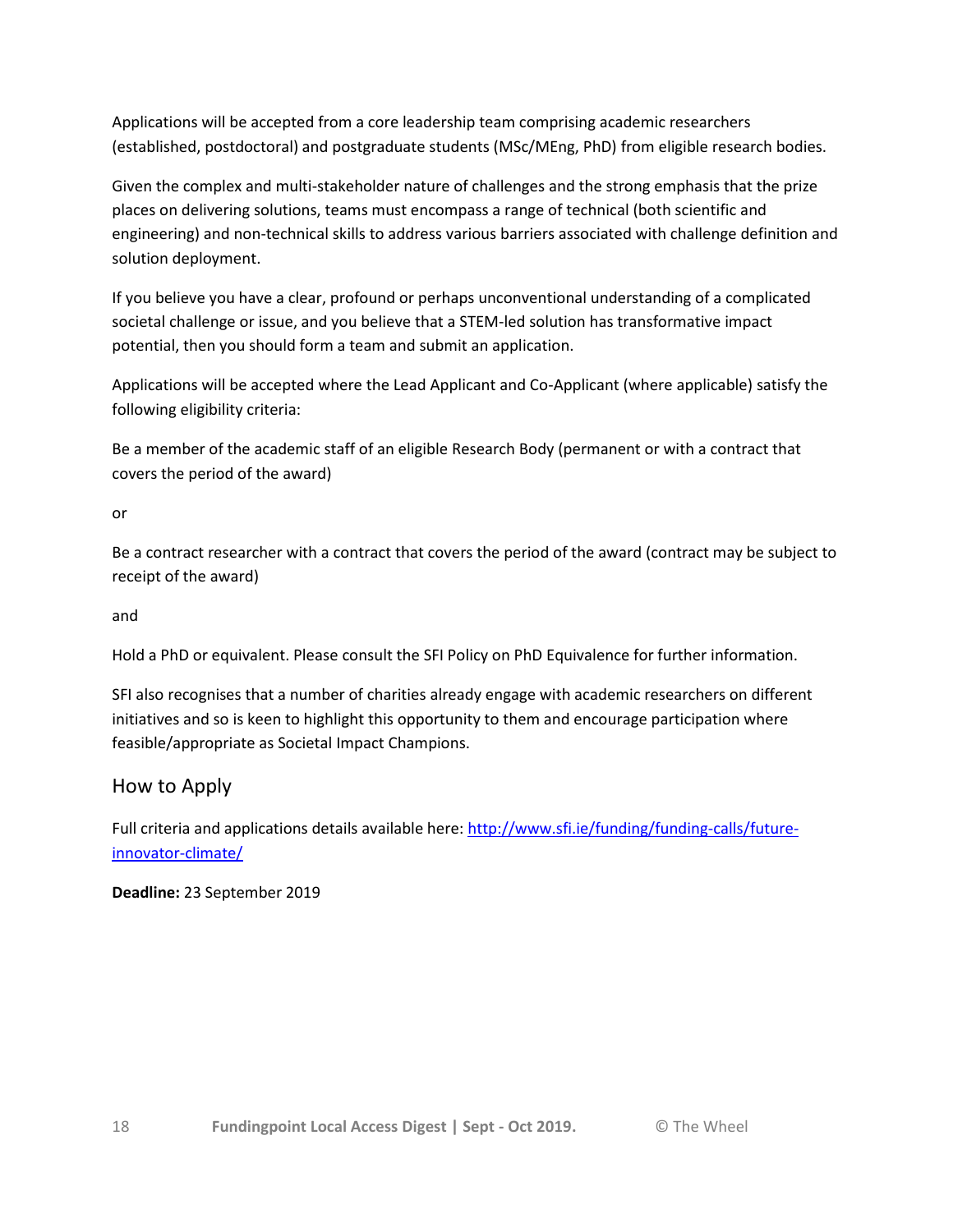# **Community Environment Action Fund**

The Local Agenda 21 Environmental Partnership Fund (LA21) which has operated since 1997, promotes sustainable development by assisting small-scale environmental projects at local level. The Scheme has been renamed the Community Environment Action Fund from 2019 onwards.

The projects involve partnership arrangements between local authorities and various local groups including community groups, schools and environmental NGOs.

The Community Environment Action Fund assists sustainable development from the ground-up and facilitates, at local level, the achievement of the objectives of the Agenda 21 action plan on sustainable development.

The Fund is administered by local authorities, in conjunction with the Department of communications, Climate Action and Environment. Eligible projects are those which support and complement, at a local level, national environmental policies such as those on Waste, Biodiversity, Climate Change, Air, Water and Sustainable Development. We are particularly interested in projects which target Climate Action and Biodiversity this year given the focus on our Climate Action Strategy.

### How to Apply

If you have a suitable project for consideration, please forward completed applications to [bernadine.carry@meathcoco.ie](mailto:bernadine.carry@meathcoco.ie) before 27th September 2019.

Further information on the scheme, including projects completed in previous years is available from the following link:

[https://www.dccae.gov.ie/en-ie/environment/topics/environmental-protection-and-awareness/local](https://www.dccae.gov.ie/en-ie/environment/topics/environmental-protection-and-awareness/local-agenda-21-partnership-fund/Pages/default.aspx)[agenda-21-partnership-fund/Pages/default.aspx](https://www.dccae.gov.ie/en-ie/environment/topics/environmental-protection-and-awareness/local-agenda-21-partnership-fund/Pages/default.aspx)

**Deadline:** 27 September 2019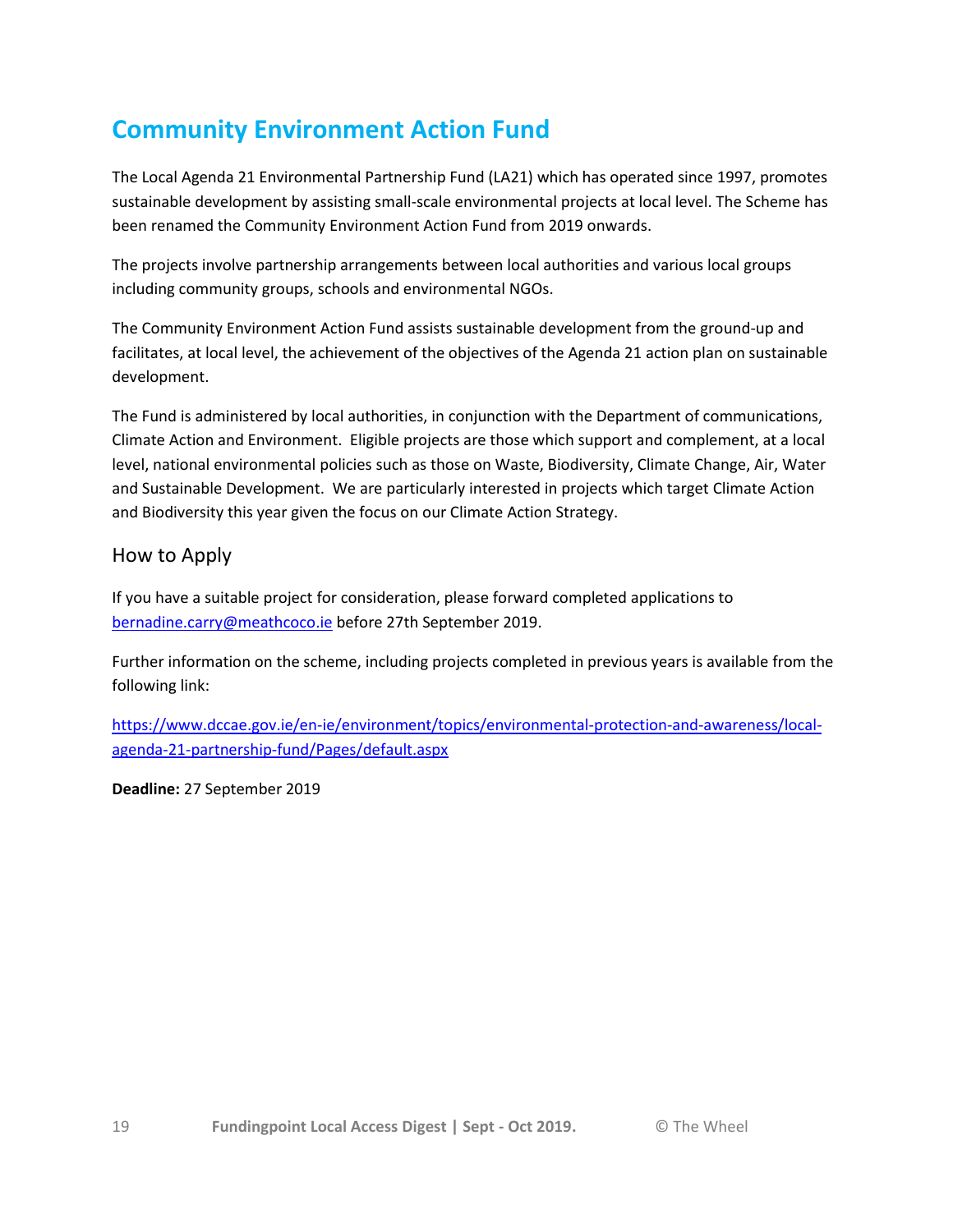# **Go for Life - National Grant Scheme for Older People**

The Go for Life Grant Scheme offers financial supports – provided by Sport Ireland – to local clubs, groups and organisations, nationwide who promote increased participation in recreational sport or physical activity for older people.

This national grant scheme aims to assist in the implementation of locally-developed, well-planned activity and sport initiatives. In particular, the scheme is aimed at:

- Supporting the work of Go for Life including the network of PALs (Physical Activity Leaders) and the development of Go for Life Games and other initiatives;
- Assisting local clubs/organisations to enhance existing opportunities for their members in recreational sport and physical activity;
- Assisting local clubs/organisations to start new initiatives geared at involving older people in recreational sport and physical activity.
- In 2018, €300,000 was awarded in grants all over Ireland. Each grant awarded ranged between €140 and €1,400 with the average grant being €290.

## What will be awarded?

Physical Activity Programme: Grants awarded to support a planned series of physical activity sessions for older people. For example, (1) a five-week programme to introduce older people to an activity such as Aerobics, Aquafit, Tai Chi or Tennis. The cost of hall hire and a qualified instructor might form part of the overall cost.

Purchase of Equipment / Resource Materials: Grants will be awarded to assist the purchase of physical activity equipment, for example, Go for Life Games equipment, Pitch and Putt set, physical activity kitbag, badminton rackets.

Participation Events: Grants will be awarded to those who need financial assistance to participate or organise physical activity events for older people. For example, organising regular Go for Life Games or a Sportsfest aimed at introducing older adults to a range of recreational sports.

## How to Apply

Visit the Go for Life webpage for full application details: [http://ageandopportunity.ie/what-we](http://ageandopportunity.ie/what-we-do/physical-activity-sport/go-for-life-grant-scheme)[do/physical-activity-sport/go-for-life-grant-scheme](http://ageandopportunity.ie/what-we-do/physical-activity-sport/go-for-life-grant-scheme)

#### **Deadline:** 27 September 2019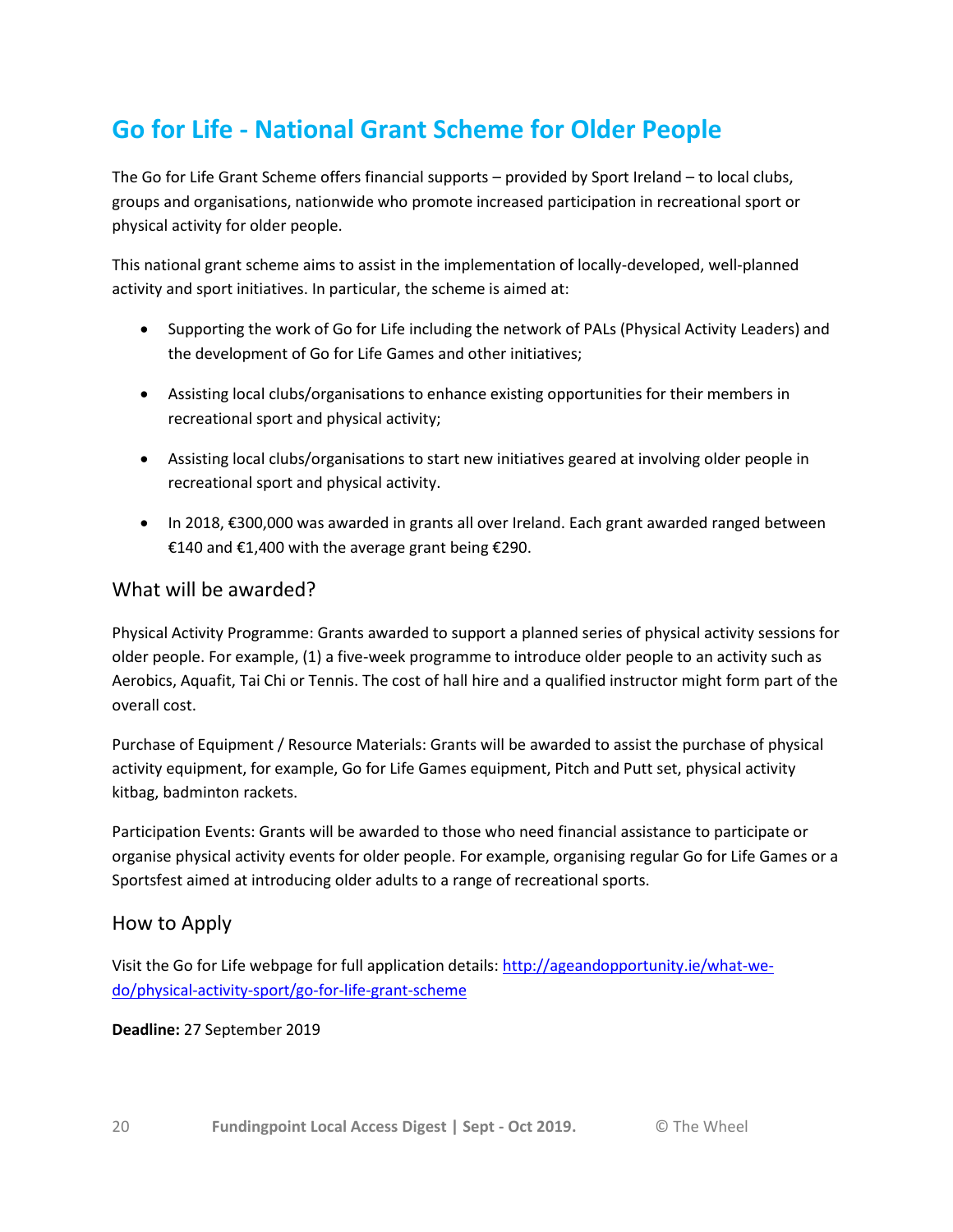# **Creative Europe Programme**

Creative Europe is the European Commission's framework programme for support to the culture and audiovisual sectors. Following on from the previous Culture Programme and MEDIA programme, Creative Europe, with a budget of €1.46 billion (9% higher than its predecessors), will support Europe's cultural and creative sectors.

The Creative Europe programme is open to cultural and creative organisations from EU Member States, as well as non-EU countries. Subject to certain conditions EEA (European Economic Area), candidate/potential candidate and ENP (European Neighbourhood Policy) countries can also participate in the programme on an equal footing with Member States. Click here for a full list or eligible countries.

#### CREATIVE EUROPE'S STATED AIMS ARE TO:

- Help the cultural and creative sectors seize the opportunities of the digital age and globalisation;
- Enable the sectors to reach their economic potential, contributing to sustainable growth, jobs, and social cohesion;
- Give Europe's culture and media sectors access to new international opportunities, markets, and audiences.

THIS WILL, SPECIFICALLY, INVOLVE PROVIDING FUNDING FOR:

2,500 artists and cultural professionals, 2,000 cinemas, 800 films, 4,500 book translations

A financial guarantee facility of up to €750 million for small businesses active in the sector will also be established in 2016.

Creative Europe is divided into two sub-programmes, Culture and MEDIA, and is supported by a crosssectoral strand.

#### **CULTURE**

Culture sector initiatives, such as those promoting cross-border cooperation, platforms, networking, and literary translation.

#### **MEDIA**

Audiovisual sector initiatives, such as those promoting the development, distribution, or access to audiovisual works.

#### **CROSS-SECTOR**

A cross-sectoral strand, including a Guarantee Facility and transnational policy cooperation.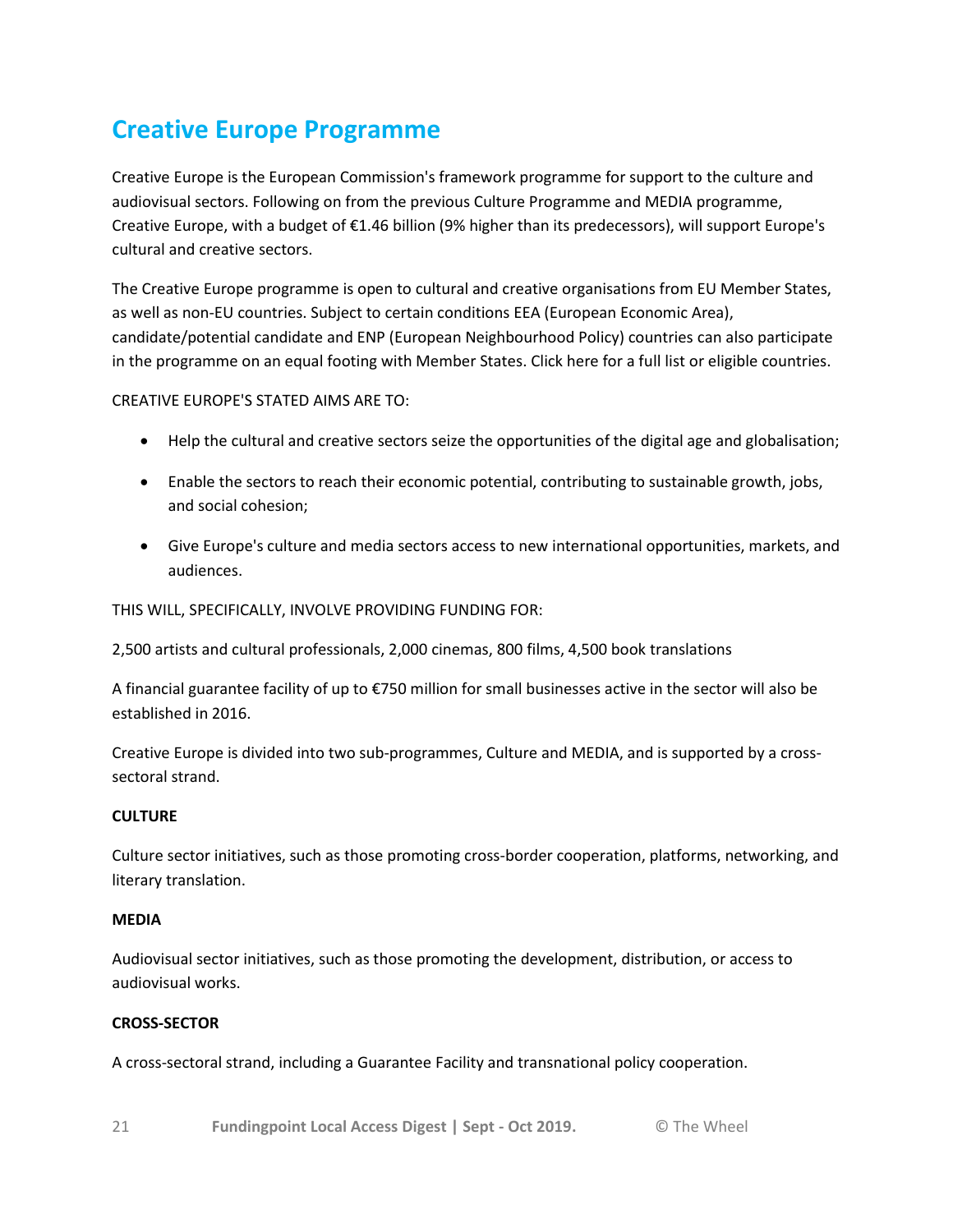## Eligibility

The Creative Europe programme is open to cultural and creative organisations from EU Member States, as well as non-EU countries. Subject to certain conditions EEA (European Economic Area), candidate/potential candidate and ENP (European Neighbourhood Policy) countries can also participate in the programme on an equal footing with Member States.

More information on eligible countries can be found in the table on non-EU countries, as well as in the guidelines of each specific call for proposals.

## How to Apply

Calls listed here[: https://ec.europa.eu/programmes/creative-europe/calls\\_en](https://ec.europa.eu/programmes/creative-europe/calls_en)

**Deadline:** 27 September 2019 (Mobility)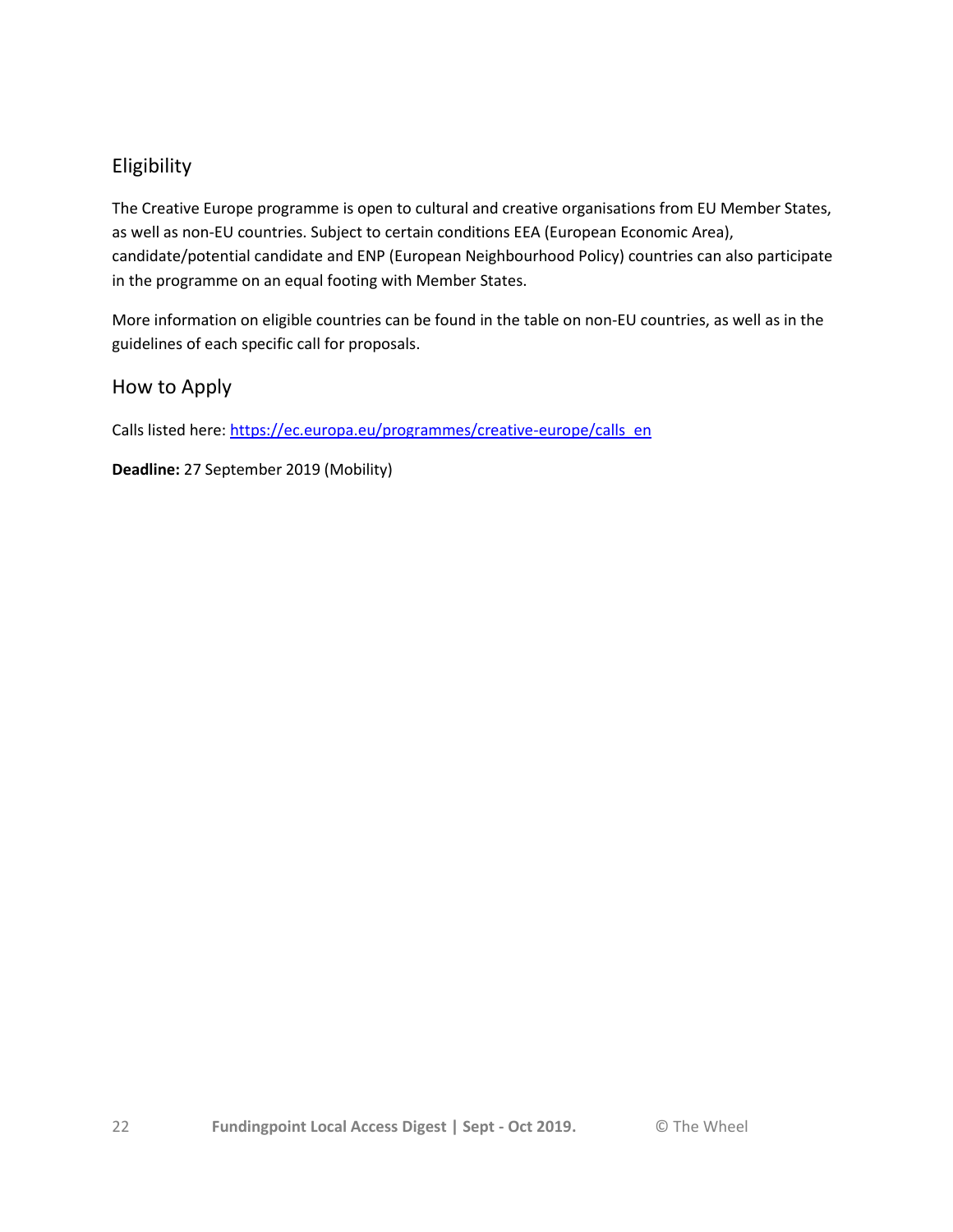## **EPA - Event Support Grants**

The Environmental Protection Agency provides funding to support science, technology, research and innovation projects through grant-aid to third level institutions, state agencies, government departments, local and regional authorities, the private sector and individuals.

The EPA research programme has allocated budget to provide funding to support workshops, seminars and other events.

Normally the amount of funding per event will not exceed €3,000.

Funding is provided only for events with a clear relevance to Irish environmental research priorities and on the condition that the events are run on a not-for-profit basis.

The event should showcase current national research by the organisers and EPA funded-groups, and also could include an international keynote speaker.

In terms of audience/participants, the event should target other researchers working in the area and the expected end-users of the research (e.g. Local Authorities, EPA, DECLG, Industry).

### How to Apply

Full details are available on the EPA website.

<http://www.epa.ie/researchandeducation/research/epafunding/eventsupport/#.VWzK089Viko>

(See also the Grassroots Workshop Support Scheme via above link).

**Deadline:** 30 September 2019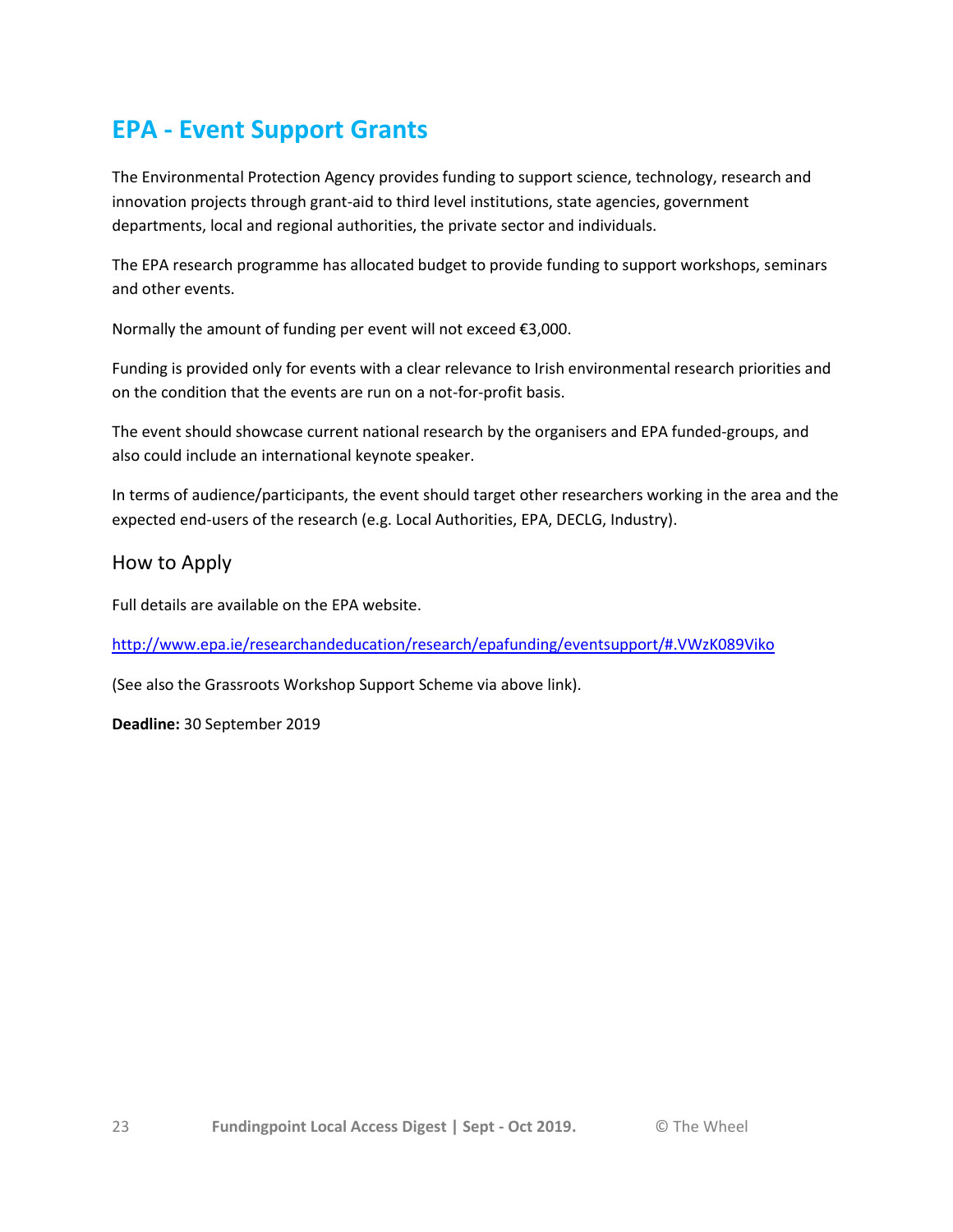## **Erasmus+ Programme: 2014 - 2020**

Erasmus+ is the European Union programme for education, training, youth and sport for the years 2014 to 2020. It provides funding and support for organisations to operate projects consistent with its objectives and which encourage European exchange, co-operation and learning. Erasmus+ is funded by the European Union through the contributions of member states, including Ireland. Funding of almost €170 million has been allocated to Ireland for the duration of the programme.

Erasmus+ funding is available to all sectors (or fields) of formal, informal and non-formal education. Structurally, Erasmus+ is divided into three 'Key Actions' describing the kind of project activities possible.

## Programme Objectives

Erasmus+ aims to modernise and improve the quality of teaching, training and youth work across Europe, and to support the development, transfer and implementation of innovative practices. These objectives are closely tied with the Europe 2020 strategy of achieving a smart, sustainable and inclusive economy by 2020 for all of Europe's citizens. Fundamental goals for Erasmus+ include improving key competences and skills, and fostering partnerships between education and employment. The programme also seeks to promote European values as stated in Article 2 of the Treaty on European Union: respect for human dignity, freedom, democracy, equality, the rule of law and respect for human rights.

## Eligibility

Erasmus+ is open to private or public organisations active in the fields of adult education, higher education, school education, sport, vocational education and training, and youth and community work, in any participating country. While the programme enables individuals to travel, work, volunteer and study abroad, project applications from individuals themselves are not accepted. However, individuals may apply to attend Transnational Cooperation Activities with the support of their organisations.

Some key actions / proposals are managed directly by the European Commission, while others are managed by the relevant national body (Leargas in the case of Ireland - note: Leargas managed items are in bold below).

### **Learning mobility of individuals (Key Activity 1)**

This Key Action supports:

Mobility of learners and staff: opportunities for students, trainees, young people and volunteers, as well as for professors, teachers, trainers, youth workers, staff of education institutions and civil society organisations to undertake a learning and/or professional experience in another country;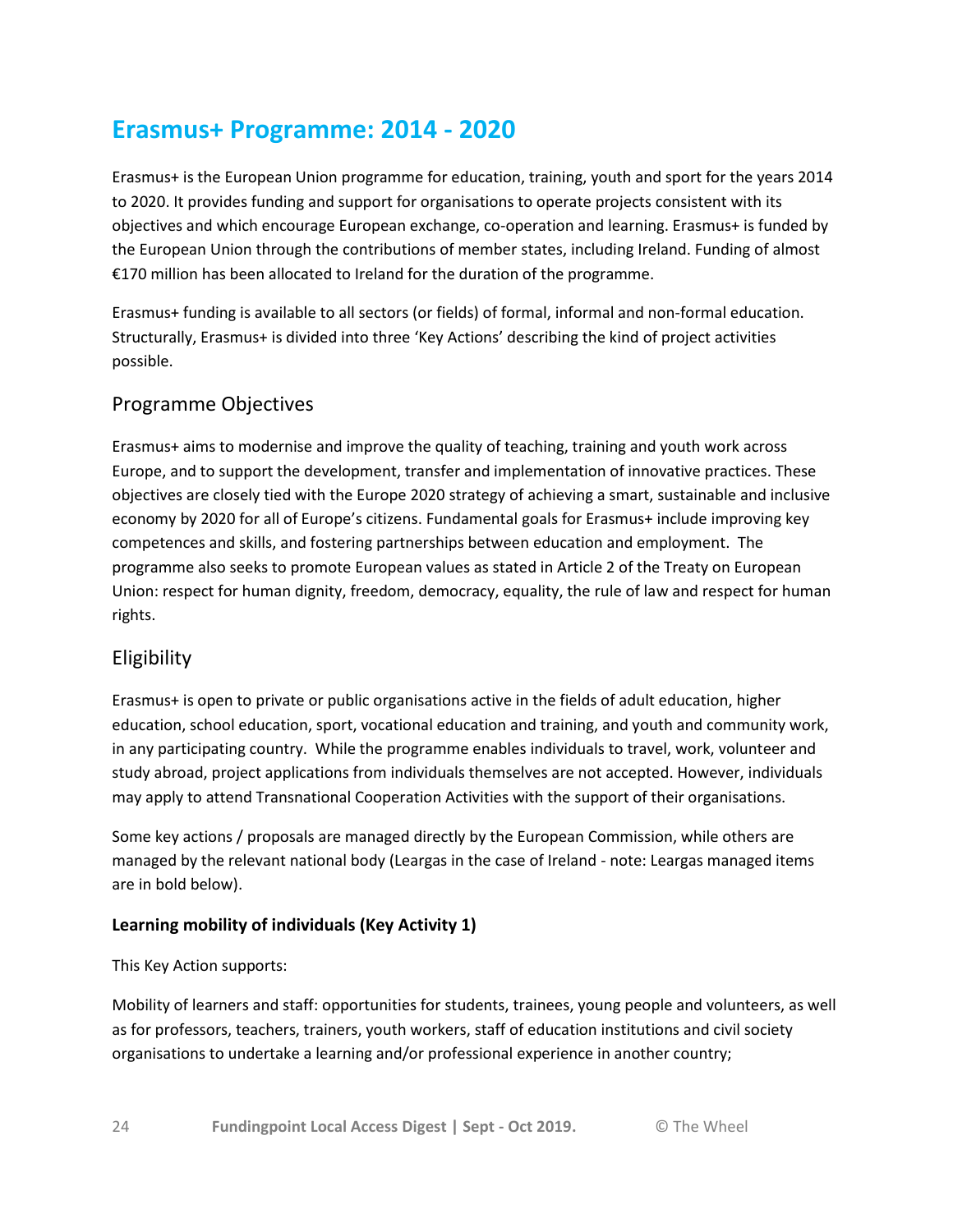Erasmus Mundus Joint Master Degrees: high-level integrated international study programmes delivered by consortia of higher education institutions that award full degree scholarships to the best master students worldwide;

Erasmus+ Master Loans: higher education students from Programme Countries can apply for a loan backed up by the Programme to go abroad for a full Master Degree. Students should address themselves to national banks or student loan agencies participating in the scheme.

### **Cooperation for innovation and exchange of good practices (Key Activity 2)**

This Key Action supports:

Transnational Strategic Partnerships aimed to develop initiatives addressing one or more fields of education training and youth and promote innovation, exchange of experience and know-how between different types of organisations involved in education, training and youth or in other relevant fields. Certain mobility activities are supported in so far as they contribute to the objectives of the project;

Knowledge Alliances between higher education institutions and enterprises which aim to foster innovation, entrepreneurship, creativity, employability, knowledge exchange and/or multidisciplinary teaching and learning;

Sector Skills Alliances supporting the design and delivery of joint vocational training curricula, programmes and teaching and training methodologies, drawing on evidence of trends in a specific economic sector and skills needed in order to perform in one or more professional fields;

Capacity-building projects supporting cooperation with Partner Countries in the fields of higher education and youth. Capacity-building projects aim to support organisations/institutions and systems in their modernisation and internationalisation process. Certain types of capacity-building projects support mobility activities in so far as they contribute to the objectives of the project;

IT support platforms, such as eTwinning, the School Education Gateway, the European Platform for Adult Learning (EPALE) and the European Youth Portal, offering virtual collaboration spaces, databases of opportunities, communities of practice and other online services for teachers, trainers and practitioners in the field of school and adult education as well as for young people, volunteers and youth workers across Europe and beyond.

### **Support for policy reform (Key Activity 3)**

This Key Action supports:

Knowledge in the fields of education, training and youth for evidence-based policy making and monitoring, in particular:

country-specific and thematic analysis, including through cooperation with academic networks;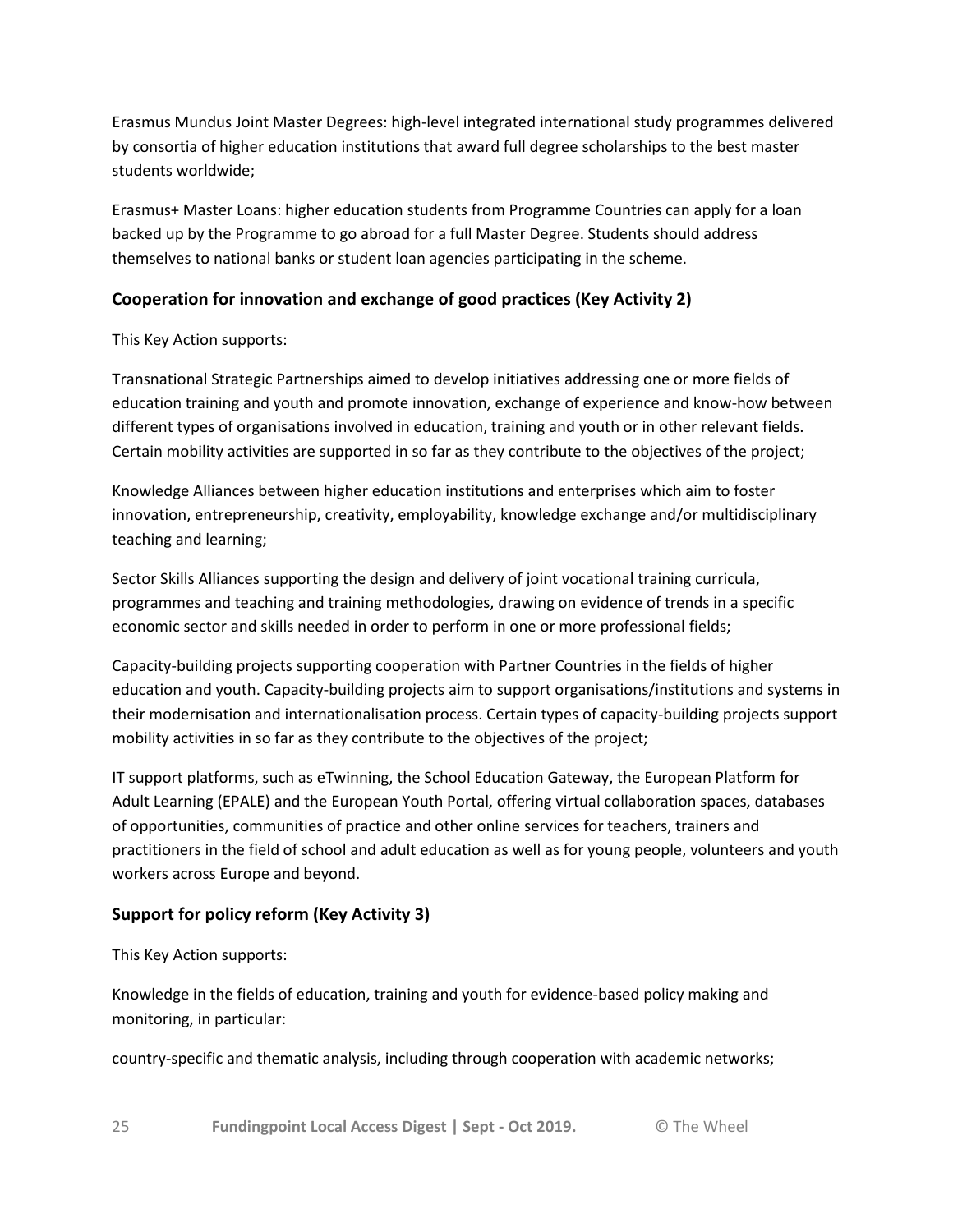peer learning and peer reviews through the Open Methods of Coordination in education, training and youth.

Initiatives for policy innovation to stimulate innovative policy development among stakeholders and to enable public authorities to test the effectiveness of innovative policies through field trials based on sound evaluation methodologies;

Support to European policy tools to facilitate transparency and recognition of skills and qualifications, as well as the transfer of credits, to foster quality assurance, support validation of non-formal and informal learning, skills management and guidance. This Action also includes the support to networks that facilitate cross-European exchanges, the learning and working mobility of citizens as well as the development of flexible learning pathways between different fields of education, training and youth;

Cooperation with international organisations with highly recognised expertise and analytical capacity (such as the OECD and the Council of Europe), to strengthen the impact and added value of policies in the fields of education, training and youth;

Stakeholder dialogue, policy and Programme promotion involving public authorities, providers and stakeholders in the fields of education, training and youth for raising awareness about the European policy agendas, in particular Europe 2020, Education and Training 2020, the European Youth Strategy, as well as the external dimension of European education, training and youth policies. These activities are essential to develop the capacity of stakeholders to actively support the implementation of policies by stimulating the exploitation of the Programme results and generating tangible impact.

#### **Jean Monnet**

Jean Monnet activities will support:

Academic Modules, Chairs, Centres of Excellence in order to deepen teaching in European integration studies embodied in an official curriculum of a higher education institution, as well as to conduct, monitor and supervise research on EU content, also for other educational levels such as teacher training and compulsory education. These Actions are also intended to provide in-depth teaching on European integration matters for future professionals in fields which are in increasing demand on the labour market, and at the same time aim at encouraging, advising and mentoring the young generation of teachers and researchers in European integration subject areas;

Policy debate with academic world, supported through: a) Networks to enhance cooperation between different universities throughout Europe and around the world, foster cooperation and create a high knowledge exchange platform with public actors and the Commission services on highly relevant EU subjects; b) Projects for innovation and cross-fertilisation and spread of EU content aimed to promote discussion, reflection on EU issues and to enhance knowledge about the EU and its processes;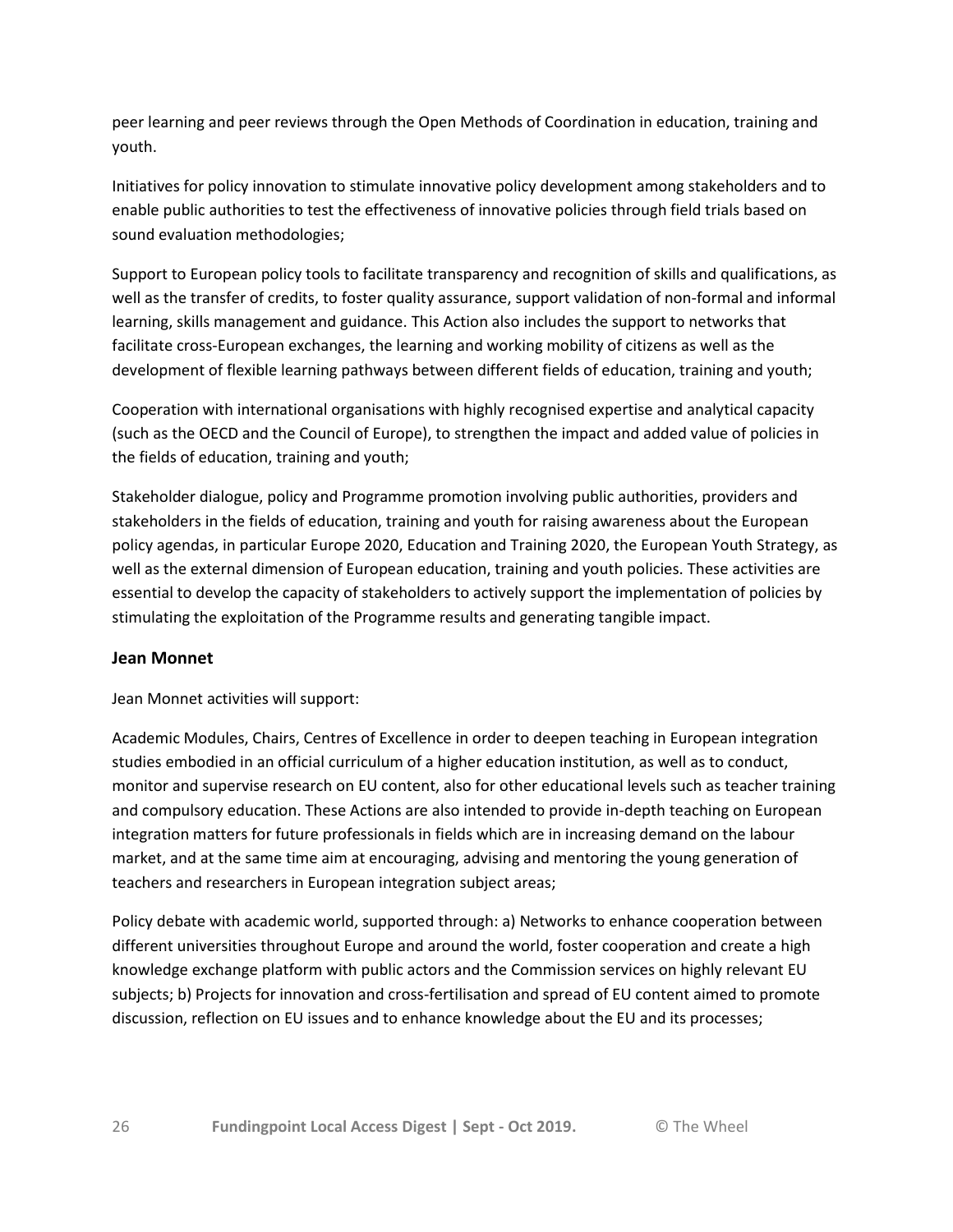Support to associations, to organise and carry out statutory activities of associations dealing with EU studies and EU issues, and to publicize EU facts among a wider public enhancing active European citizenship.

#### **Sport**

Actions in the field of sport will support:

Collaborative Partnerships, aimed at promoting the integrity of Sport (anti-doping, fight against match fixing, protection of minors), supporting innovative approaches to implement EU principles on good governance in sport, EU strategies in the area of social inclusion and equal opportunities, encouraging participation in sport and physical activity (supporting the implementation of EU Physical Activity Guidelines, volunteering, employment in sport as well as education and training in sport), and supporting the implementation of the EU guidelines on dual car eers of athletes. These partnerships include also Small Collaborative Partnerships, aimed at encouraging social inclusion and equal opportunities in sport, promoting European traditional sports and games, supporting the mobility of volunteers, coaches, managers and staff of non-profit sport organisations and protecting athletes, especially the youngest, from health and safety hazards by improving training and competition conditions.

Not-for-profit European sport events, granting individual organisations in charge of the preparation, organisation and follow-up to a given event. The activities involved will include the organisation of training activities for athletes and volunteers in the run-up to the event, opening and closing ceremonies, competitions, side-activities to the sporting event (conferences, seminars), as well as the implementation of legacy activities, such as evaluations or follow-up activities;

Strengthening of the evidence base for policy making through studies; data gathering, surveys; networks; conferences and seminars which spread good practices from Programme Countries and sport organisations and reinforce networks at EU level so that national members of those networks benefit from synergies and exchanges with their partners;

Dialogue with relevant European stakeholders, being mainly the annual EU Sport Forum and support to Sport Presidency events organised by the EU Member States holding the Presidency of the EU. Other ad hoc meetings and seminars relevant to ensure optimal dialogue with the sport stakeholders may also be organised as appropriate.

## How to Apply

Leargas serves as the Ireland contact for the Erasmus programme. Learn more here: <http://www.leargas.ie/programmes/erasmusplus/>

Visit the main Erasmus programme website here: [https://eacea.ec.europa.eu/erasmus-plus\\_en](https://eacea.ec.europa.eu/erasmus-plus_en)

**Deadline:** 1 October 2019 (various youth-related deadlines apply)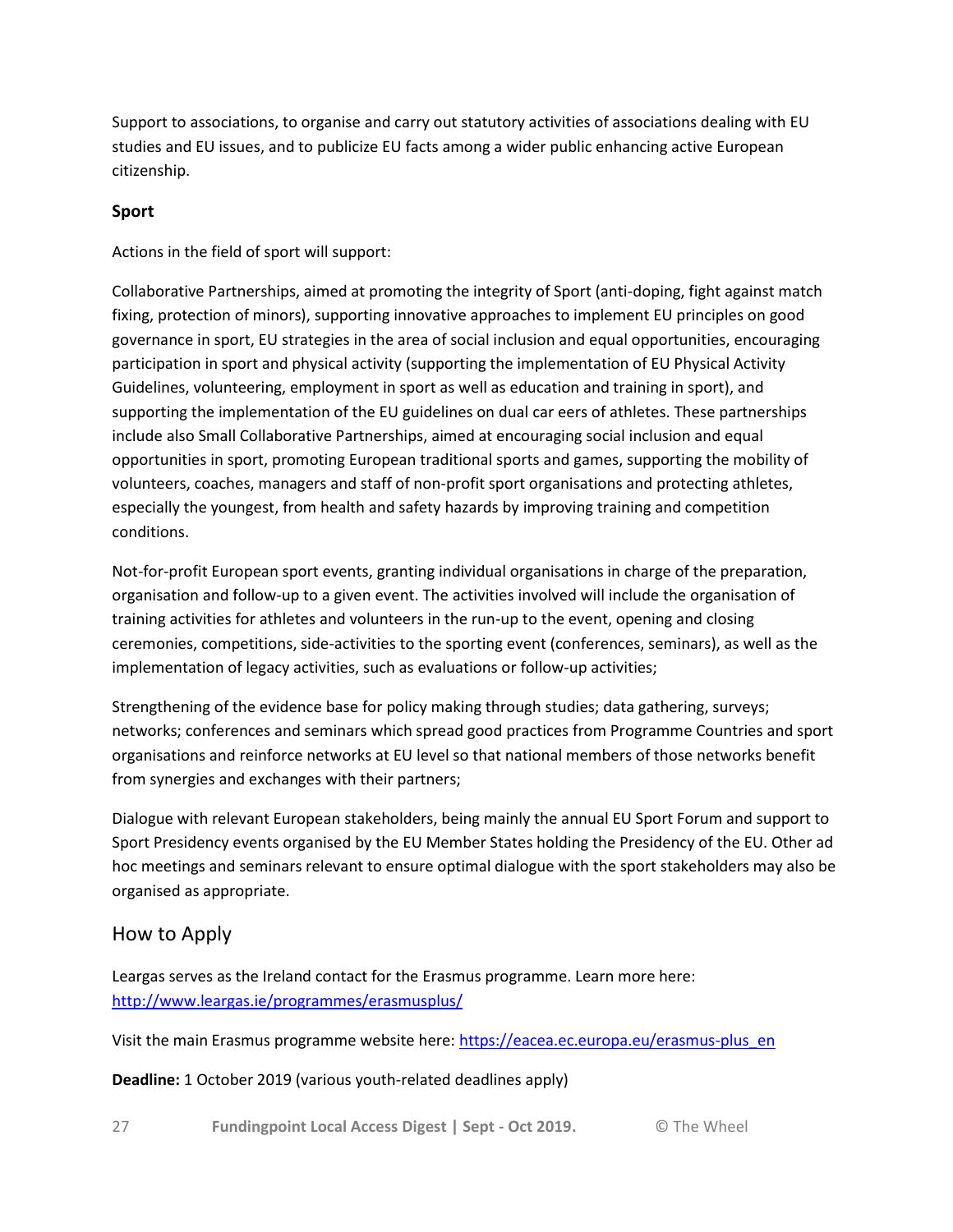## **EYF Grants - Annual Work Plan Grant**

The European Youth Foundation (EYF) is a fund established in 1972 by the Council of Europe to provide financial support for European youth activities. Its purpose is to encourage co-operation among young people in Europe by providing financial support to such European youth activities which serve the promotion of peace, understanding and co-operation in a spirit of respect for the Council of Europe's fundamental values such as human rights, democracy, tolerance and solidarity.

Within the strategic approach or global action plan of an organisation (what the organisation would like to achieve in the year(s) to come), you are asked to identify a coherent set of activities/elements to be submitted to the EYF. It should be in line with what you do and want to achieve, but it should also be in line with the work, priorities and principles of the youth sector of the Council of Europe.

Each activity/element should contribute to the aim of the work plan and the accomplishments of the work plan as a whole should contribute to the global purpose of the organisation. The work plan does not need to reflect the whole strategy of your NGO; it can be one element of it only.

The different activities of a work plan have to contribute to achieve the objective of the work plan as a whole and have to be interconnected.

It is useful to look at the "flow" of the various actions chronologically: individual activities are linked to each other, feed off and feed into each other (content-wise, through the participants and/or multipliers, towards one common result).

Material production or preparatory meetings should not be included as separate activities. They should be included in the activities they are contributing to.

The maximum grant allocated is €50 000. The grant awarded for an annual work plan is paid in three instalments: 60% when the signed contract is sent to the EYF by post and the conditions in the contract (if any) are met, 25% upon receipt of the interim report and the remaining 15% upon receipt of a satisfactory activity and financial report.

The following criteria are a requirement for annual work plans:

- Composed by several activities (international/other); at least one international activity;
- Clear flow/link between activities: interconnected;
- Each individual activity contributes to the overall objectives of the work plan;
- Link with priorities, missions and vision of the CoE youth sector;
- At least one third of co-funding for international activities;
- A gender perspective is taken into account throughout the whole process.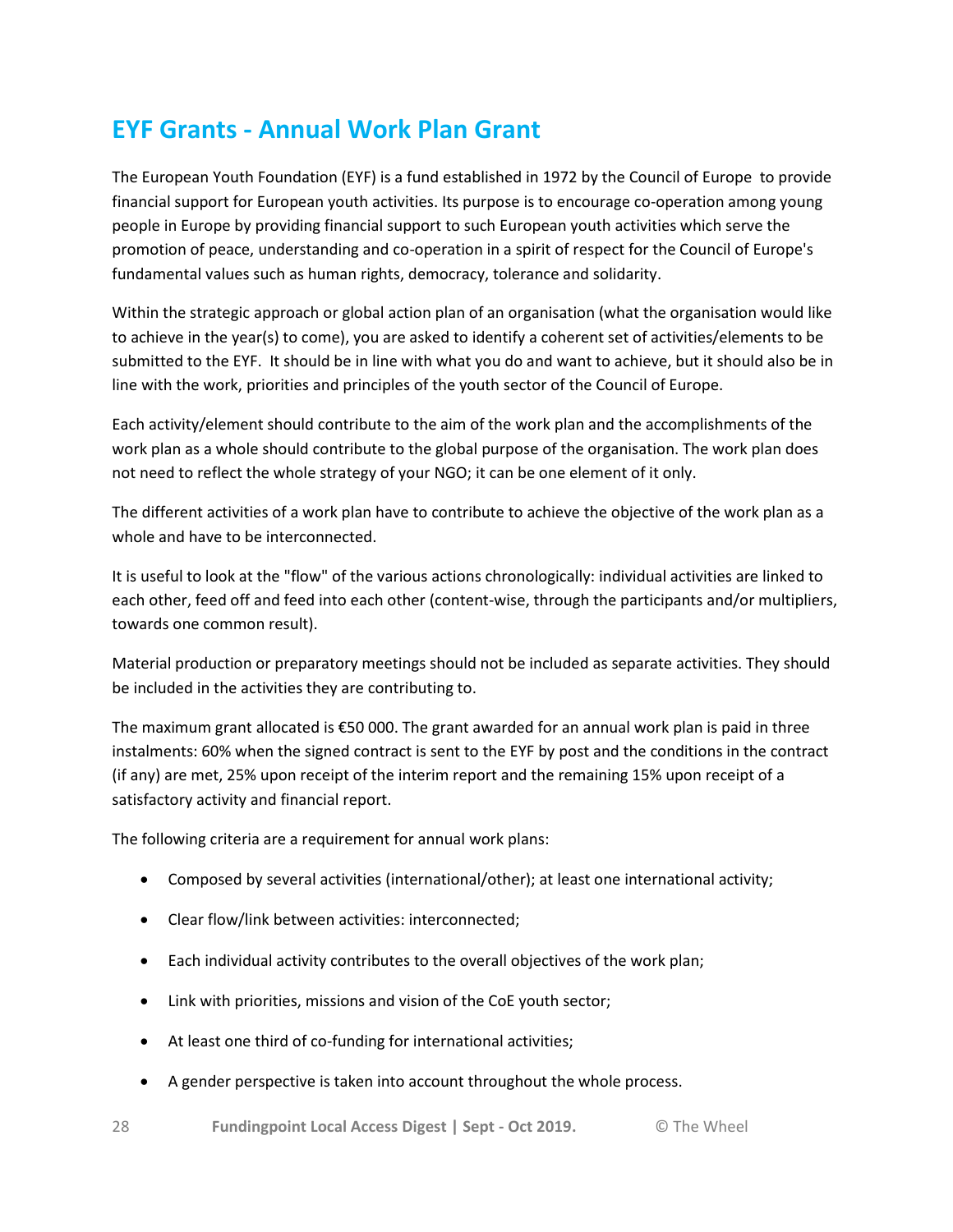Importance is also given to a non-formal education approach in your projects.

#### **What kind of activities can be included?**

### International activities

A work plan cannot be a set of very small activities or material production only. A work plan needs to have a "European dimension" and this means it should still contain international activities (at least one).

Remember the criteria of international activities (see link): 4 nationalities represented in the team, a gender and geographical balance among participants (minimum of 7 nationalities).

You should find co-funding for the international activities. The EYF will not be able to cover more than two-thirds of the total cost of the international activities calculated together (i.e. the twothird rule will not apply to each separate international activity).

### Other activities

"Other activities" can be included such as campaigns, study visits, series of workshops, "mobile" activities (activities which involve travel).

Examples of activities that can be included in a work plan as an "other" activity.

Preparatory meetings, research, needs analysis should be linked to an activity in the work plan, not an activity in itself. Material production should be the "result of" or part of the "follow up of" an activity and not an activity standing on its own.

Statutory or internal meetings (e.g. Board meetings, General Assemblies) cannot be included as separate activities in a work plan. These are covered by an EYF structural grant. If a statutory meeting takes place in conjunction with an activity supported by the EYF (e.g. a Board meeting directly after an international activity), this has to be clearly explained and the relevant costs must be separated.

#### **Aim and objectives of an annual work plan**

You will be asked to provide the objectives of each activity of the work plan and also the objectives and the aim of the work plan as a whole. The objectives of each individual activity should contribute to achieve the overall objectives of the work plan.

You need to show the relevance of the set of activities submitted to the EYF within the medium or longterm development of the organisation, but also show how this contributes to the priorities, mission and vision of the Council of Europe.

#### **Gender perspective criteria included in all EYF grants**

Special attention will be given to applications integrating a gender perspective. This should be clearly explained in the grant application. Gender perspective does not mean having an equal number of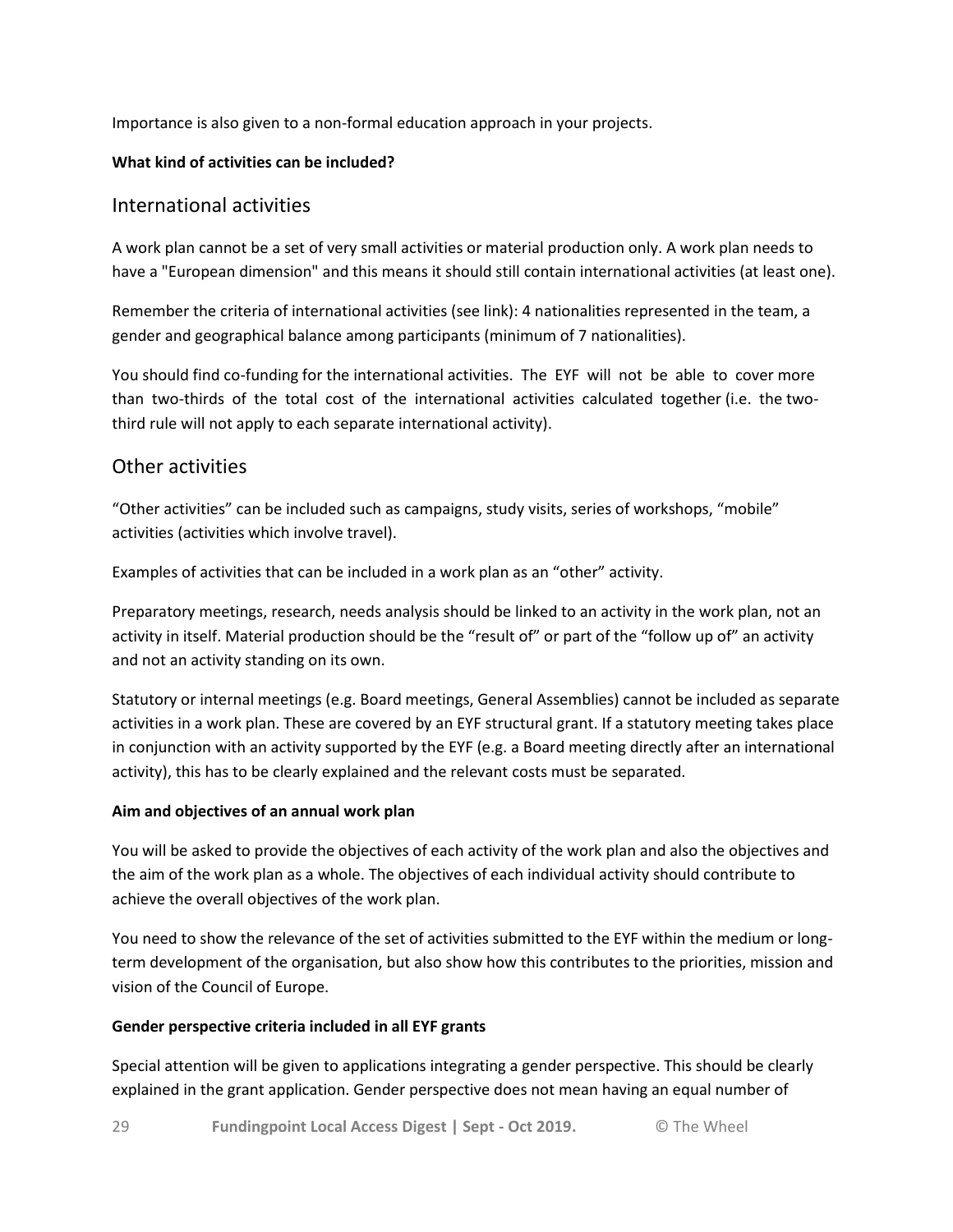female and male participants. You should try to develop your project looking through different gender glasses, taking into account the needs of young women and men. More information on gender mainstreaming www.coe.int/equality and our gender mainstreaming page developed having in mind youth NGOs.

## Eligibility

### **Who can apply?**

International youth NGOs;

International networks of youth NGOs.

## How to Apply

Non-governmental youth organisations must be registered before being able to submit an application.

For further criteria and registration, please visit the EYF website.

<http://www.coe.int/en/web/european-youth-foundation/annual-work-plan>

**Deadline:** 1 October 2019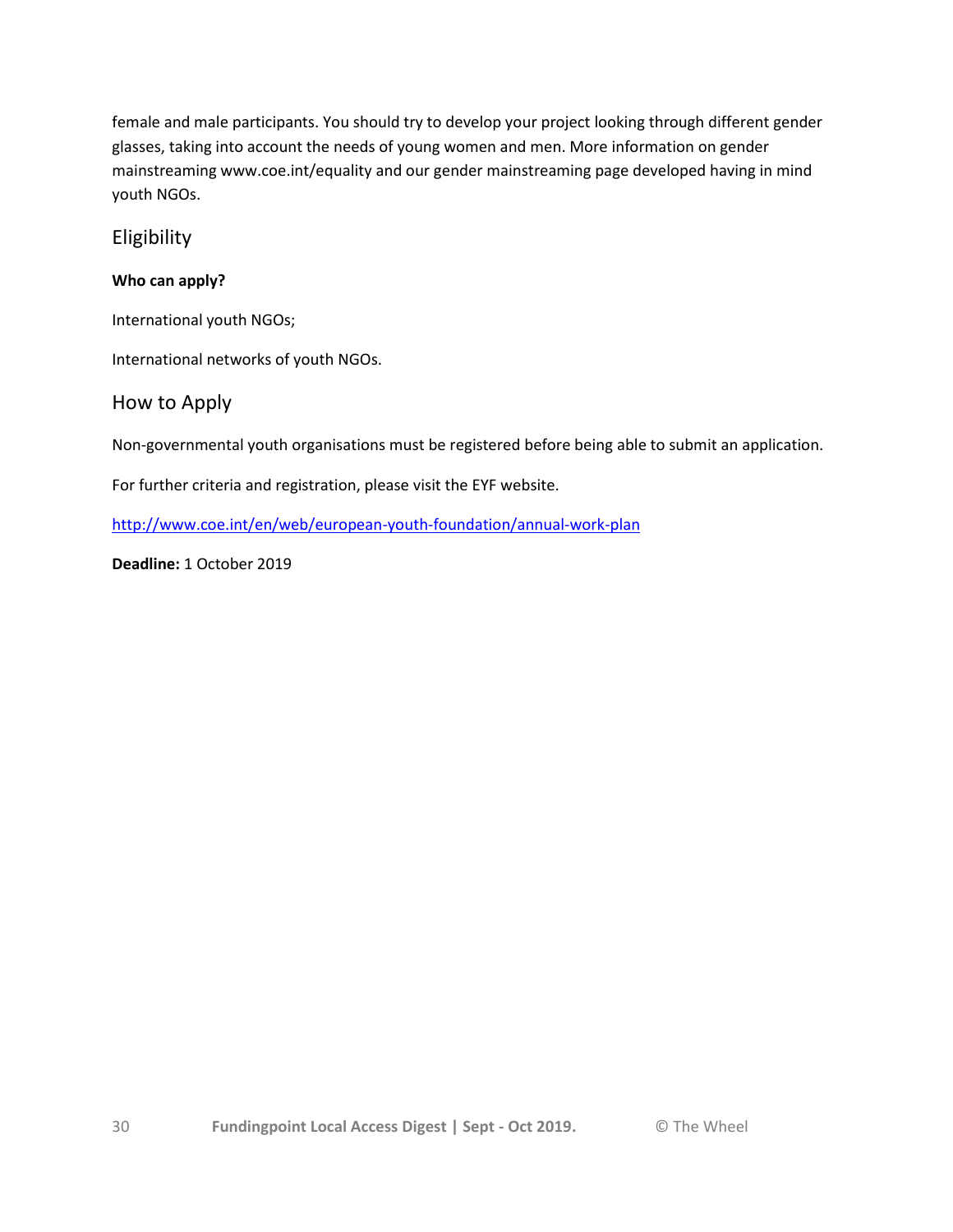## **EYF Grants - Structural Grants**

The European Youth Foundation (EYF) is a fund established in 1972 by the Council of Europe to provide financial support for European youth activities. Its purpose is to encourage co-operation among young people in Europe by providing financial support to such European youth activities which serve the promotion of peace, understanding and co-operation in a spirit of respect for the Council of Europe's fundamental values such as human rights, democracy, tolerance and solidarity. These are grants for general administrative costs incurred by youth NGOs. The EYF offers two types of structural grants. Structural grants for 2 consecutive years, which are available every 2 years and one-off structural grants, non-renewable grants.

#### **Structural grant for 2 consecutive years**

These grants are available every 2 years (deadline 2015, 2017 and so on) and are only accessible to international youth NGOs and international networks of youth NGOs that have received support for at least 3 international activities during the 3 previous years (EYF grant or study session in the annual programme of the European Youth Centres). However, the grant needs to be confirmed after 1 year. The grant is based on strategic long-term programme of the organisation. The maximum grant allocated is € 25,000 per year for 2 years (i.e. a maximum of €50,000 for 2 years). The EYF budget available is € 630,000 for each of the two years.

#### **One-off structural grant**

The one-off grant is non-renewable. It can be applied for by regional networks of youth NGOs aiming to establish a European co-ordination body. NGOs must have received support for at least 3 international activities during the 3 previous years (EYF grant or study session in the annual programme of the European Youth Centres). If an NGO receives a structural grant, admin costs cannot be included in the budget of an international activity or work plan. The maximum grant allocated is € 10,000. The EYF budget available is € 30,000 per year.

### How to Apply

Non-governmental youth organisations must be registered before being able to submit an application. For further criteria and registration, please visit the EYF website.

#### <http://www.coe.int/en/web/european-youth-foundation/structural-grant>

**Deadline:** 1 October 2019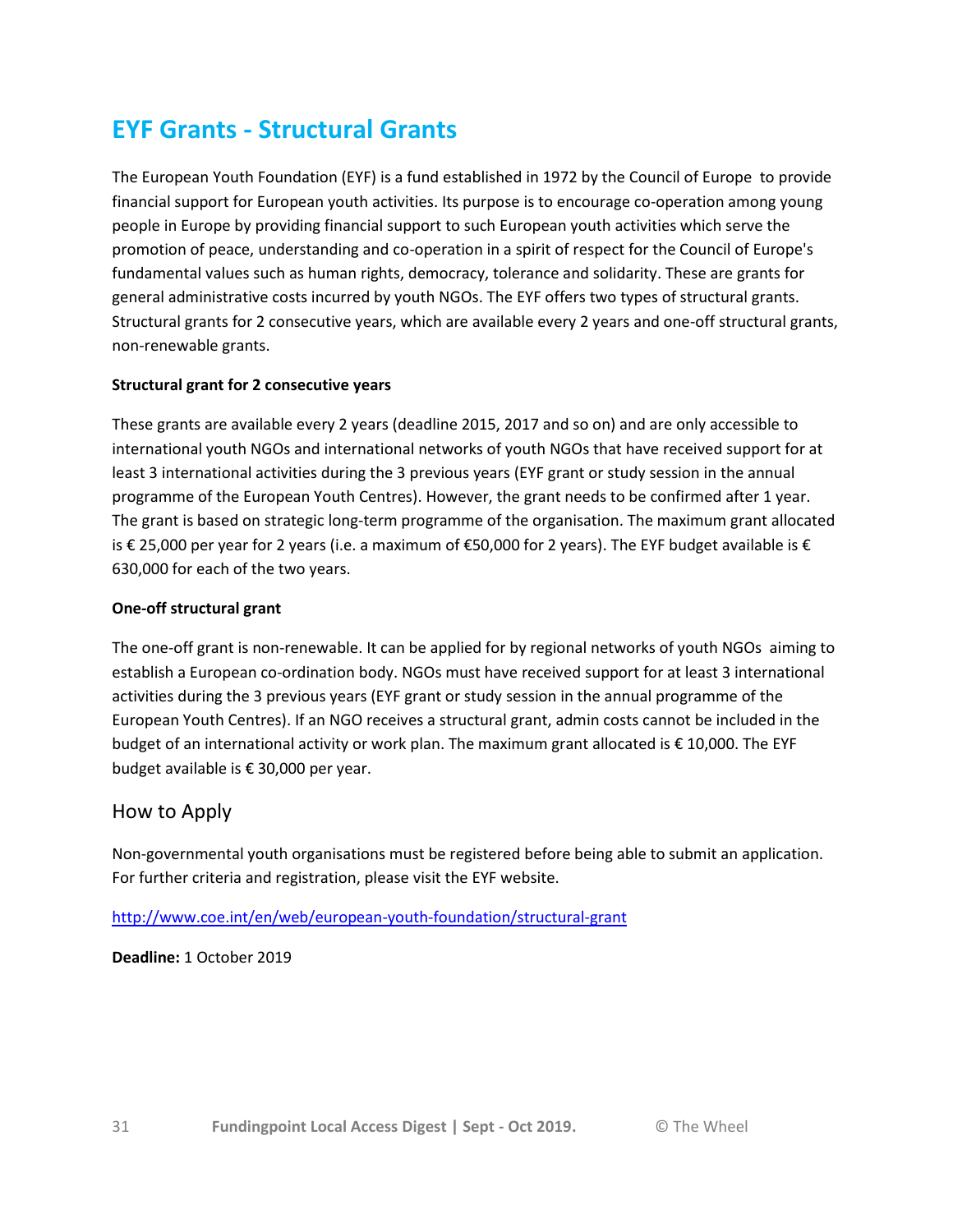## **EYF Grants - International Activity Grant**

The European Youth Foundation (EYF)is a fund established in 1972 by the Council of Europe to provide financial support for European youth activities. Its purpose is to encourage co-operation among young people in Europe by providing financial support to such European youth activities which serve the promotion of peace, understanding and co-operation in a spirit of respect for the Council of Europe's fundamental values such as human rights, democracy, tolerance and solidarity.

#### **What is International Activity?**

International meeting of young people or youth leaders in Europe which contribute to the work of the youth sector of the Council of Europe in topic, methodology and with a clear European dimension.

The following hard criteria are a requirement for an international activity:

- Participants must represent at least 7 Council of Europe member states\*;
- It has to be run by an international team (4 nationalities represented in the project team);
- 75 % of participants under 30 years old;
- A gender and geographical balance must be ensured;
- A gender perspective is taken into account throughout the whole process.

Importance is also given to a non-formal education approach in your projects.

Until now, four working days were considered as a minimum duration for an international activity based on the principles of non-formal education/learning. However, in order to adapt to NGOs' needs, the EYF will no longer consider this duration as a hard criterion. Nevertheless, the EYF will continue to assess grant applications on the basis of their merit and the quality of the programme provided. NGOs applying for activities lasting less than four days will have to convince the EYF that the activity is based on a nonformal education approach.

Statutory or internal meetings (e.g. Board meetings, General Assemblies) cannot be supported as a oneoff international activity. These are covered by an EYF structural grant. If a statutory meeting takes place in conjunction with an international activity supported by the EYF (e.g. a Board meeting directly after the activity), this has to be clearly explained and the relevant costs must be separated.

The maximum grant allocated is €20 000. The EYF will cover up to two-thirds of the total real costs of the activity. NGOs need to find additional resources to cover the remaining one-third.

Gender perspective criteria included in all EYF grants.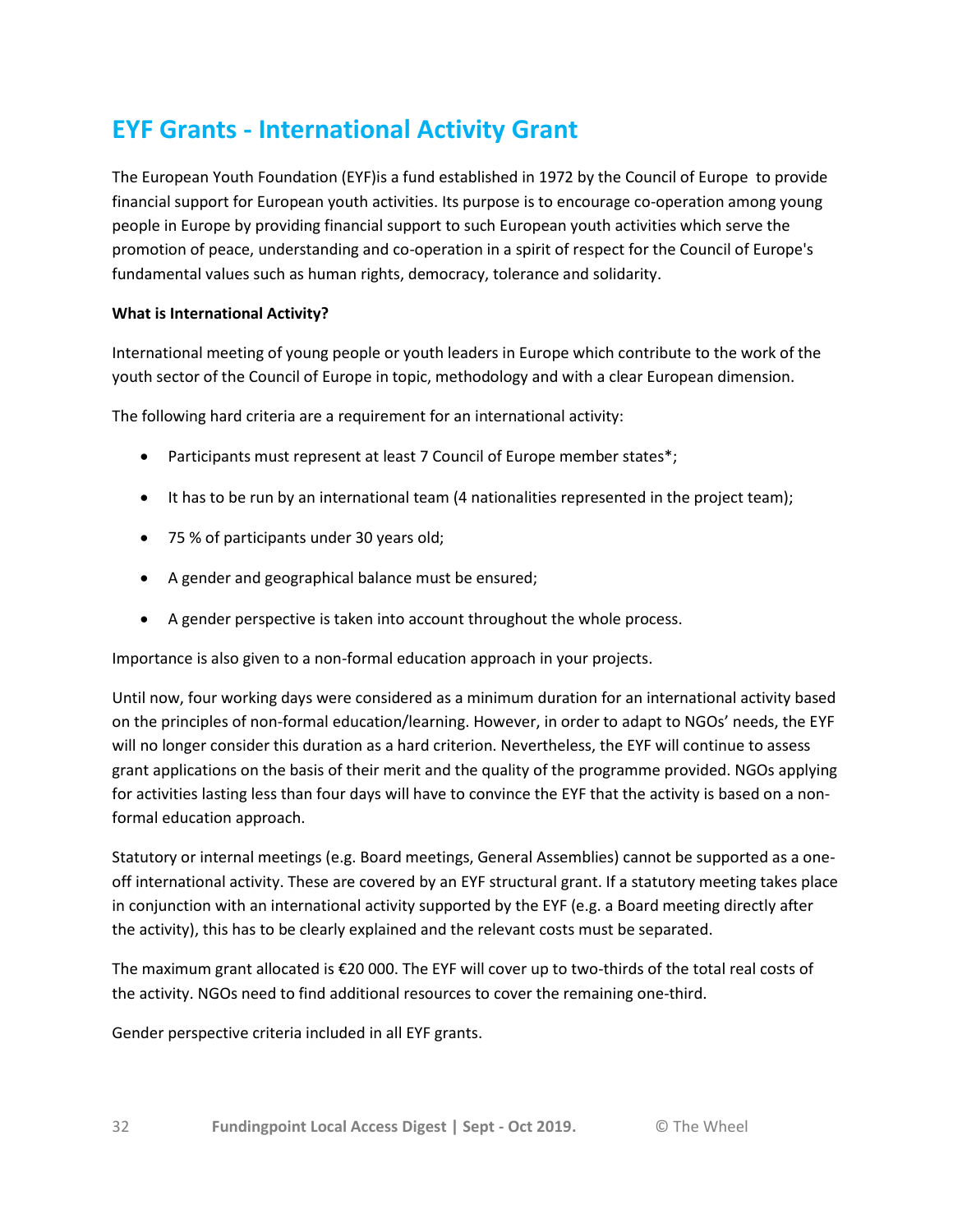Special attention will be given to applications integrating a gender perspective. This should be clearly explained in the grant application. Gender perspective does not mean having an equal number of female and male participants. You should try to develop your project looking through different gender glasses, taking into account the needs of young women and men.

More information on gender mainstreaming www.coe.int/equality and our gender mainstreaming page developed having in mind youth NGOs.

#### **What costs are covered by the grant?**

Participant's travel, accommodation and food are covered. Also trainer/expert fees, production of material and renting of rooms and equipment. Volunteer time can be included up to a maximum of 10% of the total budget.

The volunteer cannot be paid (travel, accommodation, food can be covered) but the monetary value of the volunteers's contribution can be included in expenditure and income. A more detailed explanation can be seen in the Volunteer time recognition

## Eligibility

International non-governmental youth organisations can apply on their own;

- International networks of youth NGOs can apply on their own;
- Regional networks of youth NGOs can apply on their own;
- National non-governmental youth organisations can apply if the activity is prepared in partnership with at least 3 other national NGOs or networks from different countries or with at least 1 international NGO or network.

### How to Apply

Non-governmental youth organisations must be registered before being able to submit an application.

For further criteria and registration, please visit the EYF website.

<http://www.coe.int/web/european-youth-foundation/how-to-apply>

**Deadline:** 1 October 2019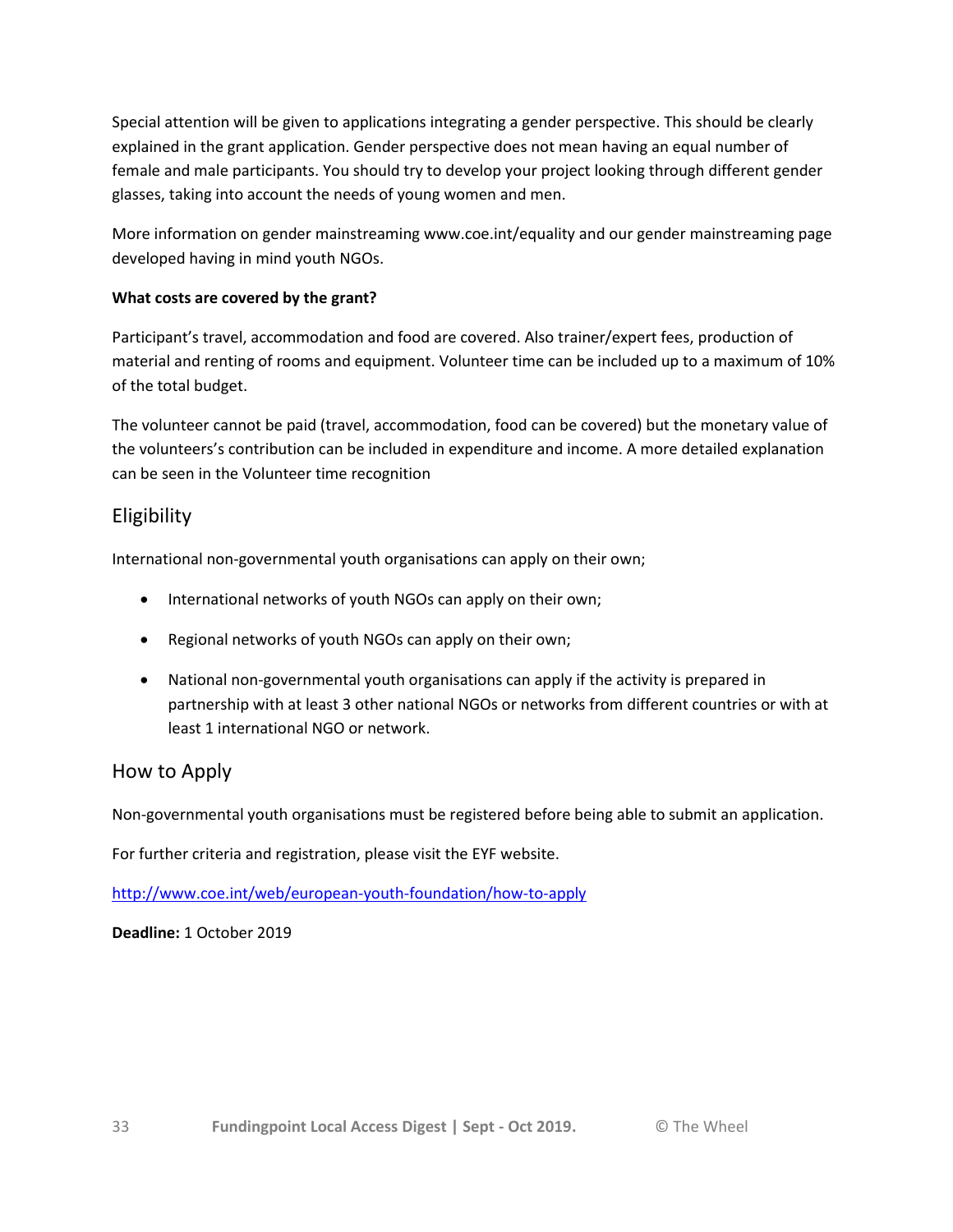# **Causeway Youth Exchanges**

Causeway is a British-Irish exchange programme that aims to strengthen and improve relationships between young people, and those that who work with them, on the islands of Britain and Ireland. Countries eligible to take part in the Causeway Programme: Ireland, Scotland, Wales, England and Northern Ireland.

Causeway projects bring together two or more of the eligible partner countries, promote team working and joint activities, provide a valuable avenue for young people to explore their perceptions of identity and invariably deal with issues of tolerance and diversity.

Causeway offers a diverse range of opportunities and activities to young people and their workers, from youth exchanges and preparatory visits to contact making opportunities, training seminars, conferences, job shadowing and many other support activities.

Under Causeway young people can become involved in:

#### **1. YOUTH EXCHANGES**

An exchange uses a non-formal learning approach to skills development for groups of young people aged 13-25 years and their youth workers/leaders. It includes the possibility of an Advance Planning Visit which allows youth workers/ leaders to visit the partner group where the exchange will take place.

### Criteria

Duration of Programme: Minimum 5 - maximum 21 programme days (exc. travel)

Group size: Minimum 6 - maximum 30 young people per group

Advance Planning Visit: Can include 2 leaders for up to 2 days

### Funding

Single Application: the HOST partner applies for hosting and sending costs

#### **Sending Organisation Grants**

Up to €640/£450 for preparation activities & 70% of actual travel costs

Advance Planning Visit: 100% travel costs plus €70/£50 per adult per day

#### **Hosting Organisation Grants**

Up to €640/£450 for preparation activities

Up to €640/£450 for activity costs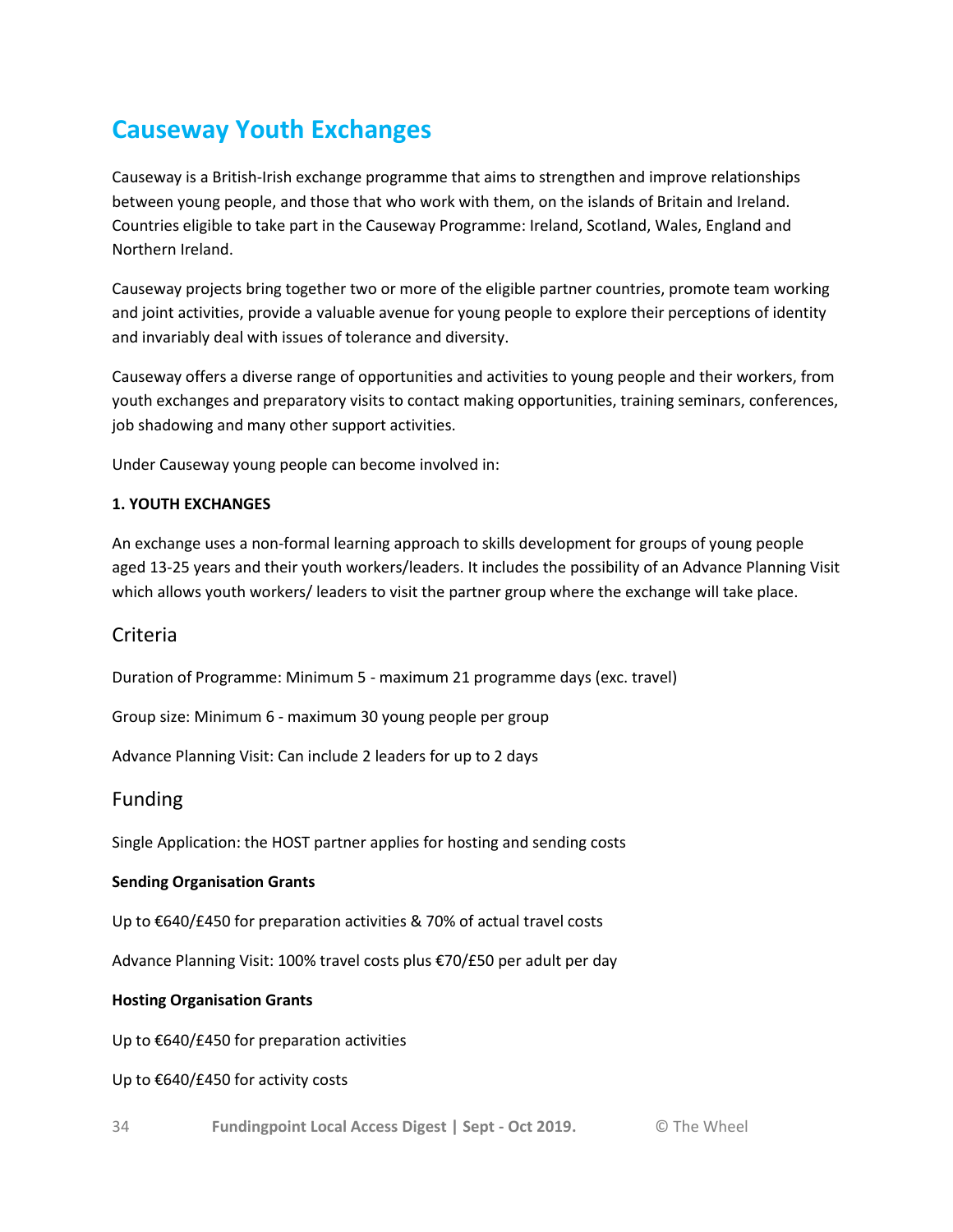Per diem allowance of €30/£21 per person/per programme day (leaders & young people)

#### **2. CONTACT EXCHANGES**

An opportunity to build contact and co-operation between groups of young people and their leaders. To establish an environment that will lead to a working relationship involving young people in the planning and preparation of a longer Causeway exchange.

### Criteria

Duration of Programme: Minimum 3 - maximum 5 programme days (exc. travel)

Group size:Minimum 6 - maximum 30 young people per group

Evidence of clear and achievable learning objectives

Evidence of a clear plan to carry out a longer term Causeway exchange

#### **Funding**

Single Application: the HOST partner applies for hosting and sending costs

#### **Sending Organisation Grants:**

70% of actual travel costs

#### **Hosting Organisation Grants**

Up to €500/£300 for activity costs

Per diem allowance of €25/£16 per person/per programme day (leaders & young people)

Exceptional costs up to 100%.

#### **3. SPECIAL PROJECTS**

Special Projects are for youth workers/leaders, youth organisations/groups/clubs and young people. Applications for funding must incorporate discussion/activities around which young British and Irish people will benefit. Applications will be looked at on a case by case basis eg:

- Multiplier & Training Events
- Job Shadowing
- Study Visits
- Seminars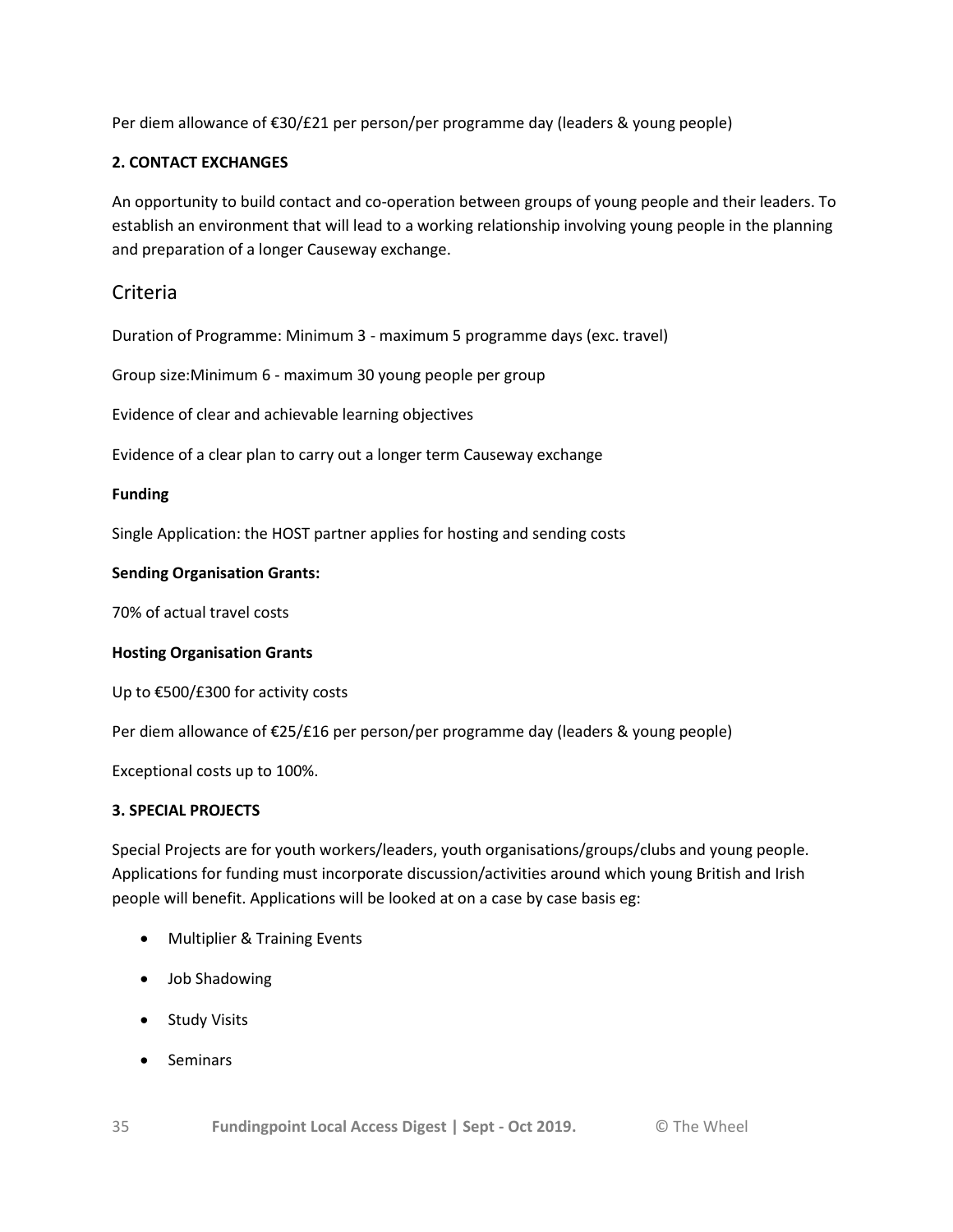## Criteria

Projects should be:

- Innovative
- Demonstrate/promote good practice

Funding under this heading is limited and hence competitive. Only a small number of grant awards can therefore be made each year - approximately 3. New organisations will be given priority. Repeat projects will not be considered.

### Funding

Grants will be up to a maximum of 75% of eligible costs - up to a maximum of £15,000

#### **Deadline**

Proposals should be submitted at least 2 months prior to start of activity

### How to Apply

Find out more - including a list of relevant contacts - on the Causeway website.

<http://www.causewayyouth.org/>

**Deadline:** 1 October 2019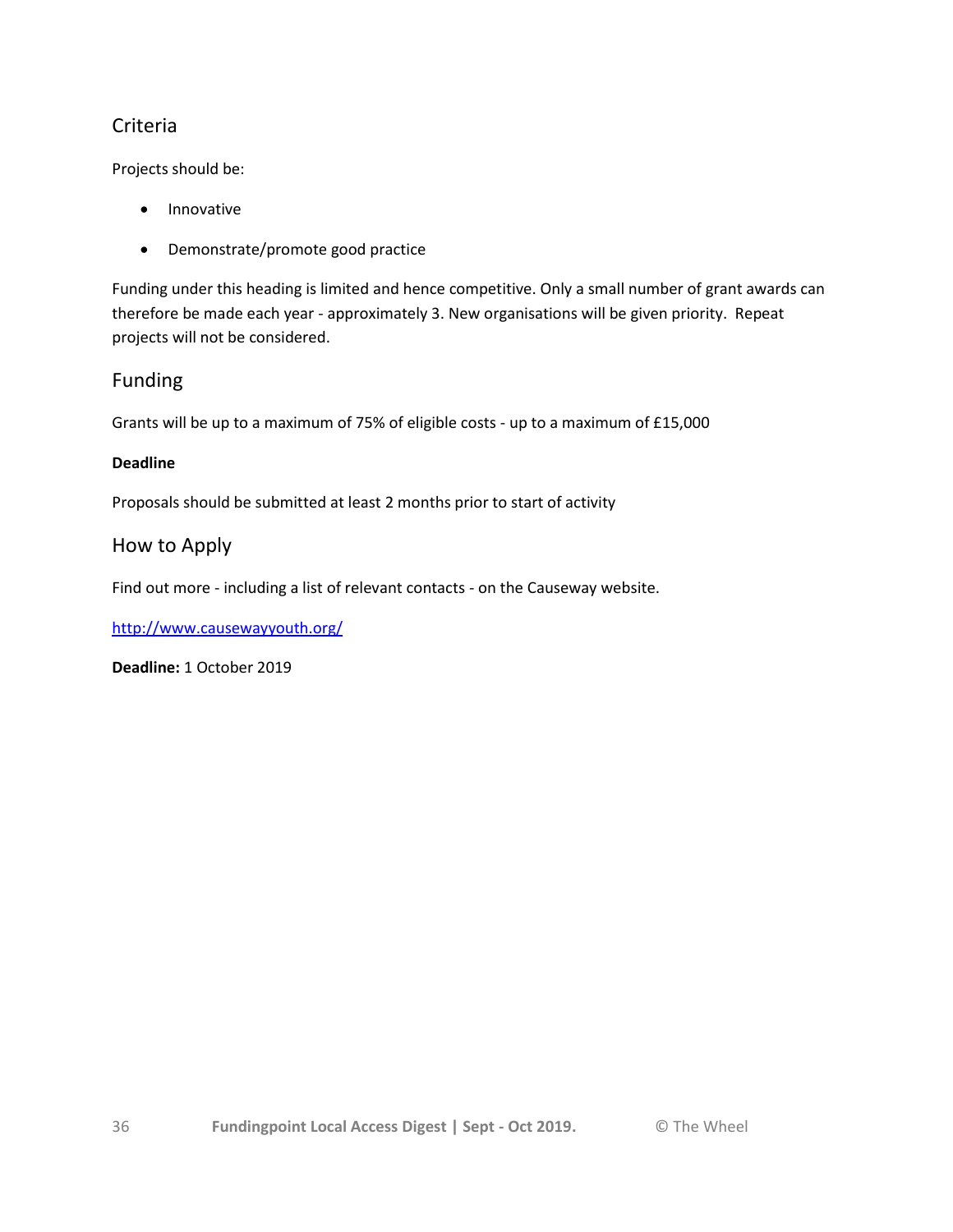# **DM Thomas Foundation for Young People Grants**

Previously known as the Hilton in the Community Foundation, the DM Thomas Foundation for Young People (DMTFYP) is able to reach directly into communities and offer help where it is needed, as a funder to smaller charities and organisations that may be otherwise overlooked. We run a number of campaigns which seek to support young people.

#### **Central Grants – structure and approval process**

The Foundation has a rigorous grant process which aims to identify the most effective projects helping disadvantaged young people in the UK and Ireland.

Applications are received for quarterly deadlines from registered charities are first assessed by the Foundation office, with a shortlist of approximately 20 of the strongest and regionally representative applications put forward for consideration by our Grants Committee. The Grants Committee comprises independent members and members nominated by the Foundation's business partners and meets quarterly to discuss the applications. There is approximately £200,000 available to distribute each quarter.

## Eligibility

Applications working in the areas of education or health with one of our three chosen focus groups are selected or considered:

- Children and young people with disabilities
- Children and young people who are sick in hospital
- Children and young people who are life limited (requiring palliative care)

If favoured, grant applications for up to £5,000 can be approved by the Director, up to £10,000 can be approved by the Grants Committee, and applications for more than £10,000 are recommended to the Trustees for final approval. The Foundation is a small charity and generally will not make awards of over £30,000 (per year). Funding can be requested for up to 2 years for any particular project.

Reapplications are welcome, however unsuccessful applicants are asked not to reapply for at least 12 months from the date of their rejection letter. Successful applicants are asked to wait three years before reapplying.

The Foundation receives thousands of telephone and email enquiries and hundreds of completed applications each year, making the grant award process highly competitive. To help us to help you, please read our application guidelines and restrictions carefully. Unfortunately, with a limited grant fund we are unable to respond favourably to all requests, however worthy. We provide specific feedback on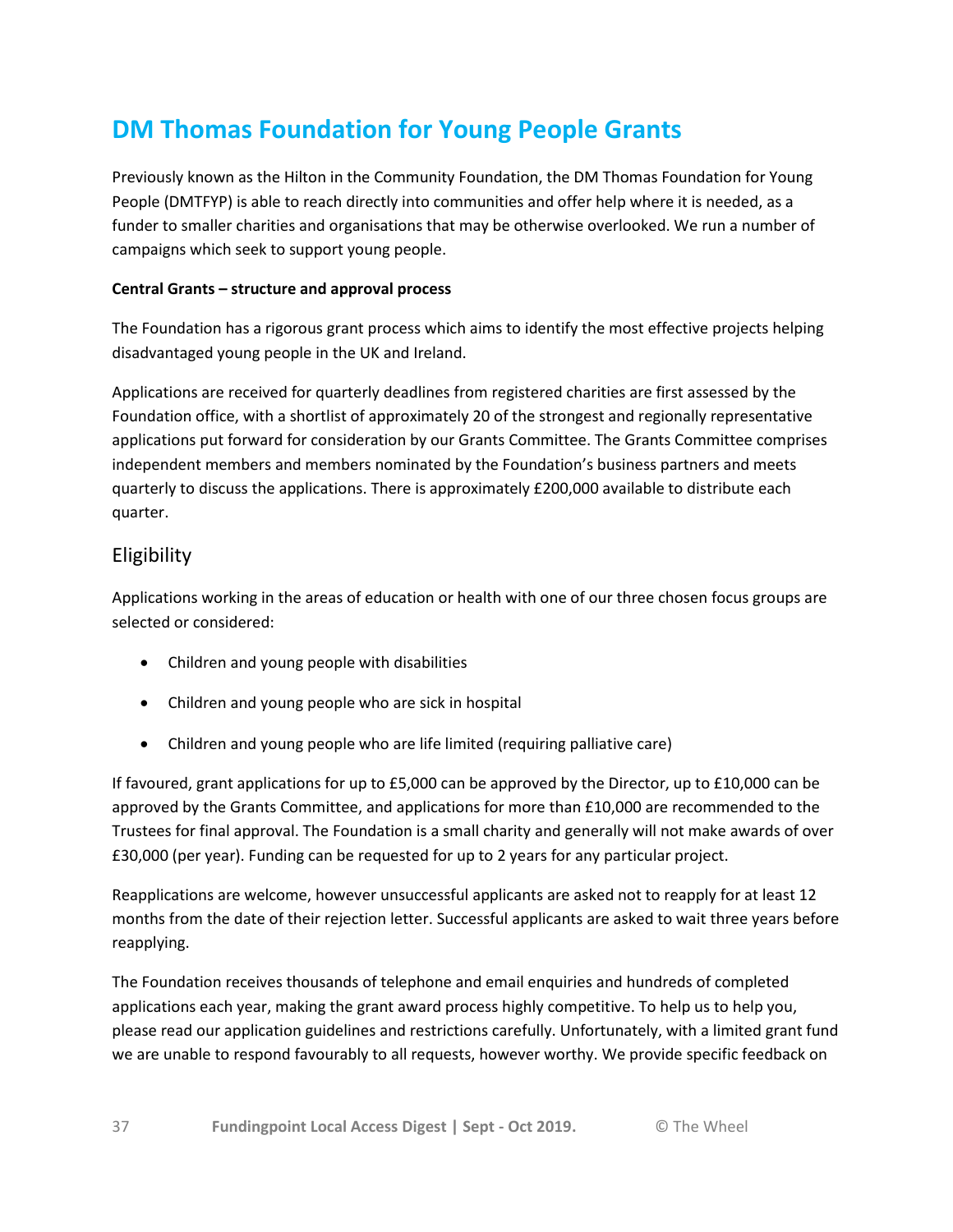grant rejections where guidance and improvements can be made however due to the volume we are unable to provide specific feedback to first round rejections given the competitive nature of the process.

Sample Grants Made to Irish Organisations

- Irish Autism Action multiple grants
- Barretstown £40,000.
- Debra Ireland £10,000.

### How to Apply

Visit the Foundation website now for application forms and full guidelines.

<https://dmthomasfoundation.org/what-we-do/grants/dmtf-central-grants/>

**Deadline:** 8 October 2019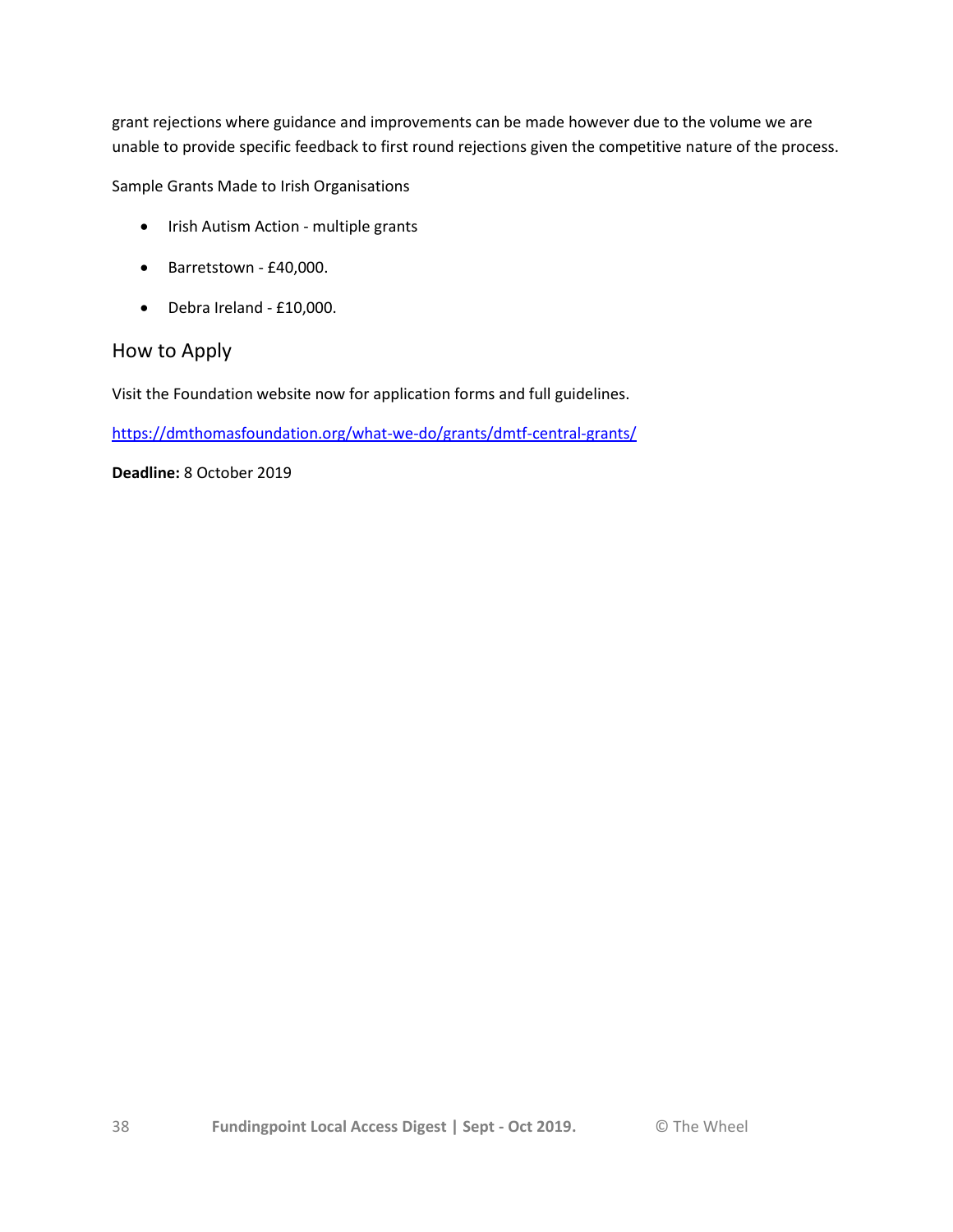# **Culture Ireland Grants**

Culture Ireland promotes Irish arts worldwide. We create and support opportunities for Irish artists and companies to present and promote their work at strategic international festivals and venues.

## Purpose of Awards

Culture Ireland offers support to Irish professional artists, arts organisations and international presenters to present work by Irish artists at significant international venues and festivals.

In supporting an event, Culture Ireland offers grant funding towards costs which relate directly to the international presentation of the event, i.e. travel and travel related costs such as transport, accommodation and subsistence.

Culture Ireland considers applications for all forms of the arts as defined in the Arts Act 2003: "arts means any creative or interpretative expression (whether traditional or contemporary) in whatever form, and includes, in particular, visual arts, theatre, literature, music, dance, opera, film, circus and architecture, and includes any medium when used for those purposes".

## Basic Eligibility Requirements:

- Application must be in respect of a Irish professional artist/s or arts organisation
- Application must be in respect of an art form defined under the Arts Act 2003
- Only international events are supported (i.e., outside the island of Ireland)
- The event must be accessible to an open public audience and fees must be payable to the artist/s or arts organisation
- Funding support is limited to travel and travel related costs
- Grants are only payable to the person/organisation named on the initial application

Applications deemed eligible are assessed in line with the following criteria:

- Artistic quality of work and track record of artist/s or arts organisation
- Financial and operational viability of the event (including fees and level of support from presenter/venue/other partners)
- Profile of international venue/festival
- Proven capacity of applicant, artist/s or arts organisation to present work internationally
- Wider promotional and media impact
- 39 **Fundingpoint Local Access Digest | Sept - Oct 2019.** © The Wheel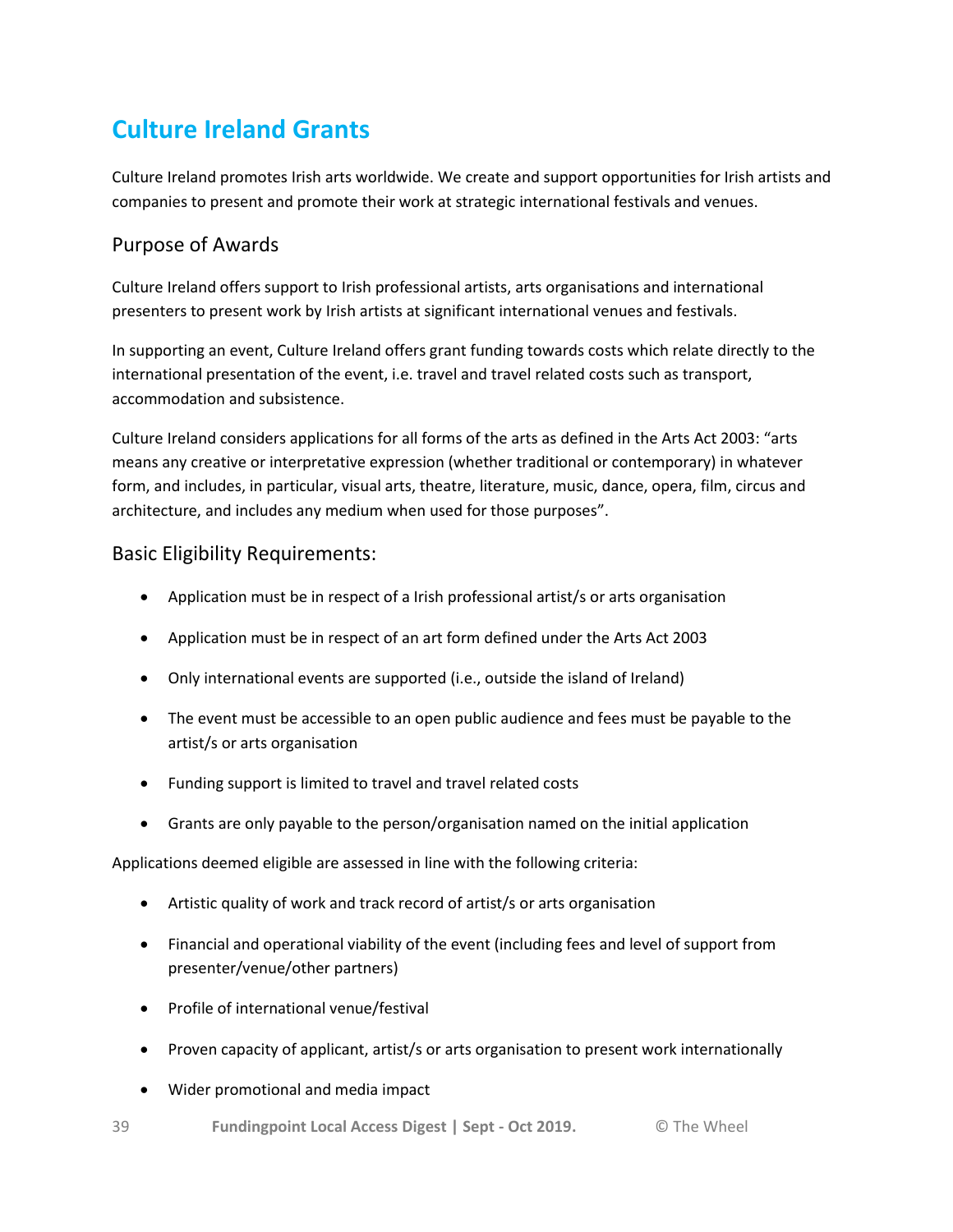What does Culture Ireland mean by artistic quality? Artistic quality can be defined as work that is ambitious, excellent and original, connects to audiences and has been presented nationally to critical acclaim. It should be noted that the assessment of the artistic quality of the proposed work is made using knowledge, experience and specialist advice.

Examples of eligible applications include:

- Theatre, circus and dance performances by professional companies
- Film-makers presenting films at key international film festivals
- Performances by professional or professionally-led musicians and ensembles
- Visual artists/galleries exhibiting at internationally recognised art fairs/galleries
- Readings by writers/poets in English or Irish or otherwise at international literary festivals

Please note that because of the competitive nature and context of each grant round, limited funding and a large number of applicants, eligibility and compliance with criteria for assessment alone does not guarantee that you will receive grant funding.

Examples of ineligible applications include:

- Events which have already taken place
- Research, opportunities, study or professional training
- Production Costs
- Residencies
- **•** Bursaries
- Workshops/Conferences
- Amateur events
- Work by non-professional artists
- Events of a competitive nature.

### How to Apply

Application forms and further information can be accessed on the Culture Ireland website: <https://www.cultureireland.ie/funding>

#### **Deadline:** 15 October 2019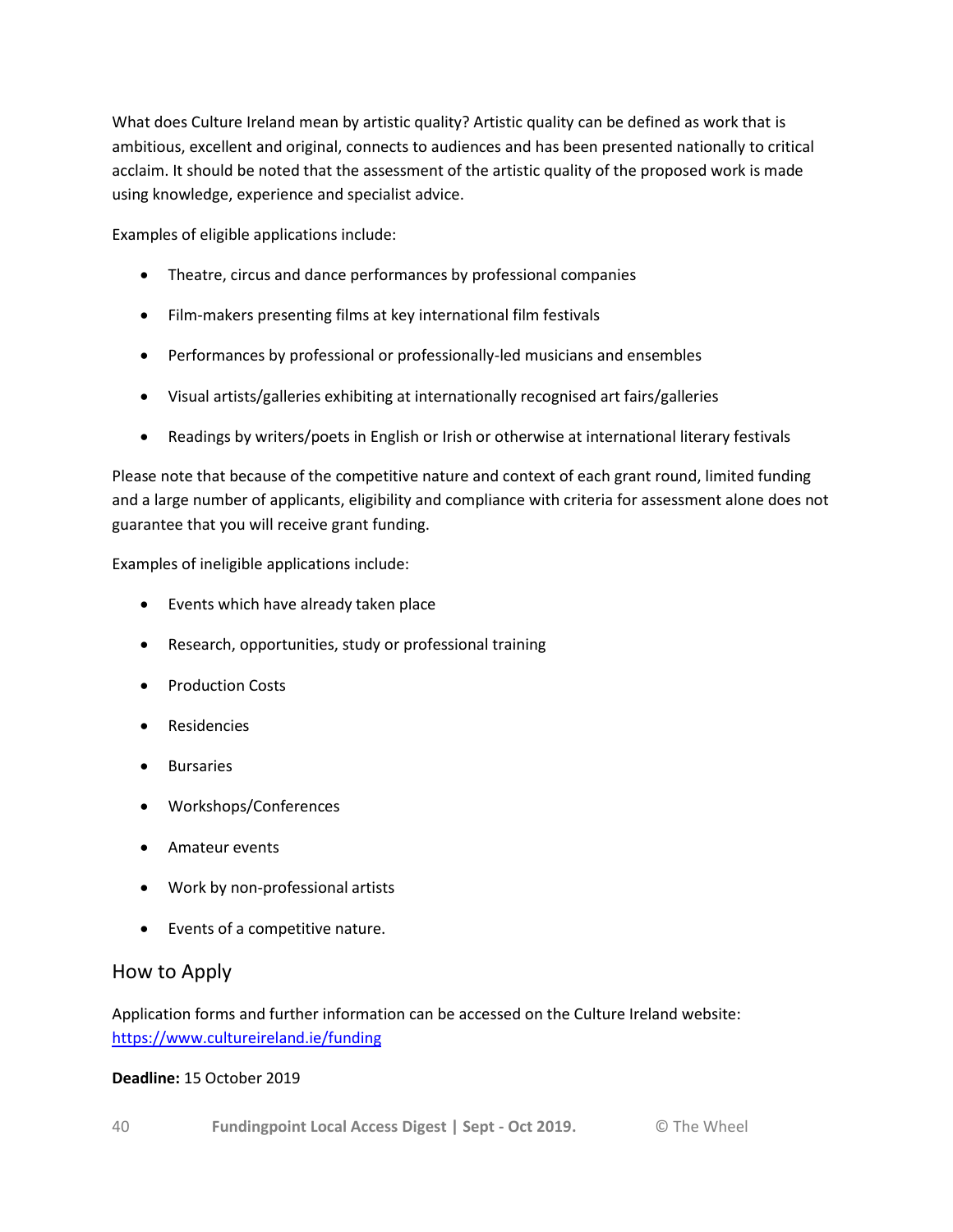# **Mohamed bin Zayed - Species Conservation Fund**

The Fund will consider grants for the conservation of any threatened or poorly known animal, plant or fungus species.

Its focus is global and eligibility for grants will extend to all plant, animal and fungi species conservation efforts, without discrimination on the basis of region or selected species.

The Fund intends to be as flexible and accommodating as possible when reviewing applications, and to take into account as many different factors as is reasonable when assessing the merit of a suggested project. To support this and to try to streamline the application process, the review process is kept comparatively simple.

Grants will be awarded based on their ability to meet criteria pre-determined by the Species Fund, and are for maximum of \$25,000 for each project.

### Criteria

**Conservation status:** The Fund was established to support species conservation work, and so if your project is not about an endangered species it is probably not worth your while submitting an application.

The Fund will use the IUCN Redlist (www.iucnredlist.org) as the primary guide to the conservation status of a given species, although documented variations for sub-species, distinct populations and subpopulations will be taken into account. For those species not assessed through the IUCN Redlist we welcome other methods of assessment and the submission of quantative data to confirm a species status. Generally, the Fund gives priority to those species facing a hight threat of extinction (with an emphasis on Endangered and Critically Endangered species), as well as those which are listed as Data Deficient or unlisted but are suspected as highly threatened. Please ensure that the conservation status mentioned in the application is correct and cross-referenced to a website or publication. It might be of use to consult with the relevant IUCN/SSC Specialist Group if you are in doubt or would like some guidance.

Please note that applications with clearly incorrect conservation status and no justification will NOT be considered for funding.

**Content:** Text provided in an application should be kept concise and clear, with clearly stated quantative goals, aims and methods. When writing an application, please bear in mind that there is only so much text which the Advisory Board and the Fund's board of directors are capable of reading. Priority will be given to those projects that support the professional development of young conservationists.

**In situ conservation:** Generally, the Fund is primarily interested in providing support to in situ conservation work in the field (such as survey work and data gathering, direct action, recovery management, training and the like), focusing on the species in its natural habitat. However, the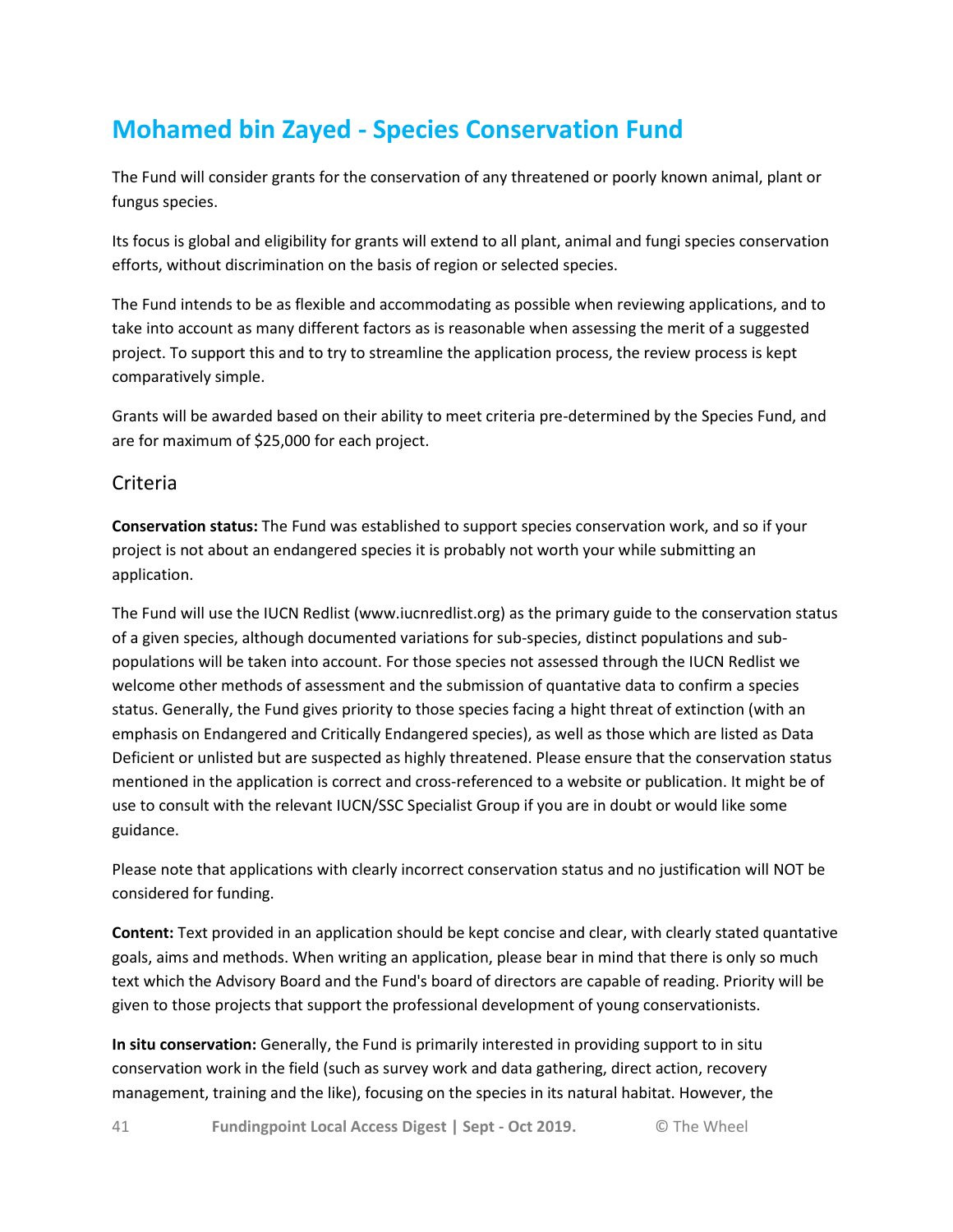importance of ex situ work (genetic analysis, workshops, ex situ populations etc) is also recognised, and so a few grants may be given to projects which focus on ex situ conservation work in certain circumstances.

**Core costs:** The Fund will not contribute to the core running costs of an organisation or administrative overheads, and yet does recognise that sometimes support salaries, stipends, per diems and project related living costs can be a vital part of in situ conservation work.

**Species:** Generally, the Fund would prefer to support projects which focus on a single species, but it also recognises that in some geographic and taxonomic circumstances it makes more sense to group a number of species.

**Grants for continuation:** The Fund is happy to provide continuation support for a project which had previously been supported, which is now completed and for which the Fund has received all required reporting by the time of the respective submission deadline.

**External review:** In some cases the Advisory Board and/or the Fund's board of directors may ask for an application to be passed on for additional review, which may add to the response time.

### How to Apply

Visit the Fund website to learn more before submitting an online application.

<https://www.speciesconservation.org/grants/criteria>

**Deadline:** 31 October 2019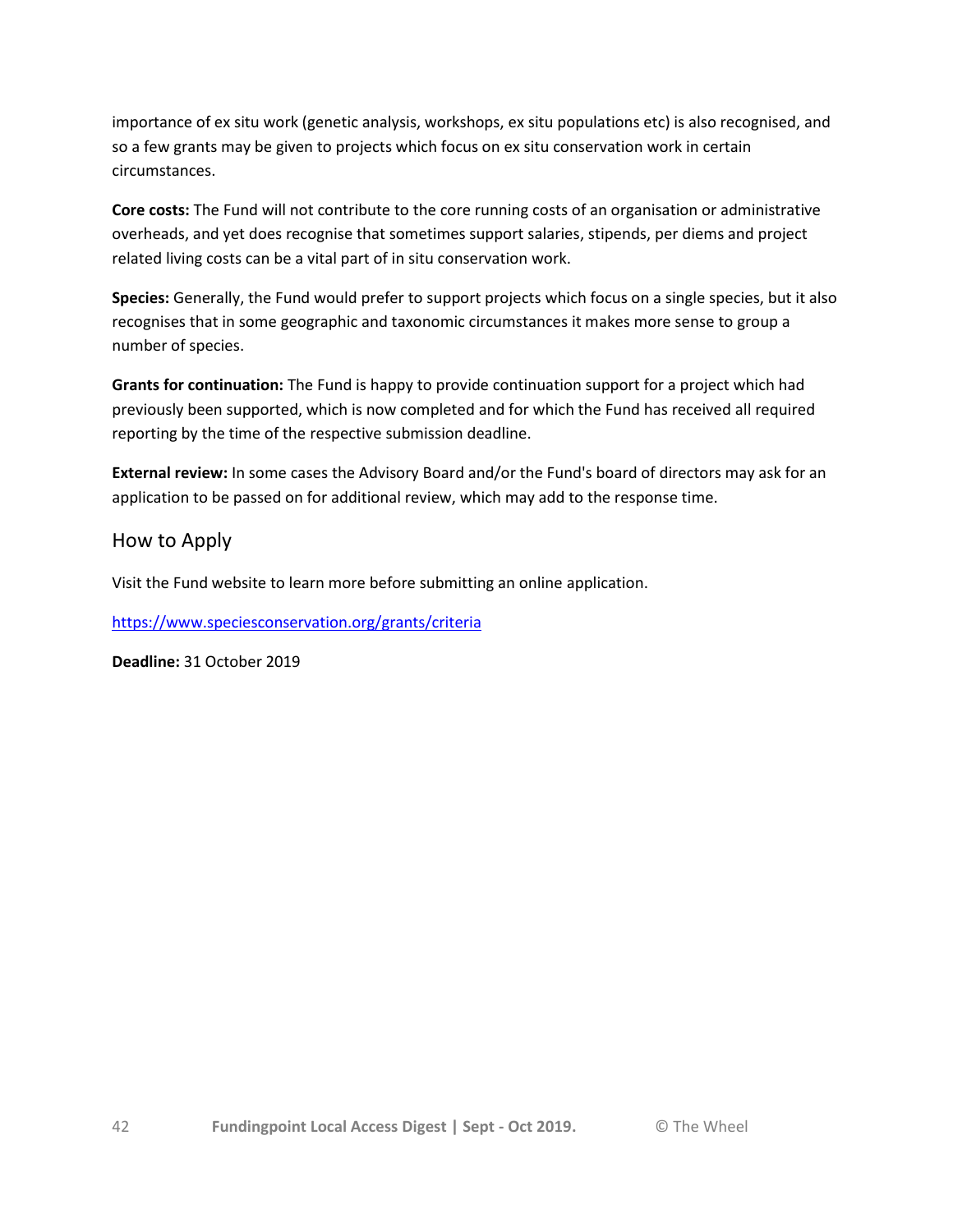# **Church of Ireland Priorities Fund**

The objective of the Priorities Fund is to raise and distribute money, on behalf of the Church of Ireland, to various worthy projects within the island of Ireland.

AREAS CURRENTLY SUPPORTED BY THE FUND:

- Training Lay and Ordained Training in the following areas:- post-ordination, clergy in-service, lay ministry, youth ministry, children's ministry, student chaplaincy.
- Christian Education Development of RE in schools, children's ministry, youth work, adult education.
- Outreach Initiatives To encourage creative and innovative projects, which reach out to the communities our parishes serve, including church plants and missional areas.
- Innovative Ministry in a Rural Context To encourage creative and innovative ministry projects in the sparsely populated areas of the country, in rural or village settings.

#### We encourage:

- Applications for grants for 'seed capital'.
- Applications for grants which will have a significant influence in attracting other funding.

#### We try to avoid:

- Funding for projects which are still at the planning stage, including feasibility studies.
- Recurrent grant aiding.
- Funding for salaries.
- Financing debts.
- Restoration projects for cathedrals and church buildings.
- Routine renovations and repairs.

#### Example Grants:

- Eco Congregation Ireland €1,000
- 3Rock Youth (Dublin and Glendalough) €2,000
- Church of Ireland Youth Department €17,958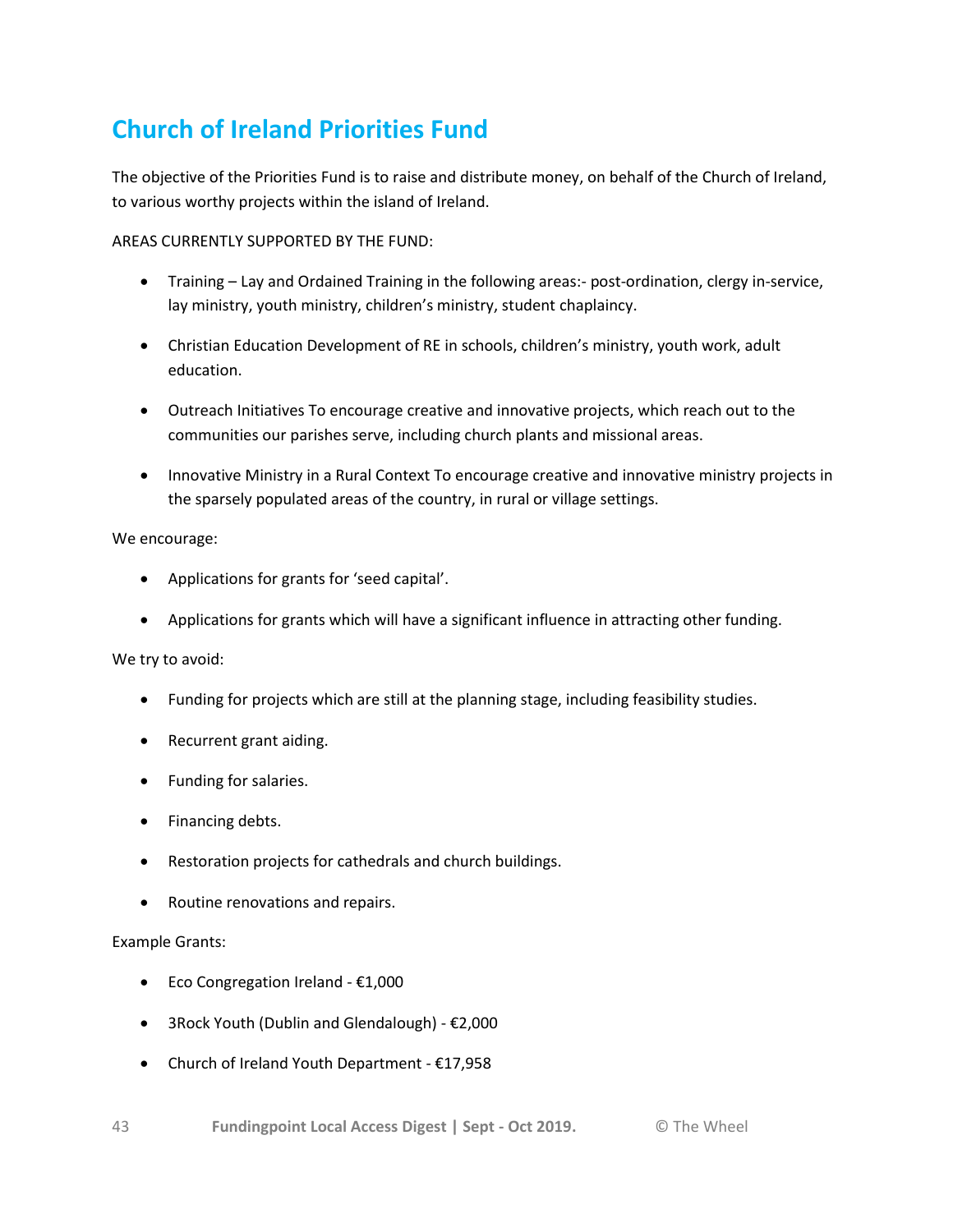- Derry and Raphoe Youth €2,155
- Solas Project €10,000
- The Basement Youth Centre €11,972

The Priorities Fund Committee is committed to the encouragement of growth and makes the following choices in the assessment of applications:

- people not buildings
- new projects rather than recurrent expenditure
- mission and outreach rather than maintenance
- projects and programmes rather than structures

At the present time the following categories under which applications are considered are being used but it is possible that these will change in the future. This year, there is a new category, 'Innovative Ministry in a Rural Context', to encourage the Church of Ireland in the sparsely populated areas of the country, in rural or village settings.

### How to Apply

Visit the Priorities Fund website for more information.

<https://priorities.ireland.anglican.org/applications>

**Deadline:** 31 October 2019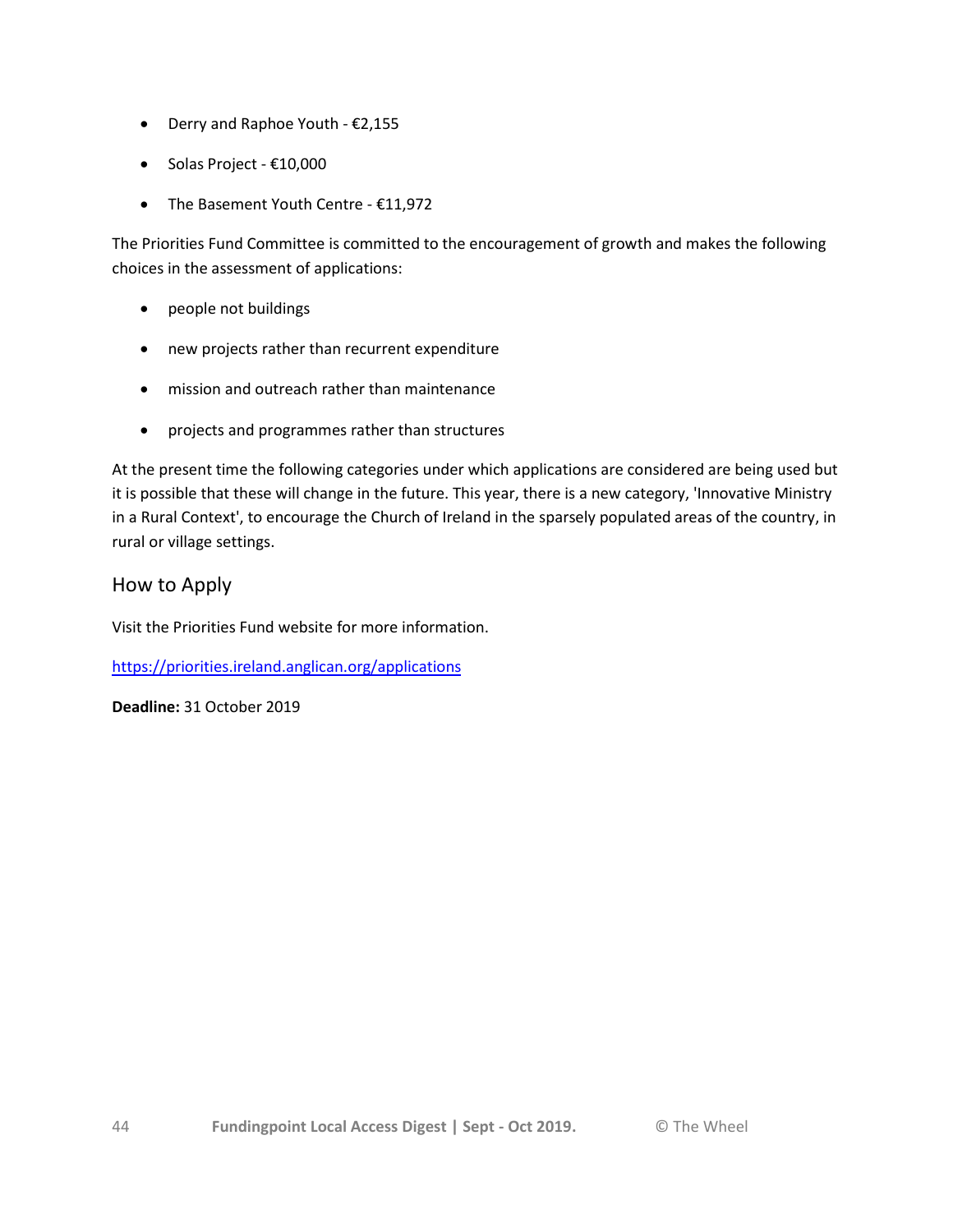# **Developing Story: Social Enterprise Funding**

Michael Ring, T.D., Minister for Rural and Community Development, today (2ndSeptember 2019) announced a call for applications from national, regional or local organisations and statutory bodies or institutions to deliver tailored training to new and existing social enterprises. Funding of €800,000 will be made available from the Social Enterprise Measure of the Dormant Accounts Fund (DAF) and is aimed at developing capacity building for social enterprises in Ireland, particularly in relation to enterprise development.

The aim of the Social Enterprise measure, which is overseen by the Department of Rural and Community Development and administered by Pobal, is to increase the impact of social enterprises by enhancing their capacity to deliver services and generate trade income through the provision of tailored supports.

Applications for the delivery of training and mentoring to social enterprises are being invited from organisations to enable growth and improve sustainability and to increase social, societal and environmental impact. Application forms and guidance will be available on Monday 9th September 2019 at: <https://www.pobal.ie/programmes/dormant-accounts-fund-daf/>

Making the announcement today, Minister Ring said:

"One of the key messages which my Department has consistently heard from social enterprises is that they want more access to training and mentoring to help them strengthen their business model and improve their capacity to deliver a social impact.

"The National Social Enterprise Policy, which I launched last month, includes a commitment to deliver supports to social enterprises in areas such as business planning, mentoring, leadership, governance, capacity building, financial planning and digital innovation.

"I am delighted to be in a position today to announce the allocation of €800,000 from the Dormant Accounts Fund to pilot this training initiative and deliver on the commitment made in the National Social Enterprise Policy. Up to 300 participants are likely to benefit from these supports over the next year."

Pobal CEO, Anna Shakespeare welcomed the announcement and said:

"This new training and mentoring funding for Social Enterprises which will be provided from the Dormant Accounts Fund provides significant opportunities for statutory bodies and institutions, including Higher Education Institutions to provide bespoke training and learning opportunities, tailored for new social enterprises and one to one coaching to board members or senior managers of existing social enterprises to enable growth and improve sustainability. Interested applicants can download a copy of the application form and associated guidelines from the Pobal website on the Dormant Accounts Page".

The closing date for receipt of applications is 3pm on Monday, 30th September 2019.